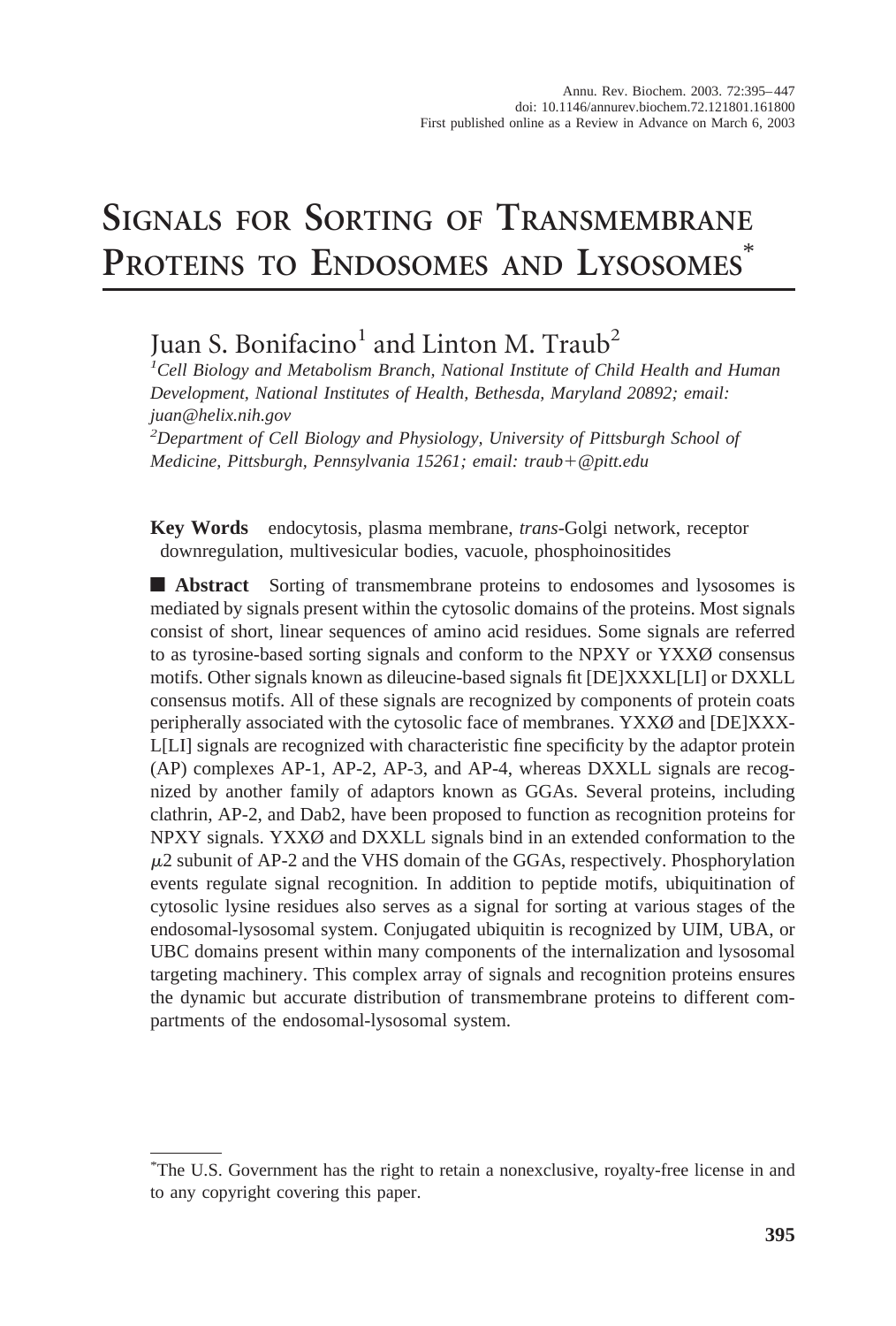#### **CONTENTS**

| GENERAL PROPERTIES OF ENDOSOMAL-LYSOSOMAL SORTING SIG-  |  |
|---------------------------------------------------------|--|
|                                                         |  |
| SIGNAL-MEDIATED SORTING OCCURS WITHIN COATED AREAS OF   |  |
|                                                         |  |
| TYROSINE-BASED SORTING SIGNALS  402                     |  |
|                                                         |  |
|                                                         |  |
|                                                         |  |
|                                                         |  |
|                                                         |  |
|                                                         |  |
|                                                         |  |
|                                                         |  |
|                                                         |  |
|                                                         |  |
|                                                         |  |
|                                                         |  |
| Discovery of Ubiquitin-Based Sorting  425               |  |
|                                                         |  |
|                                                         |  |
| Generation of the Ubiquitin Sorting Signal  431         |  |
| Recognition of Ubiquitinated Transmembrane Proteins 434 |  |
|                                                         |  |
|                                                         |  |

#### **INTRODUCTION**

Lysosomes are the final destination for many macromolecules taken up by endocytosis from the extracellular space and from the cell surface (Figure 1). Nutrient carrier proteins such as cholesterol-laden low density lipoprotein (LDL) particles, for example, bind to specific receptors on the surface of cells and are rapidly internalized into endosomes. The acidic pH of endosomes induces dissociation of the LDL-receptor complexes, after which the LDL is delivered to lysosomes for degradation while the receptor returns to the cell surface for additional rounds of endocytosis. Binding of hormones, growth factors, and other signaling molecules to their cognate receptors can also trigger downregulation of the receptors by inducing their internalization and delivery to lysosomes. Finally, some endosomal and lysosomal proteins traffic via the plasma membrane en route to their main sites of residence at steady state.

Lysosomes can also be accessed via the biosynthetic pathway (Figure 1). In a process that mirrors receptor-mediated endocytosis, newly synthesized acidic hydrolases modified with mannose 6-phosphate groups bind to mannose 6-phosphate receptors (MPRs) in the *trans*-Golgi network (TGN), after which they are transported to endosomes following an intracellular route. The hydrolase-MPR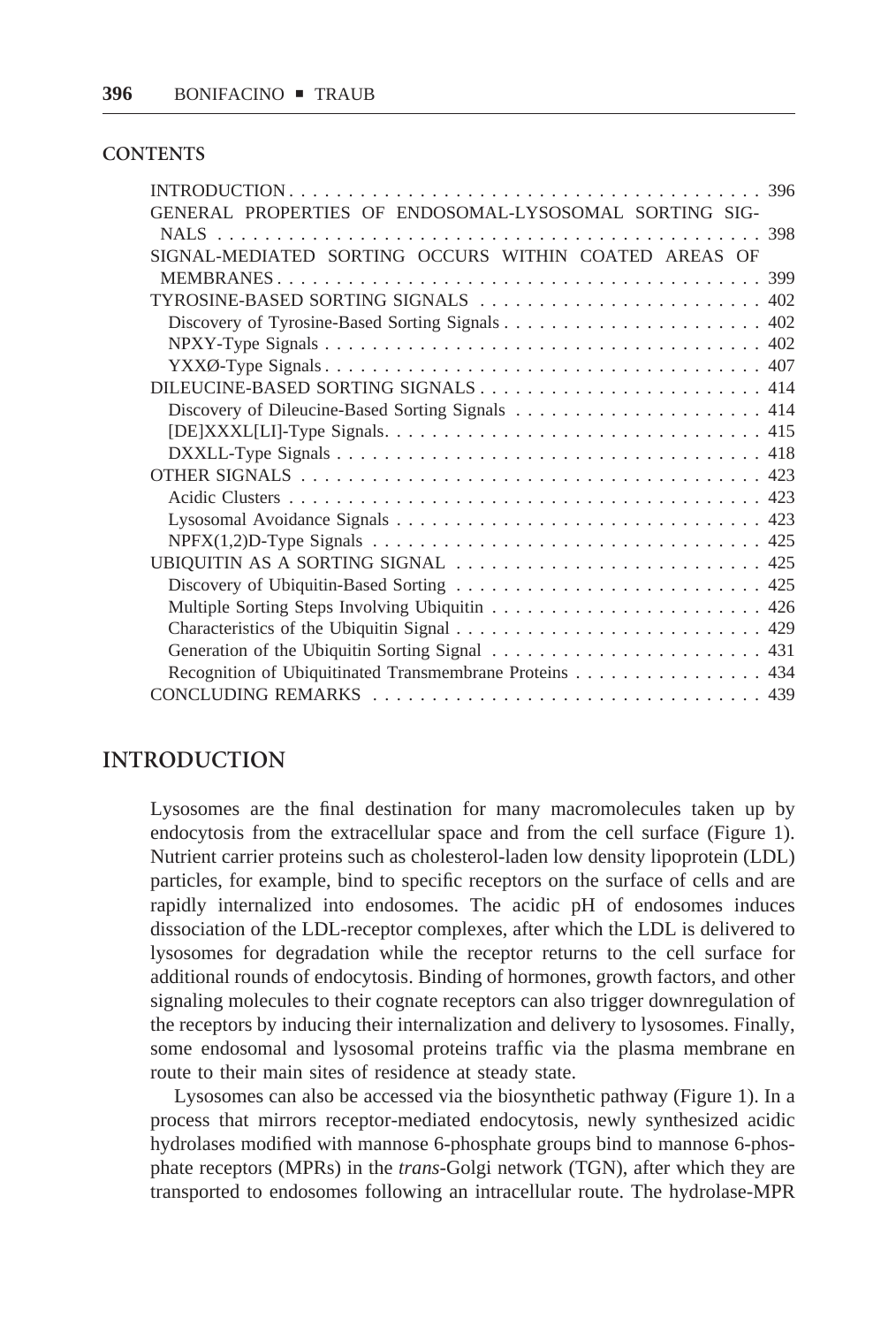

**Figure 1** Sorting pathways leading to endosomes, lysosomes, and related organelles. The presumed location and site of action of different coat proteins are indicated by their placement next to an organelle or arrow origin. These should be considered tentative, as in most cases they have not been definitively established. Lysosome-related organelles include melanosomes, platelet-dense bodies, antigenprocessing compartments, lytic granules, and other organelles that share some biogenetic pathways with endosomes and lysosomes.

complexes dissociate in the acidic pH of the endosomes, and then the hydrolases are transported to lysosomes with the fluid phase while the MPRs return to the TGN for further rounds of hydrolase sorting. Abnormal or excess proteins targeted for degradation, as well as many lysosomal resident proteins, also travel from the TGN to endosomes and lysosomes intracellularly.

Both the endocytic and biosynthetic routes are critical for the biogenesis and function of endosomes and lysosomes. The proper operation of these transport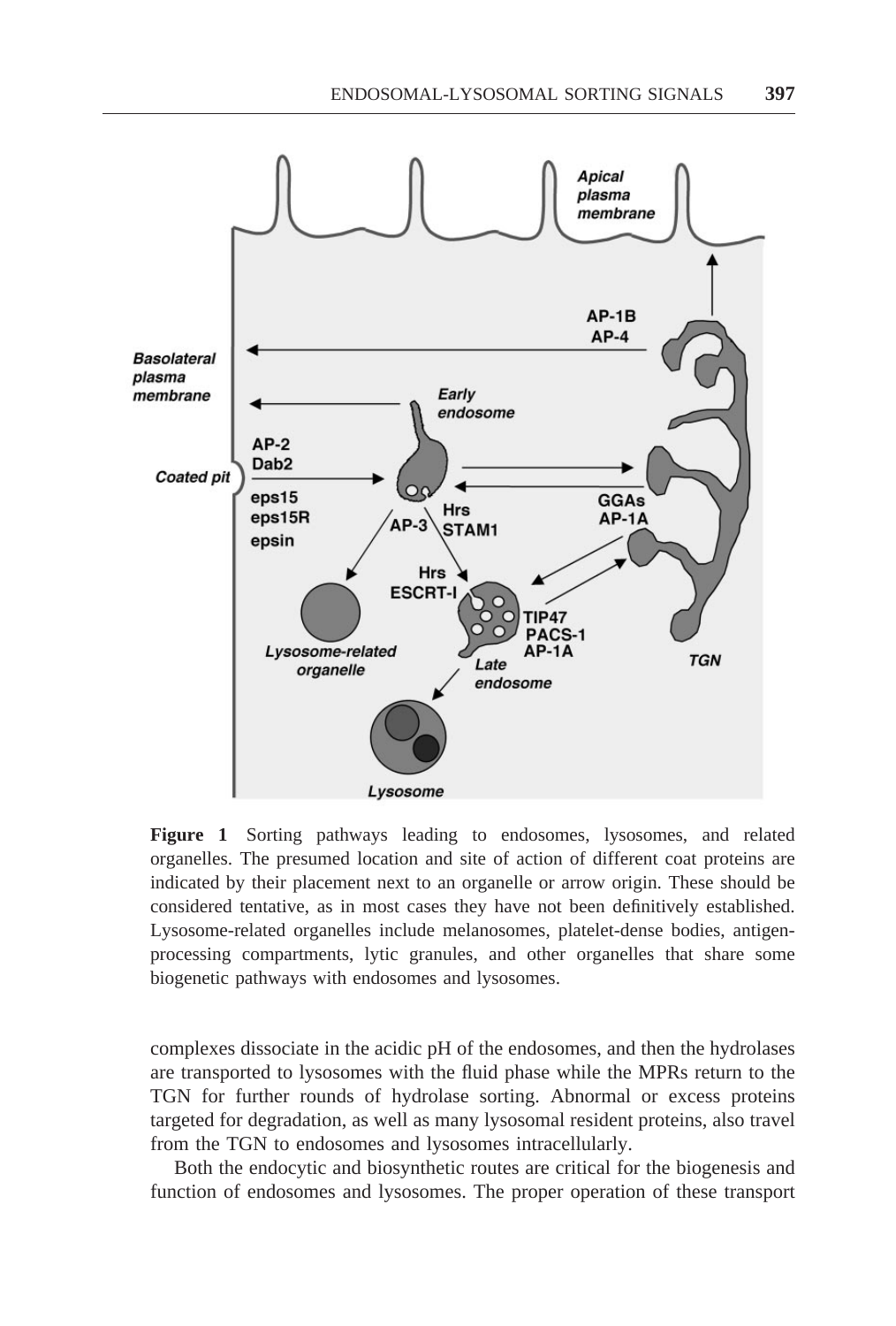routes requires that several important sorting decisions be made along the way. At the plasma membrane, proteins can either remain at the cell surface or be rapidly internalized into endosomes. At the TGN, the choice is between going to the plasma membrane or being diverted to endosomes. In endosomes, proteins can either recycle to the plasma membrane or go to lysosomes. These decisions are governed by a complex system of sorting signals in the itinerant proteins and a molecular machinery that recognizes those signals and delivers the proteins to their intended destinations.

This article focuses on sorting signals present in transmembrane proteins that are targeted to endosomes, lysosomes, and related organelles, and on the proteins that recognize these signals. These issues have been the subject of previous reviews  $(1-3)$ , but recent advances in the understanding of the nature of the signals, the identification of new signals, and the elucidation of their mechanisms of recognition allow us to provide a more complete and updated account of this topic.

## **GENERAL PROPERTIES OF ENDOSOMAL-LYSOSOMAL SORTING SIGNALS**

Most endosomal-lysosomal sorting signals characterized to date are contained within the cytosolic domains of transmembrane proteins. A list of known signals and their recognition proteins or domains is presented in Table 1. In general, the signals consist of short, linear arrays of amino acid residues. These arrays are not exactly conserved sequences but degenerate motifs of four to seven residues of which two or three are often critical for function. The critical residues are generally bulky and hydrophobic, although charged residues are also important determinants of specificity for some signals. Two major classes of endosomallysosomal sorting signals are referred to as "tyrosine-based" and "dileucinebased" owing to the identity of their most critical residues. Sorting mediated by these signals is saturable in vivo, indicating that it relies on recognition of the signals by a limited number of "receptor-like" molecules. In cases in which these recognition molecules have been identified and characterized, interactions have been found to occur with low affinity relative to other protein-protein interactions, such as those between polypeptide hormones and their receptors. Sorting signals can be considered a subset of a larger group of peptide-motif recognitiondomain interactions (including those listed in Table 2) that are a characteristic feature of the endocytic and lysosomal sorting machineries. The defining property that sets sorting signals apart from other motifs is their occurrence within the cytosolic domains of transmembrane proteins.

Not all signals are short peptide motifs, however. In some cases, the sorting determinants appear to be folded structures in which the critical residues are not necessarily colinear (4). A striking example of this type of conformational determinant is the protein ubiquitin, which can function as an endosomal-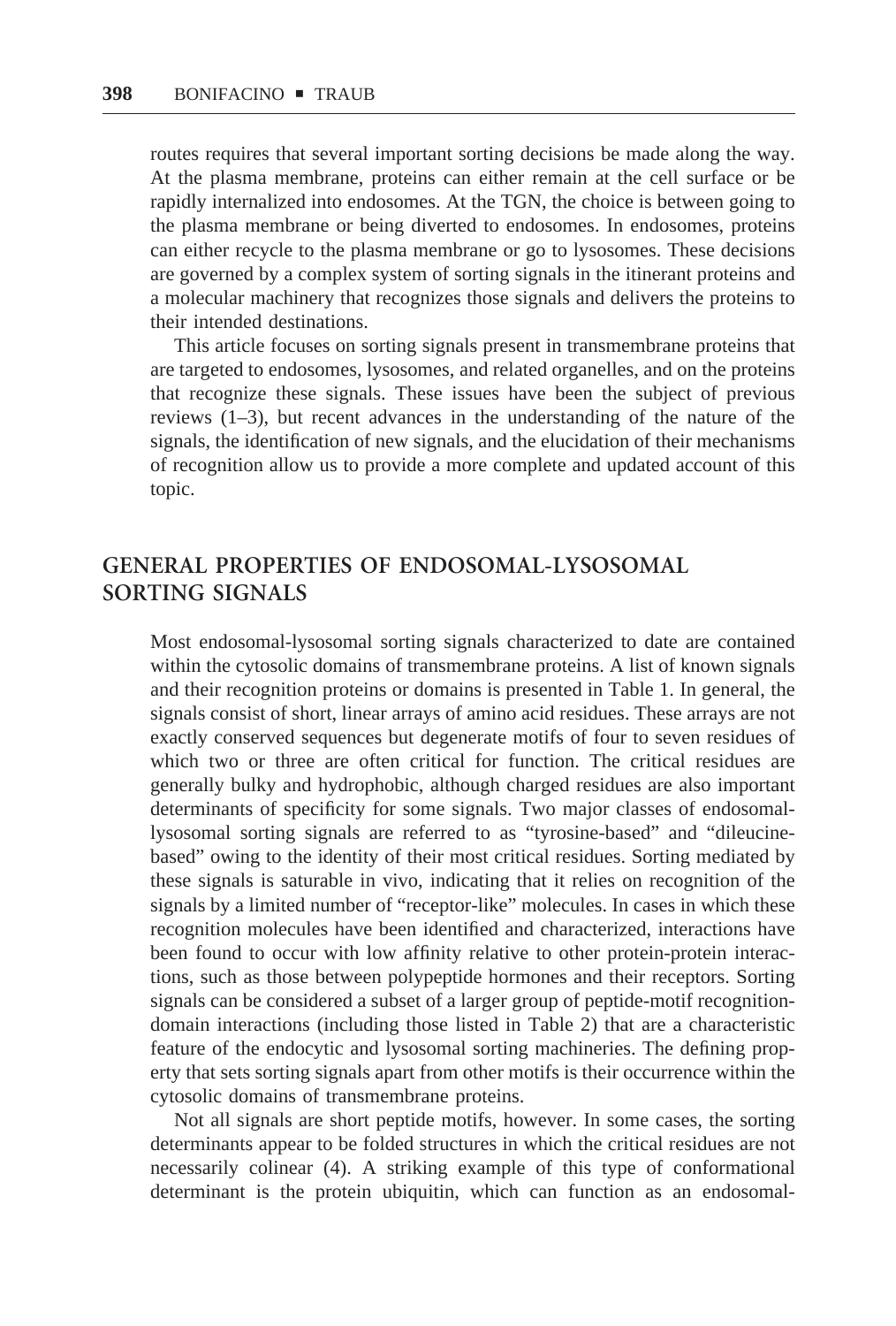| Signal type    | Proposed recognition protein or<br>domain                                | <b>Functions</b>                                                 |
|----------------|--------------------------------------------------------------------------|------------------------------------------------------------------|
| <b>NPXY</b>    | Clathrin terminal domain, $\mu$ 2 subunit<br>of AP-2, PTB domain of Dab2 | Internalization                                                  |
| YXXØ           | $\mu$ subunits of AP complexes                                           | Internalization, lysosomal target-<br>ing, basolateral targeting |
| [DE]XXXL[LI]   | $\mu$ and/or $\beta$ subunits of AP complexes                            | Internalization, lysosomal target-<br>ing, basolateral targeting |
| <b>DXXLL</b>   | VHS domain of the GGAs                                                   | TGN-to-endosomes sorting                                         |
| Acidic cluster | PACS-1                                                                   | Endosomes-to-TGN sorting                                         |
| FW- or P-rich  | <b>TIP47</b>                                                             | Endosomes-to-TGN sorting                                         |
| NPFX(1,2)D     | SHD1 domain of Saccharomyces<br><i>cerevisiae</i> S1a1p                  | Internalization                                                  |
| Ubiquitin      | UIM, UBA, and UBC domains                                                | Internalization, lysosomal/<br>vacuolar targeting                |

#### **TABLE 1** Endosomal/lysosomal sorting signals

Motifs in this and other tables are denoted using the PROSITE syntax (*http://www.expasy.ch/prosite/*). Amino acid residues are designated according to the single letter code as follows: A, alanine; C, cysteine; D, aspartic acid; E, glutamic acid; F, phenylalanine; G, glycine; H, histidine; I, isoleucine; K, lysine; L, leucine; M, methionine; N, asparagine; P, proline; Q, glutamine; R, arginine; S, serine; T, threonine; V, valine; W, tryptophan, and Y, tyrosine. X stands for any amino acid and Ø stands for an amino acid residue with a bulky hydrophobic side chain. Abbreviations: PTB, phosphotyrosine-binding; Dab2, disabled-2; AP, adaptor protein; VHS domain present in Vps27p, Hrs, Stam; GGAs, Golgi-localized,  $\gamma$ -ear-containing, ARF-binding proteins; PACS-1, phosphofurin acidic cluster sorting protein 1; TIP47, tail-interacting protein of 47 kDa; SHD1, Sla1p homology domain 1; UBA, ubiquitin associated; UBC, ubiquitin conjugating; UIM, ubiquitin interaction motif.

lysosomal sorting signal upon covalent conjugation onto the cytosolic domain of some transmembrane proteins (5).

## **SIGNAL-MEDIATED SORTING OCCURS WITHIN COATED AREAS OF MEMBRANES**

Long before the identification of sorting signals and their recognition proteins, it had become widely accepted that sorting in the endosomal-lysosomal system occurs through coated areas of membranes. Receptor-mediated endocytosis of lipoproteins, for instance, was found to involve concentration of the lipoproteinreceptor complexes within plasma membrane "coated pits" that become deeply invaginated and eventually give rise to "coated vesicles" (6, 7). A similar process was shown to occur at the TGN, where acidic hydrolases bound to the MPRs gather within coated membrane domains before budding in a different type of coated vesicle (8, 9). Recent evidence has revealed the existence of endosomal coated domains where protein sorting also takes place  $(10-12)$ . In light of these observations, it was logical to hypothesize that sorting involved interactions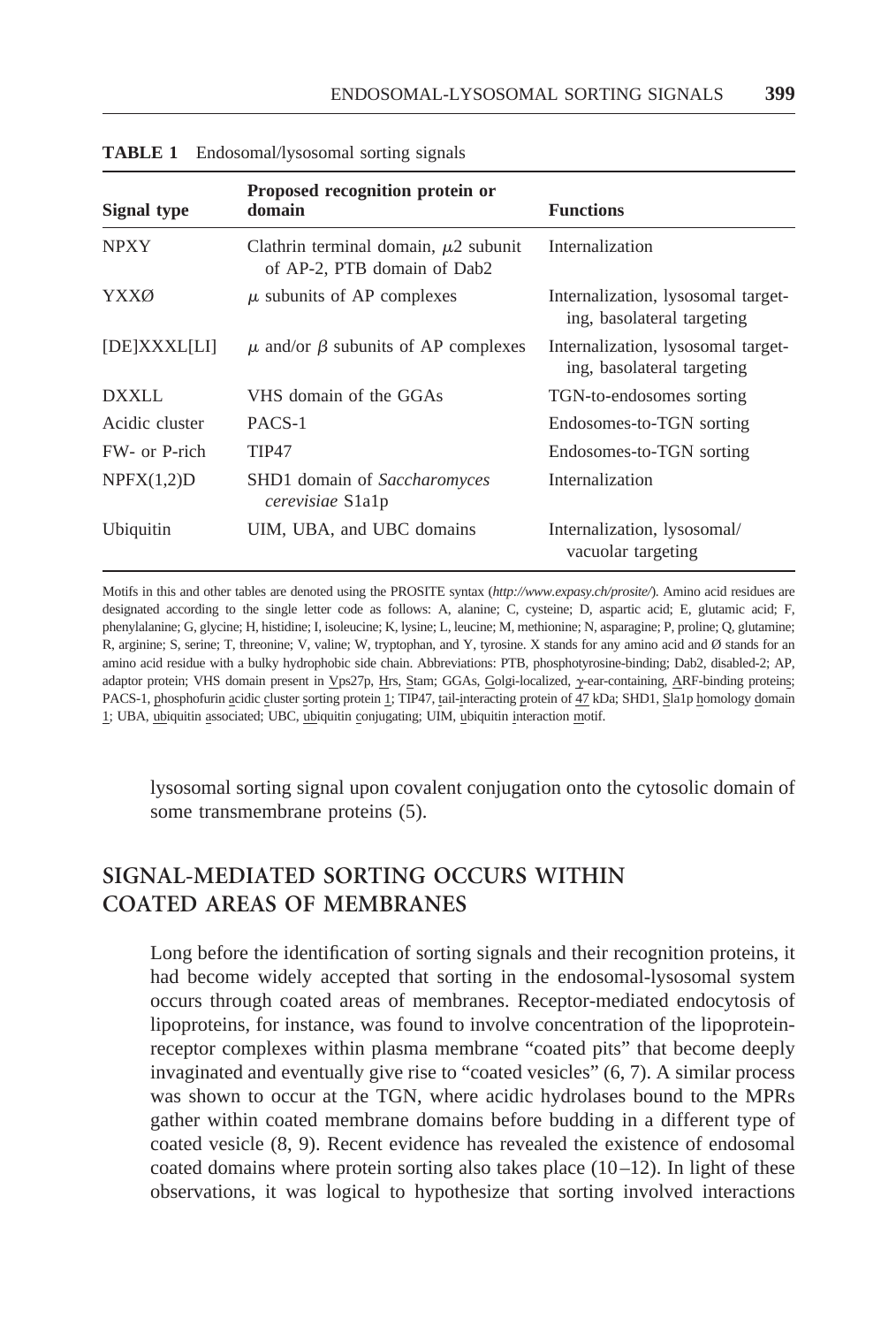| <b>Motif</b>  | Proposed recognition protein or domain     |
|---------------|--------------------------------------------|
| <b>DP[FW]</b> | Ear domain of the $\alpha$ subunit of AP-2 |
| <b>FXDXF</b>  | Ear domain of the $\alpha$ subunit of AP-2 |
| <b>NPF</b>    | EH domains                                 |
| LØXØ[DE]      | Clathrin terminal domain                   |
| LLDLL.        | Clathrin terminal domain                   |
| <b>PWDLW</b>  | Clathrin terminal domain                   |
|               |                                            |

**TABLE 2** Endocytic machinery motifs and their recognition domains

Motifs are denoted as indicated in the legend to Table 1. EH, eps15 homology.

between signals present within the cytosolic domains of the receptors and components of the protein coats (13). The formulation of this hypothesis provided the impetus for the isolation and biochemical characterization of coat proteins (Figure 2). We now know of the existence of several coats that function in the endosomallysosomal system. Clathrin coats are composed of the structural protein clathrin (14), the heterotetrameric adaptor protein (AP) complexes, AP-1, AP-2, or AP-3 (15), and various accessory factors (16). Plasma membrane clathrin coats contain AP-2 and accessory factors such as AP180, epsin 1, eps15, eps15R, intersectin 1, disabled-2 (Dab2), and others. TGN and endosomal clathrin coats contain AP-1 and/or the monomeric adaptors, GGA1, GGA2, and GGA3. AP-3 is also found on clathrin coats associated with endosomes, although this complex may be able to function in the absence of clathrin. Another type of clathrin coat associated with endosomes contains the protein Hrs but no AP complexes. Finally, a fourth AP complex, AP-4, appears to be part of a nonclathrin coat associated with the TGN. Because of their localization to sites of signal-mediated protein sorting (Figure 1), these coat proteins are considered prime candidates to function in signal recognition.

**Figure 2** Clathrin and adaptors. The basic unit of clathrin is a "triskelion" composed of three heavy chains (CHC) and three light chains (CLC). At the amino terminus of each CHC there is globular domain known as the terminal domain (TD), which serves as a binding site for many adaptor proteins, as indicated in the figure. The structure of the adaptor-protein (AP) complexes AP-1/4 has been modeled after that of AP-2 (69) (Figure 4). This structure consists of a brick-like core comprising the trunk domains of the two large subunits plus the  $\mu$  and  $\sigma$  subunits, with two hinge-like sequences that connect the core to two ear domains. AP-1/3 interact with clathrin whereas AP-4 does not. Dab2, the Golgi-localized,  $\gamma$ -earcontaining, ADP-ribosylation factor-binding proteins (GGAs), epsin, eps15, Hrs, and STAM1 are modular clathrin-associated proteins that may also function as adaptors. Their domain structure is indicated, but proteins are not drawn to scale. All of the above proteins are part of coats associated with cytosolic faces of membranes. The sorting signals proposed to interact with each of these proteins are indicated in gray letters.

™™™™™™™™™™™™™™™™™™™™™™™™™™™™™™™™™™™™™™™™™™™™™™™™™™™™™™™™™™™™™™™™™™™™™™™™3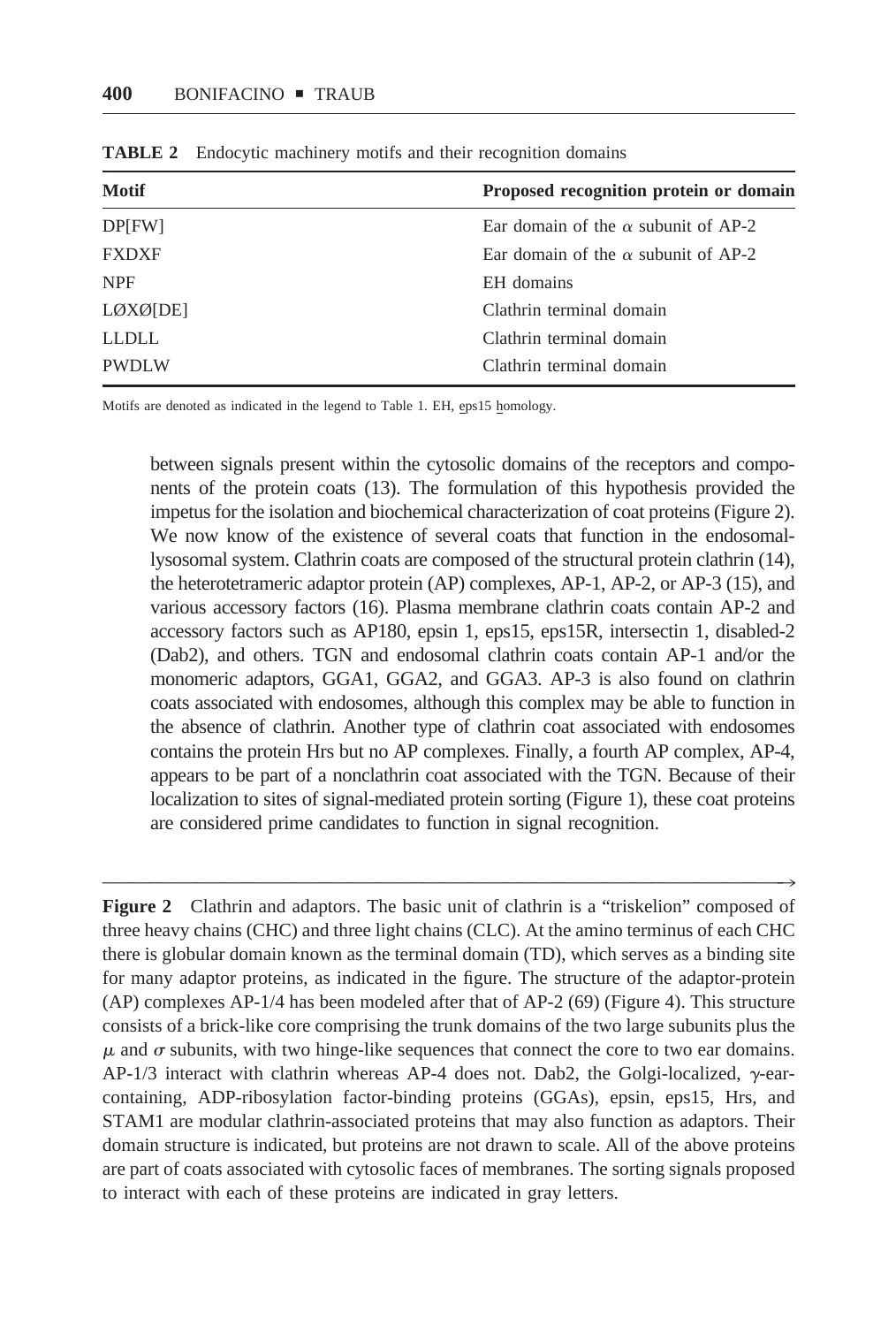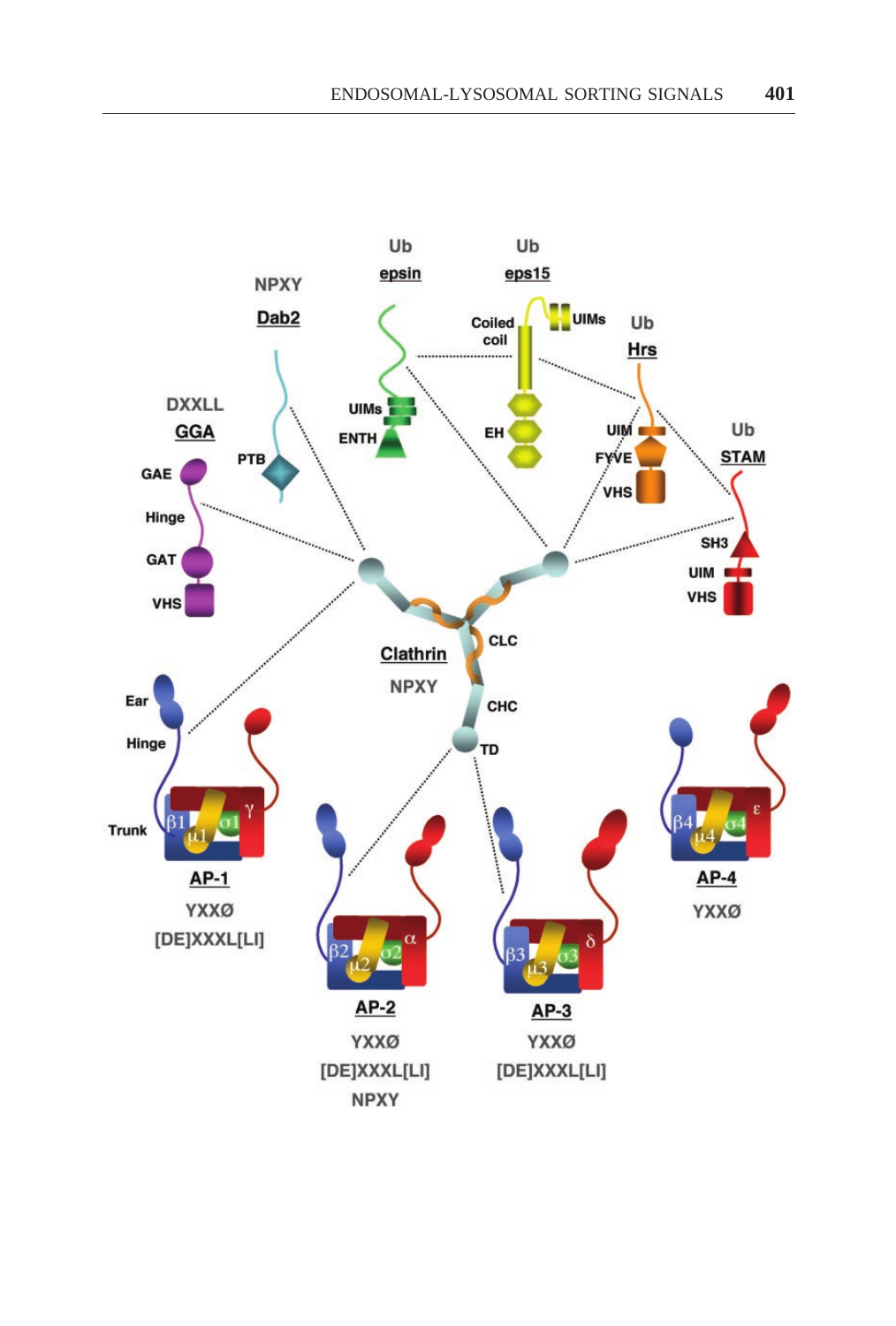## **TYROSINE-BASED SORTING SIGNALS**

### **Discovery of Tyrosine-Based Sorting Signals**

The cloning of several genes encoding endocytic receptors in the early 1980s failed to reveal the presence of conserved sequences that could correspond to the hypothetical endocytic signals. This perplexing finding began to be explained with the discovery by the group of Brown & Goldstein that substitution of a cysteine codon for a tyrosine codon in the cytosolic domain of the LDL receptor, detected in a patient with familial hypercholesterolemia, abrogated the rapid internalization of the receptor (17). Later studies demonstrated that the critical tyrosine residue was part of the sequence motif NPXY (18), found not only in the LDL receptor but also in other cell surface proteins such as the LDL receptorrelated protein 1 (LRP1), megalin, the  $\beta$  subunits of integrins, and the  $\beta$ -amyloid precursor protein (Table 3). Many other receptors known at the time, such as the transferrin receptor, the asialoglycoprotein receptor, and the cation-dependent and cation-independent mannose 6-phosphate receptors (CD- and CI-MPRs, respectively), however, lacked NPXY motifs but were rapidly internalized, suggesting the existence of other types of endocytic signals. An observation by Lazarovits & Roth suggested that tyrosine residues could nonetheless be key elements of these other signals (19). These investigators found that artificial replacement of a tyrosine residue for a cysteine residue in the cytosolic domain of influenza hemagglutinin (HA) enabled the protein to undergo rapid internalization via clathrin-coated pits. Several groups subsequently showed that substitution of tyrosine residues in the cytosolic domains of various endocytic receptors devoid of NPXY motifs impaired internalization (20–24). Systematic mutational analyses performed by Kornfeld and colleagues soon led to the definition of another tyrosine-based motif, YXXØ, as the major determinant of endocytosis of the MPRs (25, 26) as well as many other transmembrane proteins (Table 4). This motif is now known to mediate not only rapid internalization from the plasma membrane, but also targeting of certain proteins to lysosomes (27, 28) or to the basolateral plasma membrane domain of polarized epithelial cells (29, 30), sorting events that are thought to occur within clathrin-coated areas of the TGN or endosomes. The concept thus emerged of two types of tyrosine-based sorting signals represented by the NPXY and YXXØ consensus motifs.

## **NPXY-Type Signals**

**CHARACTERISTICS OF NPXY SIGNALS** To date, NPXY signals have been shown to mediate only rapid internalization of a subset of type I integral membrane proteins and not other intracellular sorting events. These signals tend to occur in families such as members of the LDL receptor, integrin  $\beta$ , and  $\beta$ -amyloid precursor protein families (Table 3). They also seem to be conserved among different metazoans, including *Caenorhabditis elegans, Drosophila*, and mammals (Table 3), suggesting evolutionary conservation of the sorting mechanism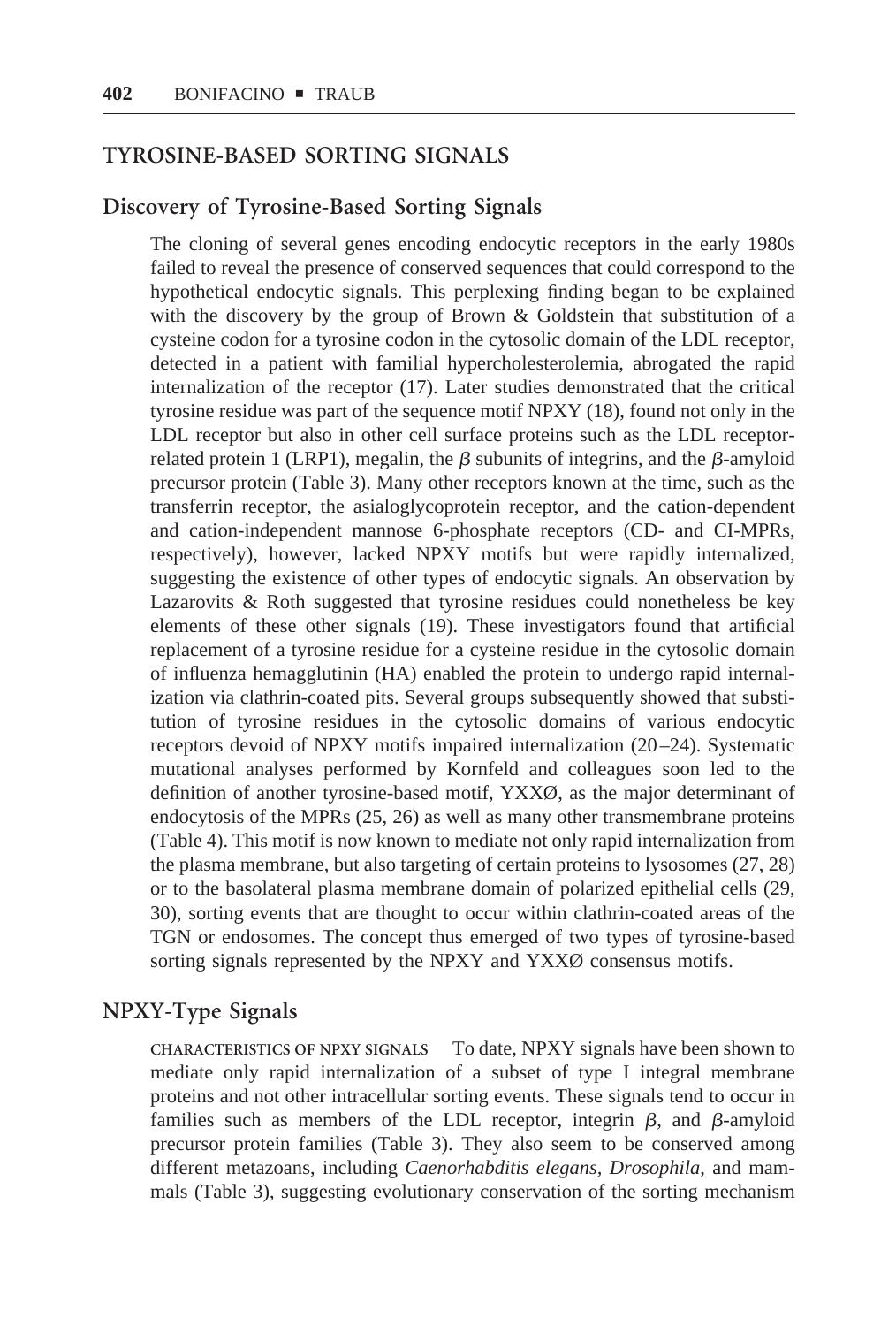| <b>Protein</b>          | <b>Species</b> | <b>Sequence</b>          |
|-------------------------|----------------|--------------------------|
| LDL receptor            | Human          | Tm-10-INFDNPVYOKTT-29    |
| LRP1(1)                 | Human          | Tm-21-VEIGNPTYKMYE-64    |
| LRP1 $(2)$              | Human          | Tm-55-TNFTNPVYATLY-33    |
| LRP1                    | Drosophila     | Tm-43-GNFANPVYESMY-38    |
| LRP1 $(1)$              | C. elegans     | Tm-54-TTFTNPVYELED-91    |
| LRP1 $(2)$              | C. elegans     | $Tm-140-LRVDNPLYDPDS-4$  |
| Megalin $(1)$           | Human          | Tm-70-IIFENPMYSARD-125   |
| Megalin (2)             | Human          | $Tm-144-TNFENPIYAOME-53$ |
| Integrin $\beta$ -1 (1) | Human          | Tm-18-DTGENPIYKSAV-11    |
| Integrin $\beta$ -1 (2) | Human          | Tm-30-TTVVNPKYEGK        |
| Integrin $\beta$ (1)    | Drosophila     | Tm-26-WDTENPIYKOAT-11    |
| Integrin $\beta$ (2)    | Drosophila     | Tm-35-STFKNPMYAGK        |
| APLP1                   | Human          | Tm-33-HGYENPTYRFLE-3     |
| APP                     | Human          | Tm-32-NGYENPTYKFFE-4     |
| APP-like                | Drosophila     | Tm-38-NGYENPTYKYFE-3     |
| Insulin receptor        | Human          | Tm-36-YASSNPEYLSAS-379   |
| EGR receptor $(1)$      | Human          | $Tm-434-GSVONPVYHNOP-96$ |
| EGR receptor $(2)$      | Human          | Tm-462-TAVGNPEYLNTV-68   |
| EGR receptor $(3)$      | Human          | Tm-496-ISLDNPDYOODF-34   |

**TABLE 3** NPXY-type signals

Numbers in parentheses indicate motifs that are present in more than one copy within the same protein. The signals in this and other tables should be considered examples. Not all of these sequences have been shown to be active in sorting; some are included because of their conservation in members of the same protein family. Key residues are indicated in bold type. Numbers of amino acids before (i.e., amino-terminal) and after (i.e., carboxy-terminal) the signals are indicated. Abbreviations: Tm, transmembrane; LDL, low density lipoprotein; LRP1, LDL receptor related protein 1; APP, β-amyloid precursor protein; APLP1, APP-like protein 1.

in which they participate. Substitution of alanine for the N, P, or Y residues in the LDL receptor signal largely abolishes rapid endocytosis, whereas substitution of phenylalanine for tyrosine does not (18). Although NPXY is the minimal motif shared by all proteins with this type of signal (Table 3), alone it may not be sufficient for internalization. In the LDL receptor, a phenylalanine residue at two positions amino-terminal to the critical asparagine is also required for optimal internalization, indicating that the complete signal for this receptor is the sequence FDNPVY (18). Moreover, transplantation of only NPVY into the transferrin receptor fails to direct rapid endocytosis, but insertion of FDNPVY does  $(31)$ . Similarly, internalization of the  $\beta$ -amyloid precursor protein is mediated by the longer GYENPTY sequence, in which the first of the two tyrosines is the most critical for function (32). Other proteins also have either a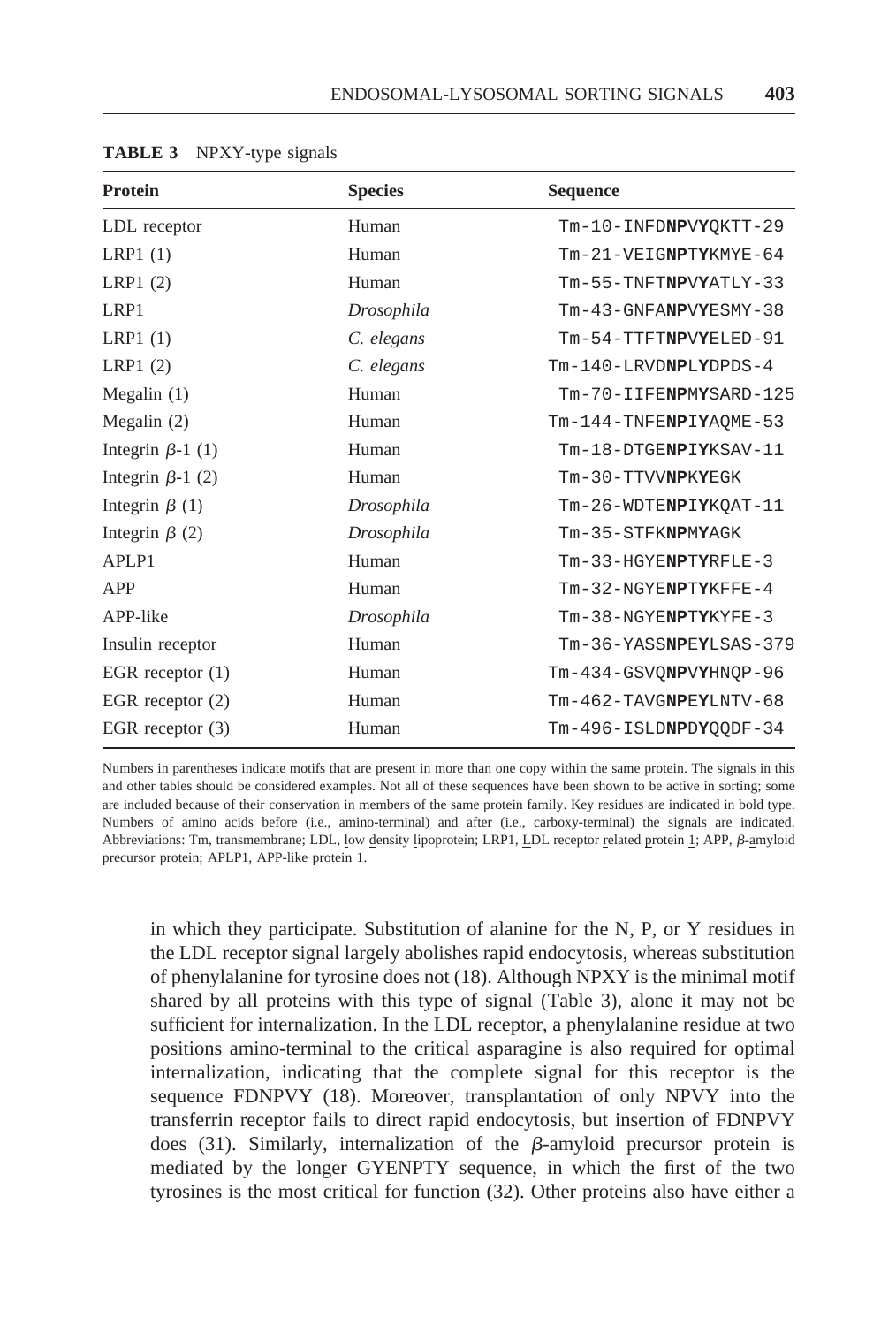| <b>Protein</b>                 | <b>Species</b> | <b>Sequence</b>         |
|--------------------------------|----------------|-------------------------|
| $LAMP-1$                       | Human          | Tm-RKRSHAGYQTI          |
| LAMP-2a                        | Human          | Tm-KHHHAGYEQF           |
| LAMP-2a                        | Chicken        | Tm-KKHHNTGYEQF          |
| $LAMP-2b$                      | Chicken        | Tm-RRKSRTGYQSV          |
| $LAMP-2c$                      | Chicken        | Tm-RRKSYAGYQTL          |
| <b>LAMP</b>                    | Drosophila     | Tm-RRRSTSRGYMSF         |
| <b>LAMP</b>                    | Earthworm      | Tm-RKRSRRGYESV          |
| CD63                           | Human          | Tm-KSIRSGYEVM           |
| $GMP-17$                       | Human          | Tm-HCGGPRPGYETL         |
| $GMP-17$                       | Mouse          | Tm-HCRTRRAEYETL         |
| CD68                           | Human          | Tm-RRRPSAYQAL           |
| CD1b                           | Human          | Tm-RRRSYONIP            |
| CD1c                           | Human          | Tm-KKHCSYODIL           |
| CD1d                           | Mouse          | Tm-RRRSAYQDIR           |
| CD1                            | Rat            | Tm-RKRRRSYQDIM          |
| Endolyn                        | Rat            | Tm-KFCKSKERNYHTL        |
| Endolyn                        | Drosophila     | Tm-KFYKARNERNYHTL       |
| <b>TSC403</b>                  | Human          | Tm-KIRLRCOSSGYORI       |
| TSC403                         | Mouse          | Tm-KIRORHOSSAYORI       |
| Cystinosin                     | Human          | Tm-HFCLYRKRPGYDQLN      |
| Putative solute carrier        | Human          | Tm-12-SLSRGSGYKEI       |
| TRP-2                          | Human          | Tm-RRLRKGYTPLMET-11     |
| HLA-DM $\beta$                 | Human          | Tm-RRAGHSSYTPLPGS-9     |
| LmpA                           | Dictyostelium  | Tm-KKLRQQKQQGYQAIINNE   |
| Putative lysosomal protein     | Dictyostelium  | Tm-RSKSNQNQSYNLIQL      |
| LIMP-II                        | Dictyostelium  | Tm-RKTFYNNNQYNGYNIIN    |
| Transferrin receptor           | Human          | 16-PLSYTRFSLA-35-Tm     |
| Asialoglycoprotein receptor H1 | Human          | MTKEYODLOHL-29-Tm       |
| <b>CI-MPR</b>                  | Human          | Tm-22-SYKYSKVNKE-132    |
| CD-MPR                         | Human          | Tm-40-PAAYRGVGDD-16     |
| CTLA-4                         | Human          | Tm-10-TGVYVKMPPT-16     |
| Furin                          | Human          | $Tm-17-LISYKGLPPE-29$   |
| TGN38                          | Rat            | Tm-23-ASDYQRLNLKL       |
| gp41                           | $HIV-1$        | $Tm-13-RQGYSPLSFQT-144$ |
| Acid phosphatase               | Human          | Tm-RMQAQPPGYRHVADGEDHA  |

**TABLE 4** YXXØ-type signals

See legends to Tables 1–3 for explanation of signal format.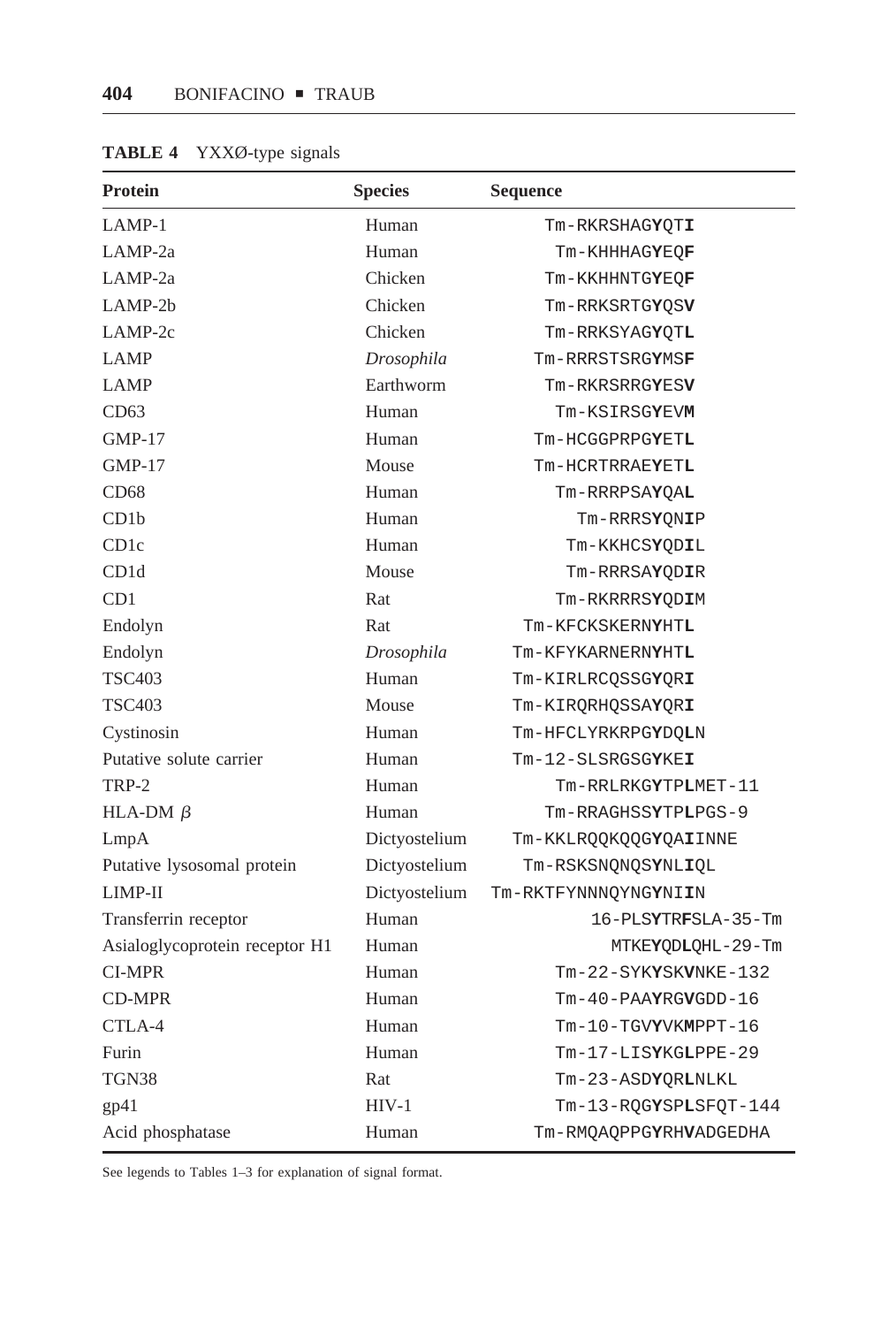phenylalanine or a tyrosine residue at this same position relative to the NPXY motif, although their functional importance has not been assessed (Table 3). These observations suggest that the most potent among these signals conform to the hexapeptide motif [FY]XNPXY.

NPXY signals are most often found within medium-length cytosolic domains ranging from  $\sim$  40 to  $\sim$  200 amino acid residues, although some are present within the larger cytosolic domains of signaling receptors such as the insulin receptor and the epidermal growth factor (EGF) receptor (Table 3). The distance of these signals from the transmembrane domains is variable, but none is closer than 10 residues (Table 3). They are also never found exactly at the carboxyterminus of the proteins. Some proteins, most notably LRP-1 and megalin, contain two copies of this motif, suggesting the possibility of bivalent binding to their recognition proteins.

**RECOGNITION PROTEINS FOR NPXY SIGNALS** Ever since the discovery of NPXY signals, recognition proteins for these signals have been sought. As is often the case with this type of weak interaction, affinity purification approaches met with little success. The LDL receptor and other proteins having NPXY-type signals are internalized via clathrin-coated pits (6, 7), so clathrin-coat components are likely candidates for recognition proteins. Indeed, nuclear magnetic resonance (NMR) spectroscopy studies have shown that peptides containing the FDNPVY sequence from the LDL receptor bind directly to the globular, amino-terminal domain (TD) of the clathrin heavy chain (33) (Figure 2). These interactions exhibit the expected requirement for the critical tyrosine residue and occur with an equilibrium dissociation constant  $(K_D)$  of  $\sim 0.1$  mM (33). The FDNPVY peptide also binds to clathrin cages, in which context the NPVY residues adopt a type 1  $\beta$ -turn structure (33). A problem with the idea that clathrin functions as the primary recognition protein for NPXY signals is that clathrin is associated not only with the plasma membrane but also with the TGN and endosomes. Since NPXY signals only mediate internalization from the plasma membrane, it is unclear what would keep NPXY signals from engaging clathrin at other intracellular locations. Another caveat pointed out by Boll et al. (34) is that, because of its position within the cytosolic domain, the FDNPVY signal of the LDL receptor could extend at most 30–40Å from the transmembrane domain, whereas the terminal domain of clathrin lies at about 100Å from the membrane (35).

AP-2 and other putative adaptors (Figure 2) are situated between the clathrin lattice and the membrane and may therefore be in a better position to interact with endocytic signals. Early experiments by Pearse detected a weak interaction of AP-2 with a fusion protein containing the cytosolic domain of the LDL receptor, but the dependence of this interaction on the FDNPVY signal was not tested (36). More recently, Boll et al. (34) have reported the use of surface plasmon resonance (SPR) spectroscopy and photoaffinity labeling to demonstrate binding of FDNPVY peptides to purified AP-2. This binding is dependent on the phenylalanine and tyrosine residues of the signal. The very low affinity of these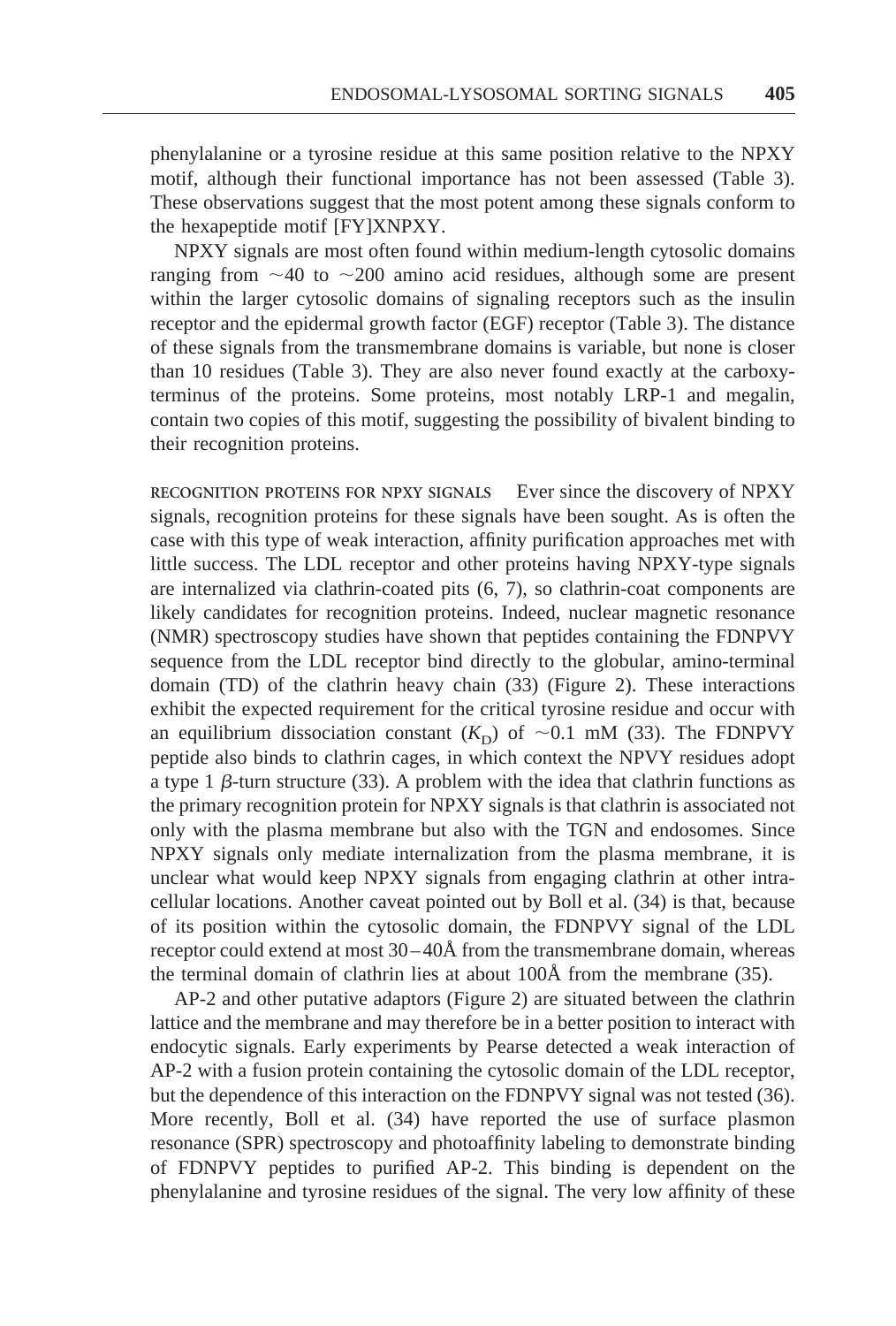interactions and the insolubility of the peptides at high concentrations have precluded an estimation of the  $K<sub>D</sub>$  of the binding reaction. Interestingly, competition and mutational analyses suggest that NPXY and YXXØ signals bind to distinct sites on the  $\mu$ 2 subunit of AP-2 (34) (see below). This observation is in line with the finding that inducible overexpression of the FXNPXY-containing LDL receptor or the YXXØ-containing transferrin receptor does not slow the endocytic uptake of the other, even though each is able to compete with itself for incorporation into endocytic structures (37). These two receptors also saturate the endocytic machinery at different receptor densities, suggesting distinct recognition components (37).

Recent work has led to the alternative hypothesis that NPXY signals are not directly recognized by AP-2 but rather by proteins containing a domain known as phosphotyrosine-binding (PTB) or phosphotyrosine-interacting domain (PID). Although one biologic use of the PTB domain is to drive recruitment of signaling adaptors such as IRS-1 or Shc onto NPXpY motifs (pY stands for phosphotyrosine) on activated receptor tyrosine kinases, this domain demonstrates a marked plasticity in ligand recognition. Some PTB domain-containing proteins actually display a substantially higher selectivity for NPXY than for NPXpY (38, 39), and others bind sequences unrelated to this consensus motif. There is mounting evidence that PTB domain-containing proteins do function in LDL receptor internalization. Dab2 (Figure 2) is one good candidate, as this protein colocalizes extensively with clathrin coat components at the cell surface at steady state (39, 40). The PTB domain of Dab2 is  $\sim 65\%$  identical to that of Dab1, a protein that participates in neural migration and cortical lamination in the brain (41). Dab1 operates in a signaling pathway directly downstream of the very low density lipoprotein (VLDL) receptor and apoE receptor 2 by engaging FXNPXY sequences in these receptors via the PTB domain (41). Similarly, the Dab2 PTB domain binds directly FXNPXY sequences from various LDL receptor family members in the nonphosphorylated form (39, 40, 42), and overexpression of either the Dab1 (43) or Dab2 (40) PTB domain causes the LDL receptor to back up at the cell surface, as its endocytosis is selectively impeded. Conditional disruption of *Dab2* in mice results in viable animals that are apparently healthy but display a proteinuria (44) that is similar to, but less severe than, that seen in megalin<sup>-/-</sup> animals (45). As the LDL receptor family member megalin plays a pivotal role in protein reabsorption in the renal proximal tubule (46), these in vivo data tie Dab2 to LDL receptor family endocytosis.

Targeting of Dab2 to the clathrin bud site is due to several endocytic interaction motifs, including DPF/FXDXF, LVDLN, and NPF sequences that engage AP-2, clathrin, and EH domain-containing proteins, respectively (Table 2) (39, 40). The PTB domain of Dab2 also binds phosphatidylinositol 4,5 bisphosphate (PtdIns $(4,5)P_2$ ) via a surface separate from the FXNPXY binding site (40). These functional attributes are consistent with Dab2 being an intermediate sorting adaptor, but the mild phenotype of Dab2 nullizygous mice argues against it being singularly responsible for recognition of all NPXY-type inter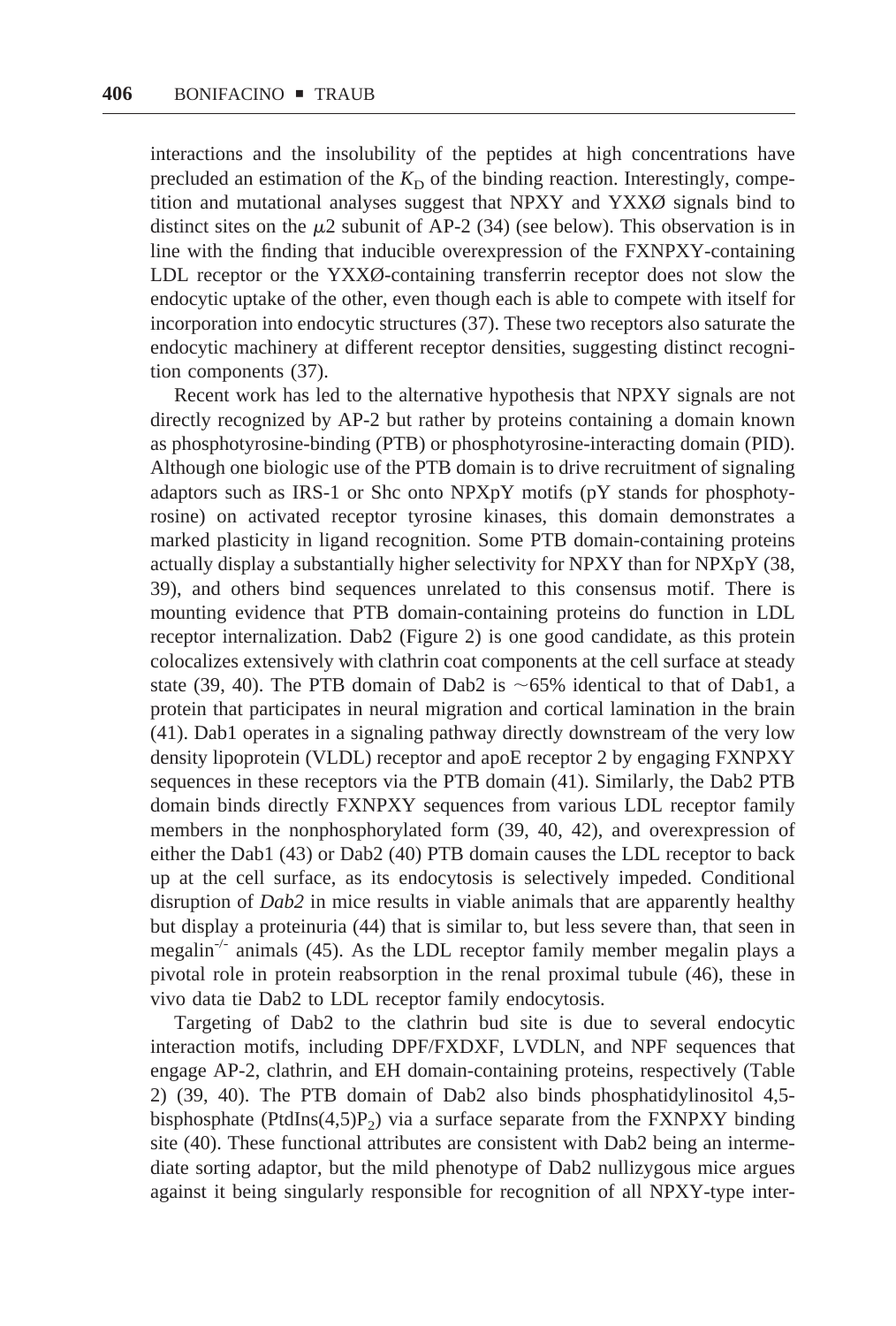nalization signals. In fact, there are other PTB domain proteins that could be functionally redundant with Dab2. ARH, for example, is a PTB domain protein that is defective in patients with an autosomal recessive form of hypercholesterolemia (47, 48). In cultured lymphoblasts from these patients, the LDL receptor stagnates at the plasma membrane, but the transferrin receptor continues to be internalized normally (49). This suggests that ARH is specifically involved in FXNPXY-driven endocytosis. The ARH PTB domain is most closely related to the PTB domains of Dab1/2, Numb, and GULP/Ced-6, all PTB domains that bind nonphosphorylated FXNPXY sequences preferentially. In *Drosophila*, Numb is involved in cell fate determination by segregating asymmetrically during cell division. Numb antagonizes Notch receptor signaling in the daughter cell into which it segregates by facilitating receptor endocytosis within clathrin-coated vesicles (50). The mammalian Numb orthologue, like Dab2, is located within clathrin-coated structures at steady state (51) and contains endocytic interaction motifs that facilitate interactions with AP-2 and eps15 (51).

#### **YXXØ-Type Signals**

**CHARACTERISTICS OF YXXØ SIGNALS** Although discovered after NPXY signals, YXXØ signals are now known to be much more widely involved in protein sorting. They are found in endocytic receptors such as the transferrin receptor and the asialoglycoprotein receptor, intracellular sorting receptors such as the CI- and CD-MPRs, lysosomal membrane proteins such as LAMP-1 and LAMP-2, and TGN proteins such as TGN38 and furin, as well as in proteins localized to specialized endosomal-lysosomal organelles such as antigen-processing compartments (e.g., HLA-DM) and cytotoxic granules (e.g., GMP-17) (Table 4). Each of these protein types has a distinct steady-state distribution, but they all share the property of trafficking via the plasma membrane to some extent. The YXXØ motifs are essential for the rapid internalization of these proteins from the plasma membrane. However, their function is not limited to endocytosis, since the same motifs have been implicated in the targeting of transmembrane proteins to lysosomes and lysosome-related organelles (27, 28, 52, 53), as well as the sorting of a subset of proteins to the basolateral plasma membrane of polarized epithelial cells (29, 30). The multiple roles of YXXØ signals suggest that they must be recognized not only at the plasma membrane but also at other sorting stations such as the TGN and endosomes. YXXØ signals are found in organisms as distantly related as protists and mammals (Table 4), suggesting that they participate in evolutionarily conserved mechanisms of sorting. As a matter of probability, sequences conforming to the YXXØ motif are common in the large cytosolic domains of signaling receptors and in cytosolic proteins. However, most of these sequences are not likely to be active as sorting signals because they are folded within the structure of the proteins and therefore are not accessible for interactions with components of the sorting machinery.

The YXXØ tetrapeptide is the minimal motif capable of conferring sorting information onto transmembrane proteins. However, the X residues and other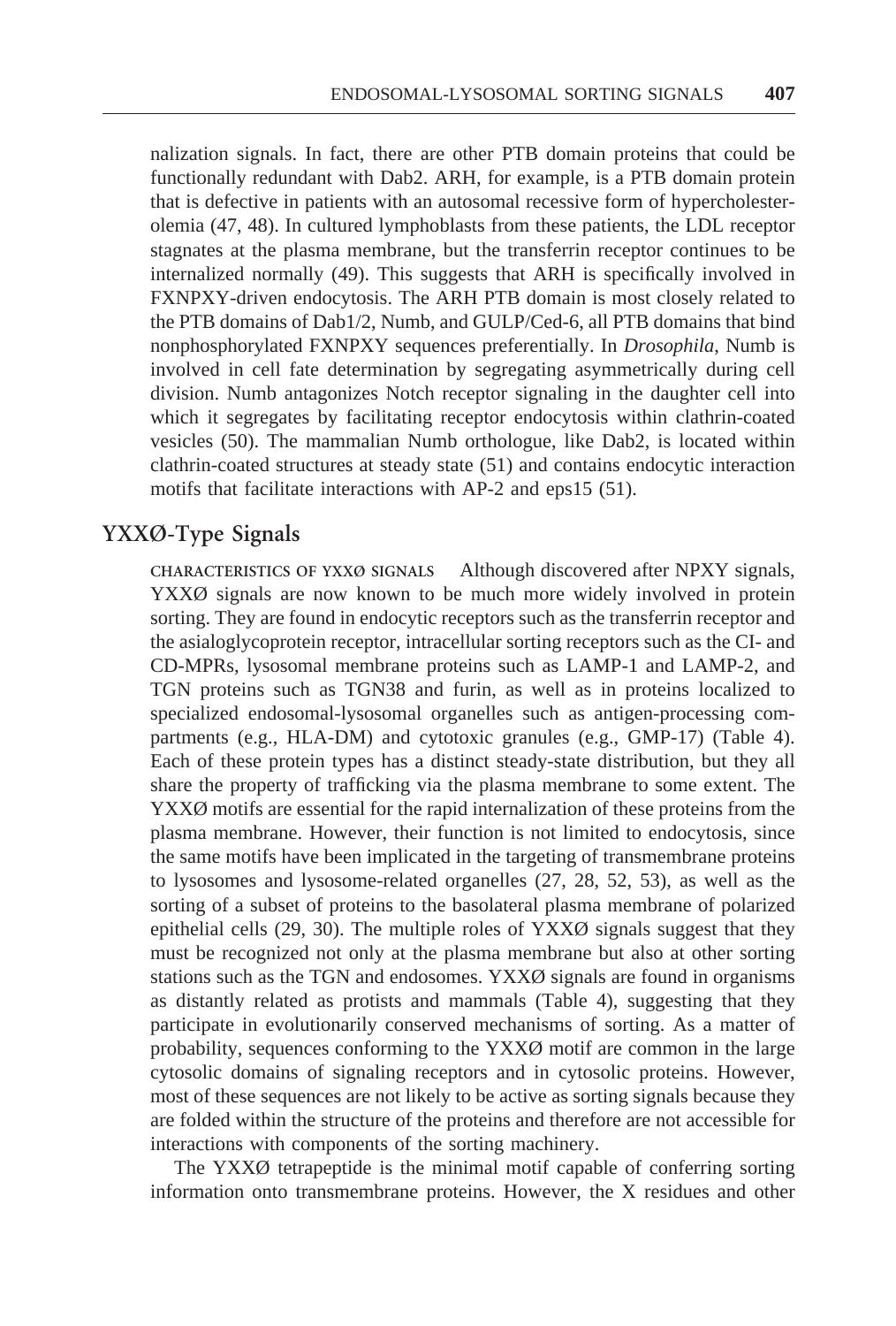residues flanking the motif also contribute to the strength and fine specificity of the signals. The Y residue is essential for function and in most cases cannot even be substituted by other aromatic amino acid residues, suggesting that the phenolic hydroxyl group of the tyrosine is a critical recognition element. In this regard, YXXØ signals differ from NPXY signals, which tolerate phenylalanine in place of tyrosine [reviewed in  $(1, 17)$ ]. The  $\emptyset$  position can accommodate several residues with bulky hydrophobic side chains, although the exact identity of this residue can specify the properties of the signal (53, 54). The X residues are highly variable but tend to be hydrophilic. A salient feature of YXXØ signals involved in lysosomal targeting is that most have a glycine residue preceding the critical tyrosine residue (Table 4). Mutation of this glycine to alanine decreases lysosomal targeting but not endocytosis (28), indicating that this residue is an important determinant of sorting to lysosomes. Lysosomal-sorting YXXØ motifs tend to have acidic residues at the X positions, and these may also contribute to the efficiency of lysosomal targeting (54).

Just as important as the actual amino acid sequence of YXXØ signals is their position within the cytosolic domains. These signals can be found in all types of transmembrane proteins, including Type I (e.g., LAMP-1 and LAMP-2), Type II (e.g., the transferrin and asialoglycoprotein receptors) and multispanning integral membrane proteins (e.g., CD63 and cystinosin). Purely endocytic YXXØ signals are most often situated at 10–40 residues from the transmembrane domains, but not at the carboxy-termini of the proteins (Table 4). This means that the carboxy-terminus of the  $\emptyset$  residue need not be free for function in endocytosis. In contrast, lysosomal-targeting YXXØ signals are conspicuous for their presence at 6–9 residues from the transmembrane domain and at the carboxyterminus of the proteins (Table 4). In some proteins targeted to late endosomal or lysosomal compartments such as CD1b or cystinosin, the  $\emptyset$  residue is followed by only one more residue (Table 4). The importance of the distance from the transmembrane domain has been emphasized by a study showing that changing the spacing of the GYQTI signal from LAMP-1 impairs targeting to lysosomes (55). The mutant proteins continue to be internalized at the same rates but recycle to the plasma membrane, a behavior typical of endocytic receptors (55). These observations indicate that the placement of YXX $\varnothing$  signals at 6–9 residues from the transmembrane domain allows their recognition as lysosomal targeting signals at the TGN and/or endosomes.

RECOGNITION OF YXXØ SIGNALS BY THE  $\mu$  SUBUNITS OF AP COMPLEXES As expected from morphological studies, YXXØ signals have been shown to interact with AP-1 and AP-2 (56–58). Recognition of YXXØ signals was originally ascribed to the large subunits of AP-2 complexes. Subsequent studies using the yeast two-hybrid system and in vitro binding assays revealed that YXXØ-signal recognition is instead a property of the  $\mu$  subunits of the four AP complexes (56, 57, 59, 60). Binding to the  $\mu$  subunits is now known to occur with apparent affinities in the 0.05–100  $\mu$ M range (56, 61, 62) and to be strictly dependent on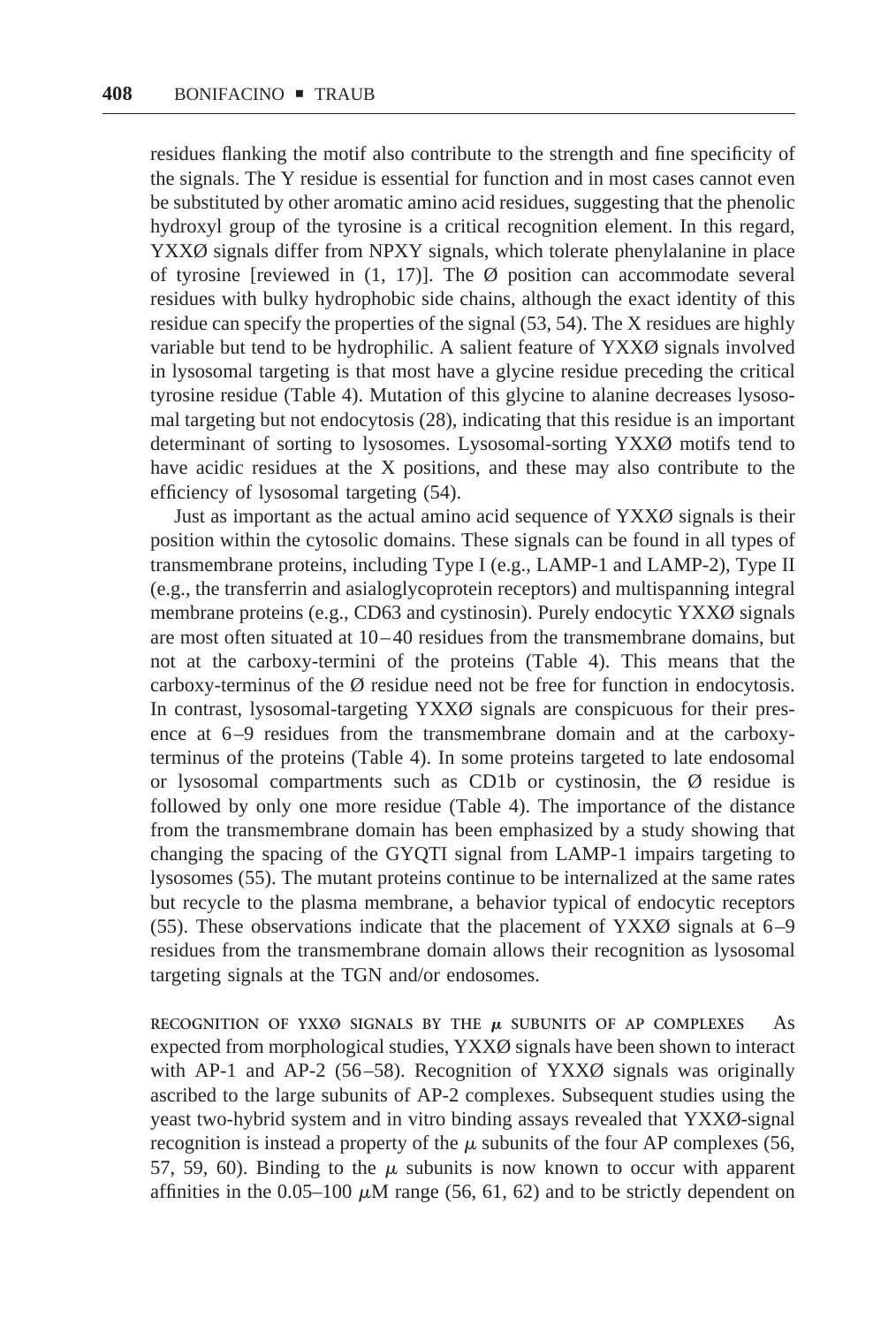the Y and Ø residues (56, 57, 59). Each  $\mu$  subunit recognizes a distinct but overlapping set of YXXØ signals, as defined by the identity of residues other than the critical tyrosine (63, 64). The  $\mu$ 2 subunit of AP-2 exhibits the highest avidity and broadest specificity. These properties may allow sufficient leeway for  $\mu$ 2 to interact productively with YXXØ signals even when the placement of the signals or the identity of the X residues are suboptimal. This interpretation is supported by the fact that most  $YXX\varnothing$  signals characterized to date function as endocytic signals. In addition, it has been shown that mutations in the X residues that substantially decrease interactions with  $\mu$ 2 have little effect on internalization (59). Moreover, mutations in or around the LAMP-1 signal that impair lysosomal targeting have minimal effects on internalization (28, 55). These observations suggest that the binding properties of  $\mu$ 2 endow the endocytic machinery with the ability to function efficiently with a wide variety of YXXØ signals.

Relative to  $\mu$ 2,  $\mu$ 1 (A and B isoforms),  $\mu$ 3 (A and B isoforms), and  $\mu$ 4 bind more weakly and display a narrower set of preferences for residues surrounding the critical tyrosine  $(63-65)$ .  $\mu$ 1A preferences are relatively nondescript, whereas  $\mu$ 3A and  $\mu$ 3B exhibit clear preferences for acidic residues before and after the critical tyrosine (63). The most characteristic feature of  $\mu$ 4-binding signals is the presence of aromatic residues at various positions near the critical tyrosine residue (64). These properties may make interactions with  $\mu$ 1,  $\mu$ 3, and  $\mu$ 4 subunits more sensitive to variations in signal placement and amino acid sequence. Thus, these subunits, and by extension the AP complexes of which they are part, may be responsible for intracellular sorting events mediated by a subset of YXXØ signals. Exactly which sorting events are mediated by  $\mu$ 1,  $\mu$ 3, and  $\mu$ 4 subunits, however, cannot be inferred solely from their signal preferences. The  $\mu$ 3A and  $\mu$ 3B preferences hint at a role for AP-3 in protein sorting to lysosomes and lysosome-related organelles, since the signals from several proteins targeted to these organelles (i.e., LAMP-2a, CD63, and GMP-17) have acidic residues at the  $Y+1$  position. This presumption is supported by genetic evidence linking AP-3 to the biogenesis of lysosome-related organelles in various organisms [reviewed in (66)]. A confounding fact is that, for the most part, none of the  $\mu$  subunits analyzed shows a strong preference for a glycine preceding the critical tyrosine, a characteristic of lysosomal targeting signals. This suggests either that GYXXØ signals are recognized more specifically by another type of protein, or that the glycine is present for reasons other than recognition specificity. In this regard, the absence of a side chain in the glycine residue could allow more flexible or unhindered recognition of the YXXØ residues in close proximity to the membrane.

**STRUCTURAL BASES FOR THE RECOGNITION OF YXXØ SIGNALS** Yeast two-hybrid, proteolytic digestion, and crystallographic analyses have shown that the  $\mu$ subunits are organized into an amino-terminal domain comprising one third of the protein and a carboxy-terminal domain comprising the remaining two thirds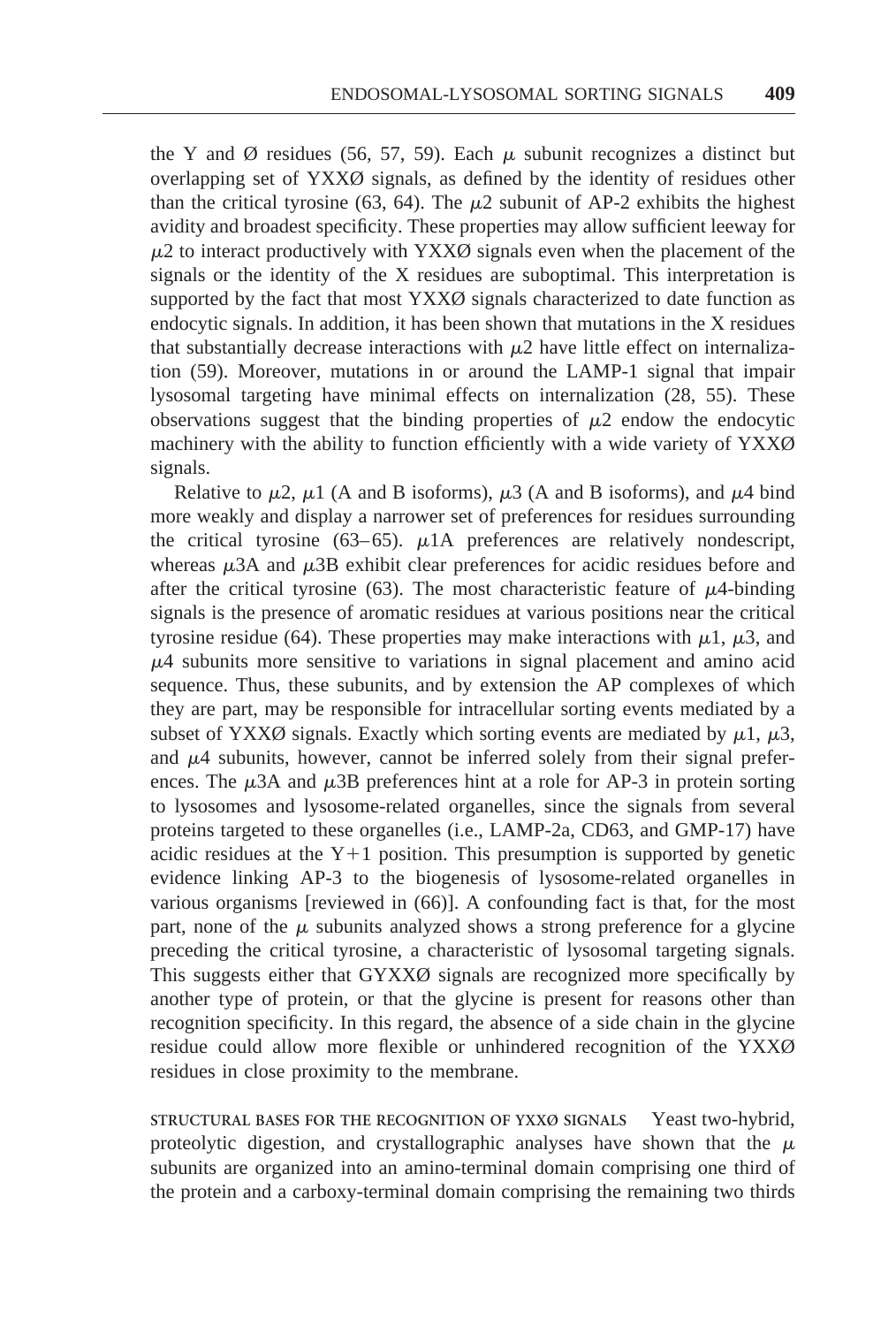(67–69). The amino-terminal domain mediates assembly with the  $\beta$  subunits of the AP complexes, whereas the carboxy-terminal domain harbors the binding site for YXXØ signals. This latter domain exhibits homology to the carboxy-terminal domain of *Drosophila* Stoned-B and the mammalian stonin 1 and stonin 2 proteins (70–72); in these proteins, however, this domain does not bind YXXØ signals (71). The crystal structure of the amino-terminal domain of  $\mu$ 2 in the context of the AP-2 core consists of a five-stranded  $\beta$ -sheet flanked on either side by  $\alpha$ -helices (69). This domain makes extensive hydrophobic contacts with the trunk domain of  $\beta$ 2 (69). The crystal structure of the carboxy-terminal domain of  $\mu$ 2 complexed with various YXXØ signal peptides has also been solved. This domain exhibits a banana-shaped, 16-strand  $\beta$ -sheet structure organized into two --sandwich subdomains (*A* and *B*) (68) (Figure 3*A*). The YXXØ signal peptide binds in an extended conformation to  $\beta$ -sheet strands 1 and 16 of subdomain A and forms an extra  $\beta$ -strand paired with  $\beta$ -strand 16 of  $\mu$ 2. The critical Y and Ø residues fit into two hydrophobic pockets on the surface of the protein (Figure 3*B*). The Y residue interacts with residues lining the interior of the pocket via both its aromatic ring and phenolic hydroxyl group. This latter group participates in a network of hydrogen bonds with various  $\mu$ 2 residues, including <sup>176</sup>Asp located at the bottom of the pocket. The absence of this phenolic hydroxyl group in phenylalanine explains why this residue cannot substitute for tyrosine in YXXØ signals. The pocket for the Ø residue is lined with flexible aliphatic side chains that allow accommodation of structurally diverse bulky hydrophobic residues (68). The X residues can also be involved in backbone interactions with  $\mu$ 2, thus contributing to the fine specificity of binding (68). Residues aminoterminal to the critical tyrosine can provide additional points of attachment to  $\mu$ 2. For example, a leucine residue at position Y-3 from a YXXØ signal in P-selectin binds to a separate hydrophobic pocket on the  $\mu$ 2 surface (73) (Figure 3*C*). On the basis of these observations, interactions of YXXØ signals with  $\mu$ 2 have been likened to either two-pinned (i.e., most signals, Figure 3*B*) or three-pinned (i.e., P-selectin, Figure 3*C*) plugs fitting into complementary sockets (68, 73). The three-pin configuration may allow distribution of interaction forces over a larger surface area, such that internalization activity is less dependent on any one particular residue. Because of their homology and the conservation of residues involved in YXXØ recognition (3), other  $\mu$  subunits are expected to have a similar structure and mechanism of binding.

The physiological role of  $\mu$ 2 in YXXØ signal recognition and the identity of the residues involved in recognition have been corroborated using a dominantnegative interference approach (74). Mutant  $\mu$ 2 constructs with substitutions of <sup>176</sup>Asp and <sup>421</sup>Trp are unable to bind YXXØ signals. Upon transfection into cells, these constructs are incorporated into AP-2 and impair the rapid internalization of the transferrin receptor (74).

The recent resolution of the crystal structure of the AP-2 core (69) has uncovered an unexpected complexity in the mechanism of YXXØ-signal recognition. This structure shows that the carboxy-terminal domain of  $\mu$ 2 rests on a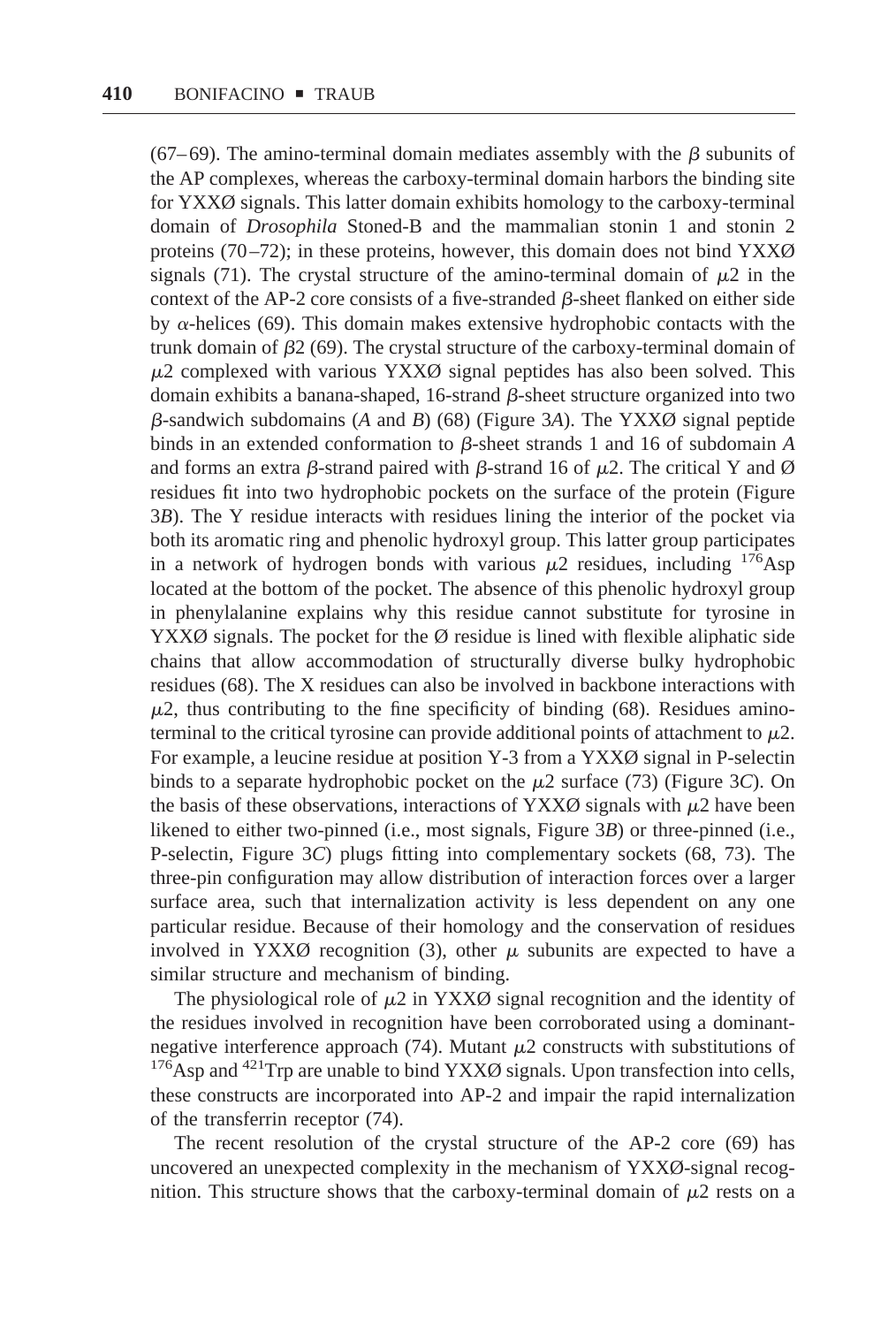

**Figure 3** Structure of YXXØ- $\mu$ 2 complexes. (A) Ribbon diagram of the carboxy-terminal domain of  $\mu$ 2 in a complex with the DYQRLN peptide from TGN38. Notice the orientation of the Y and L residues toward  $\mu$ 2. (*B*) Binding of the DYQRLN peptide from TGN38 to the surface of  $\mu$ 2. The peptide binds in an extended conformation with the Y and L residues fitting into two hydrophobic pockets (i.e., the "two-pinned" plug model). (*C*) Binding of the HLGTYGVF peptide from P-selectin to the surface of  $\mu$ 2. This peptide binds also in an extended conformation with the L, Y, and F residues fitting into three hydrophobic pockets (i.e., the "three-pinned" plug model). The peptide backbone is indicated in green, the key side chains contacting  $\mu$ 2 in red, and other side chains in purple. Data are from (68, 73).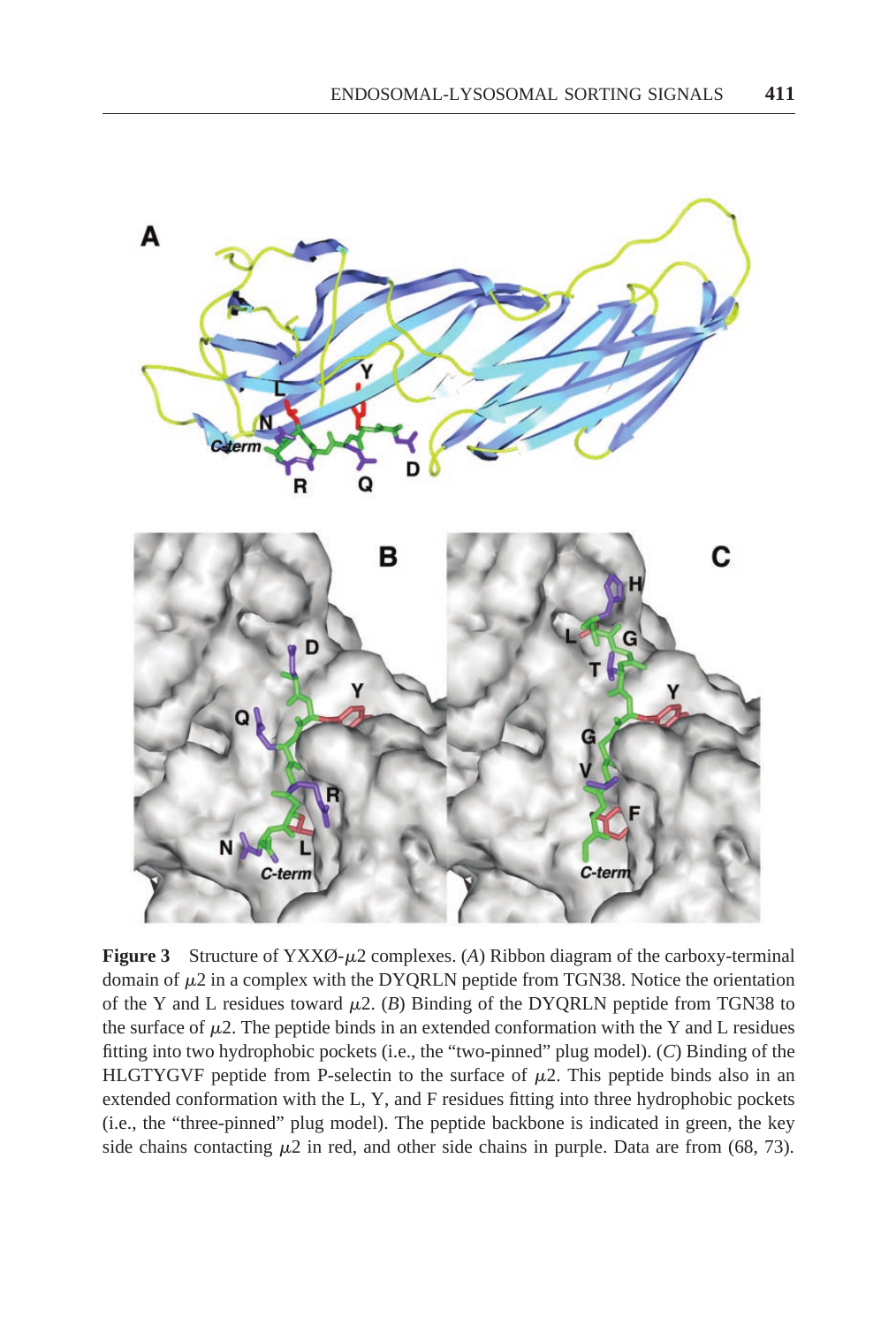furrow formed by the trunk domains of the  $\alpha$  and  $\beta$ 2 subunits (Figure 4, A and *B*). In this structure, the YXXØ-binding site on  $\mu$ 2 is partially occluded by an interaction with the  $\beta$ 2-trunk domain. The solved structure thus corresponds to an inactive form of AP-2, which must be activated by a conformational change. This change may involve displacement of the carboxy-terminal domain of  $\mu$ 2 from the AP-2 core and its attachment to the membrane via a phosphoinositide-binding site on subdomain *B* (69, 75) (Figure 4*C*). Such a change would place the YXXØ-binding site in a favorable position to interact with sorting signals, especially with those from lysosomal membrane proteins, which are located close to the membrane.

**REGULATION OF YXXØ-** $\mu$ **2 INTERACTIONS** The large conformational change required to activate AP-2 for YXXØ-signal binding is likely a major target for regulation. Indeed, a threonine residue  $(^{156}$ Thr) in the linker sequence that connects the amino-terminal and carboxy-terminal domains of  $\mu$ 2 is phosphorylated (76, 77) specifically by a recently discovered serine/threonine kinase, AAK1 (78, 79). This kinase binds to the ear domain of the  $\alpha$  subunit of AP-2 and largely colocalizes with this complex in clathrin-coated pits and vesicles (78). Phosphorylation of  $^{156}$ Thr enhances the affinity of AP-2 for YXXØ signals by about one order of magnitude (79) and is required for normal receptor-mediated endocytosis of transferrin (77, 78). Thus, cycles of phosphorylation/dephosphorylation may allow for multiple rounds of cargo recruitment into forming clathrincoated pits. How this phosphorylation could trigger release of the  $\mu$ 2 carboxyterminal domain from the core is not apparent from the structure. In addition to phosphorylation, other factors such as electrostatic attraction between the positively charged  $\mu$ 2 surface and the negatively charged membrane surface could contribute to the release of  $\mu$ 2 required for YXXØ-signal binding.

Localized changes in the levels of phosphoinositides  $[PtdIns(4,5)P_2]$  and PtdIns $(3,4,5)P_3$  by specific lipid kinases (80) and phosphatases (81) might also modulate  $YXX\mathcal{O}-\mu^2$  interactions. Studies have in fact shown that the interaction of AP-2 with phosphoinositides enhances the recognition of YXXØ signals (62). This modulation likely involves phosphoinositide-binding sites present on both  $\mu$ 2 (69, 75) and the amino-terminal portion of the  $\alpha$ -trunk domain (69, 82).

™™™™™™™™™™™™™™™™™™™™™™™™™™™™™™™™™™™™™™™™™™™™™™™™™™™™™™™™™™™™™™™™™™™™™™™™3

**Figure 4** Structure of the AP-2 core. (*A*) Surface representation of the AP-2 core with its four subunits indicated in different colors. Two sites for polyphosphatidylinositol (PIP2/ PIP3) binding, one on  $\mu$ 2 and the other on  $\alpha$ , are indicated by the squares. The partially occluded YXXØ-binding site on  $\mu$ 2 is indicated by the circle. (*B*) Rotated view of the structure shown in *A*. (*C*) Hypothetical structure of AP-2 activated for YXXØ binding. The carboxy-terminal domain of  $\mu$ 2 is shown displaced from its original position in the core. This conformational change would position the polyphosphatidylinositol-binding and YXXØ-binding sites on  $\mu$ 2 close to the membrane, where they can interact with their corresponding ligands. Data are from (69).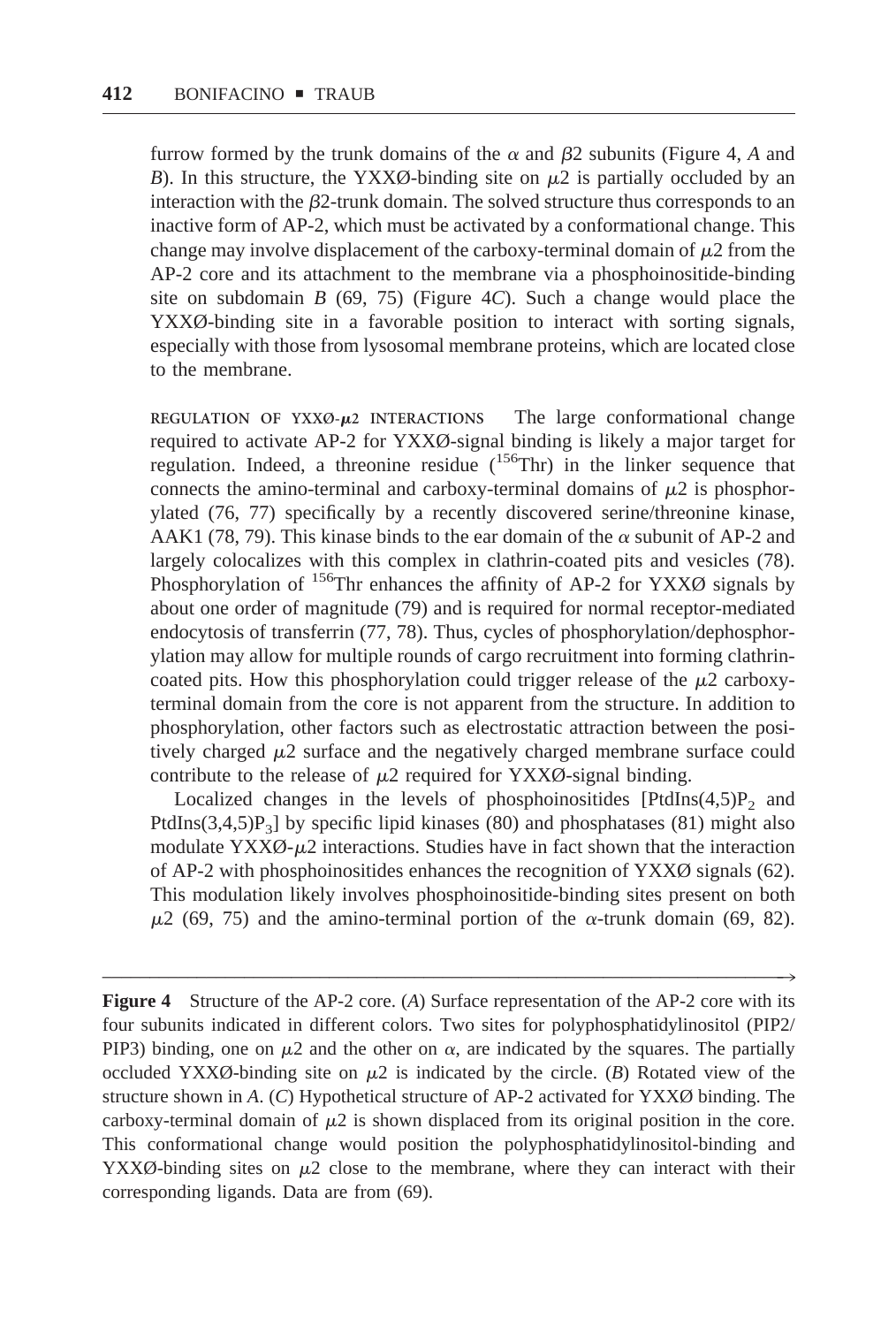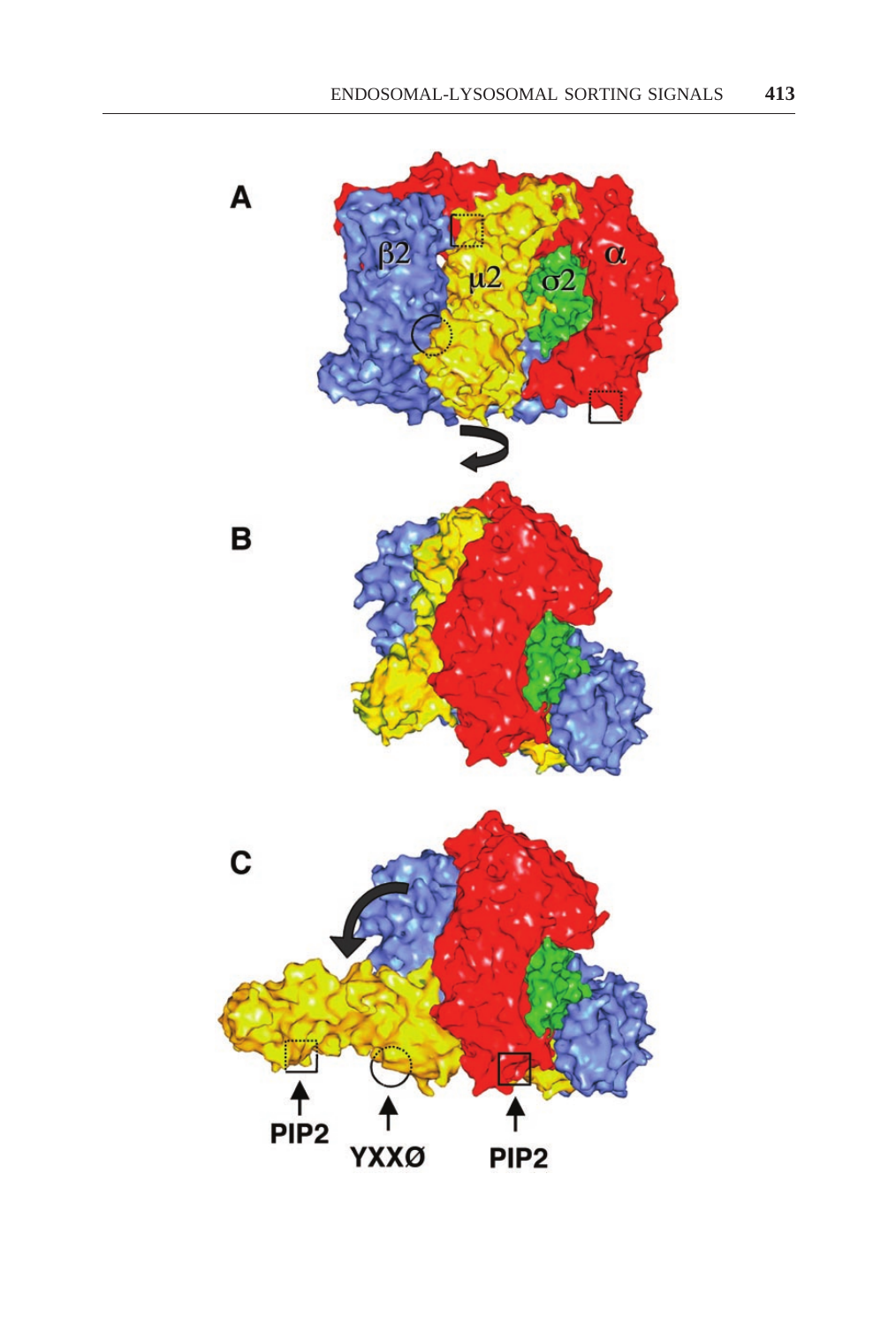Additional regulation might be provided by interaction of AP-2 with putative docking factors such as synaptotagmin (83). A general model incorporating all of these regulatory factors could posit that AP-2 exists in equilibrium between two conformers defined by the position of the  $\mu$ 2 carboxy-terminal domain: an unphosphorylated, inactive form and a phosphorylated, active form capable of binding YXXØ signals, phosphoinositides, and synaptotagmin via the  $\mu$ 2 carboxy-terminal domain. Phosphorylation and/or binding of any of these ligands would shift the equilibrium toward the open state of AP-2, resulting in a highly cooperative activation of the complex.

Phosphorylation of the YXXØ signals or adjacent residues can also modulate their recognition by  $\mu$ 2. The T cell costimulatory receptor CTLA-4, for example, has a YVKM sequence that binds to  $\mu$ 2 and mediates rapid internalization of the protein in resting T cells (84–86). Upon activation of the T cells, the Y residue of the signal becomes phosphorylated. This phosphorylation blocks interaction with  $\mu$ 2 and inhibits internalization, while at the same time allowing the recruitment of signaling molecules to the phosphotyrosine residue (84–86). Phosphorylation of a single tyrosine residue thus serves as a regulatory switch that determines whether the protein is removed from the plasma membrane in resting T cells or remains at the cell surface to transduce signals in activated T cells. A similar regulatory process has been proposed to operate for the neural cell adhesion protein L1 (87). The negative effect of tyrosine phosphorylation on interactions with  $\mu$ 2 can be easily explained by the impossibility of accommodating a large and negatively charged phosphate group into the Y-binding pocket. In contrast to this negative regulation, phosphorylation by casein kinase II of a serine residue immediately preceding the critical tyrosine residue in the YXXØ signal of aquaporin 4 (AQP4) enhances interactions with  $\mu$ 3A and lysosomal targeting of the protein (88). The structural bases for this effect, however, remain to be elucidated.

#### **DILEUCINE-BASED SORTING SIGNALS**

#### **Discovery of Dileucine-Based Sorting Signals**

At a time when the field of intracellular protein sorting was focused on the study of tyrosine-based sorting signals in endocytosis and lysosomal targeting came the surprising discovery of dileucine-based sorting signals. In the course of a deletion analysis of the cytosolic domain of the CD3- $\gamma$  chain of the T-cell antigen receptor, Letourneur & Klausner noticed that a particular segment of this domain could confer on a reporter protein the ability to be rapidly internalized and delivered to lysosomes, even though it lacked any tyrosine residues (89). Further deletion analyses revealed that this segment contained a DKQTLL sequence that was responsible for those activities. An alanine scan mutagenesis showed that both leucine residues were required, whereas the other residues were dispensable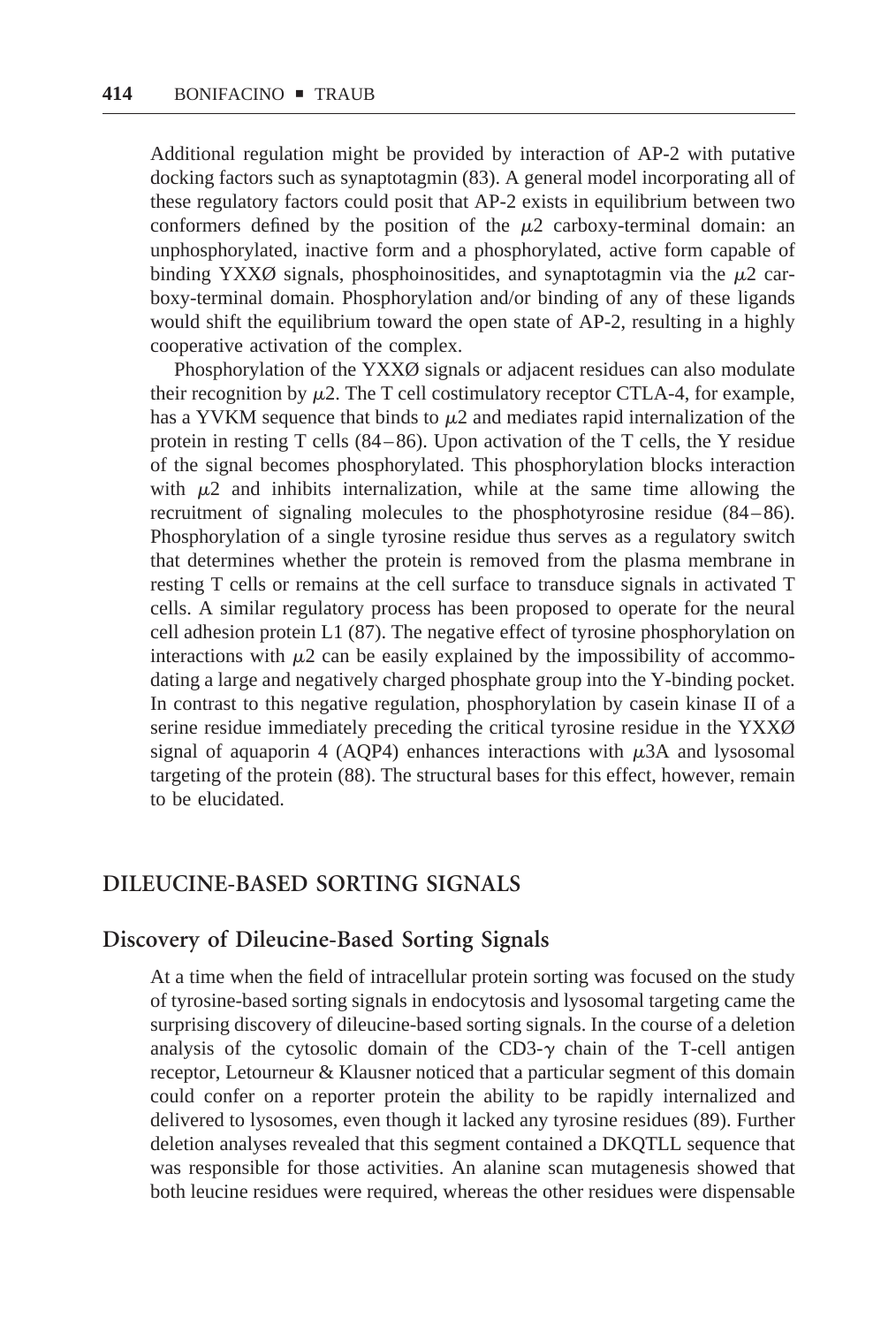for function (89). Shortly after the publication of these observations, Johnson & Kornfeld (90, 91) reported that deletion of the LLHV and HLLPM sequences from the carboxy-termini of the CI- and CD-MPRs, respectively, impaired sorting of the MPRs from the TGN to the endosomal system. Both leucines as well as a cluster of acidic amino acid residues preceding the leucines were found to be important for sorting (90–92). Subsequent studies uncovered the presence of dileucine-based sorting signals in many other transmembrane proteins (Tables 5 and 6) and demonstrated that these signals have as broad a range of functions as that of tyrosine-based sorting signals. All of these signals had come to be thought of as variants of the same family. Recent investigations into the nature of their recognition proteins, however, have revealed that the prototypical CD3- $\gamma$ and MPR signals correspond to two distinct classes represented by the motifs, [DE]XXXL[LI] and DXXLL, respectively.

## **[DE]XXXL[LI]-Type Signals**

**CHARACTERISTICS OF [DE]XXXL[LI] SIGNALS** [DE]XXXL[LI] signals play critical roles in the sorting of many type I, type II, and multispanning transmembrane proteins (Table 5). The DKOTLL sequence of the CD3- $\gamma$  chain is now known to be part of a regulatable SDKQTLL signal that participates in serine phosphorylation-dependent downregulation of the T-cell antigen receptor from the cell surface, a process that involves rapid internalization and lysosomal degradation of the receptor (93, 94). The CD4 coreceptor protein undergoes a similar downregulation upon phosphorylation of a serine residue within its SQIKRLL signal (95). Other transmembrane proteins that contain constitutively active forms of this signal are mainly localized to late endosomes and lysosomes (e.g., NPC1, LIMP-II), as well as to specialized endosomal-lysosomal compartments such as endocytic antigen-processing compartments (e.g., Ii), synaptic densecore granules (VMAT1, VMAT2), stimulus-responsive storage vesicles (e.g., GLUT4, AQP4), and premelanosomes and melanosomes (e.g., tyrosinase, TRP-1, Pmel17, QNR-71). The Nef gene product of human immunodeficiency virus (HIV-1) has also been shown to contain a [DE]XXXL[LI] signal that participates in downregulation of CD4 (96, 97). This type of signal appears to be conserved throughout the animal and protist kingdoms since it is found not only in mammals but also in birds, fish, *C. elegans*, and yeast (Table 5). For *Saccharomyces cerevisiae* alkaline phosphatase, a [DE]XXXL[LI]-type signal mediates sorting of alkaline phosphatase to the vacuole, the yeast counterpart of metazoan lysosomes (98). Like YXXØ signals, the [DE]XXXL[LI] signals in mammalian proteins mediate rapid internalization and targeting to endosomallysosomal compartments, suggesting that they can be recognized both at the plasma membrane and intracellular locations. Sequences conforming to this motif have also been implicated in basolateral targeting in polarized epithelial cells (99, 100).

Substitution of either of the critical leucines by alanine abrogates all activities of [DE]XXXL[LI] signals (89, 101). The [DE]XXXL[LI] motif highlights the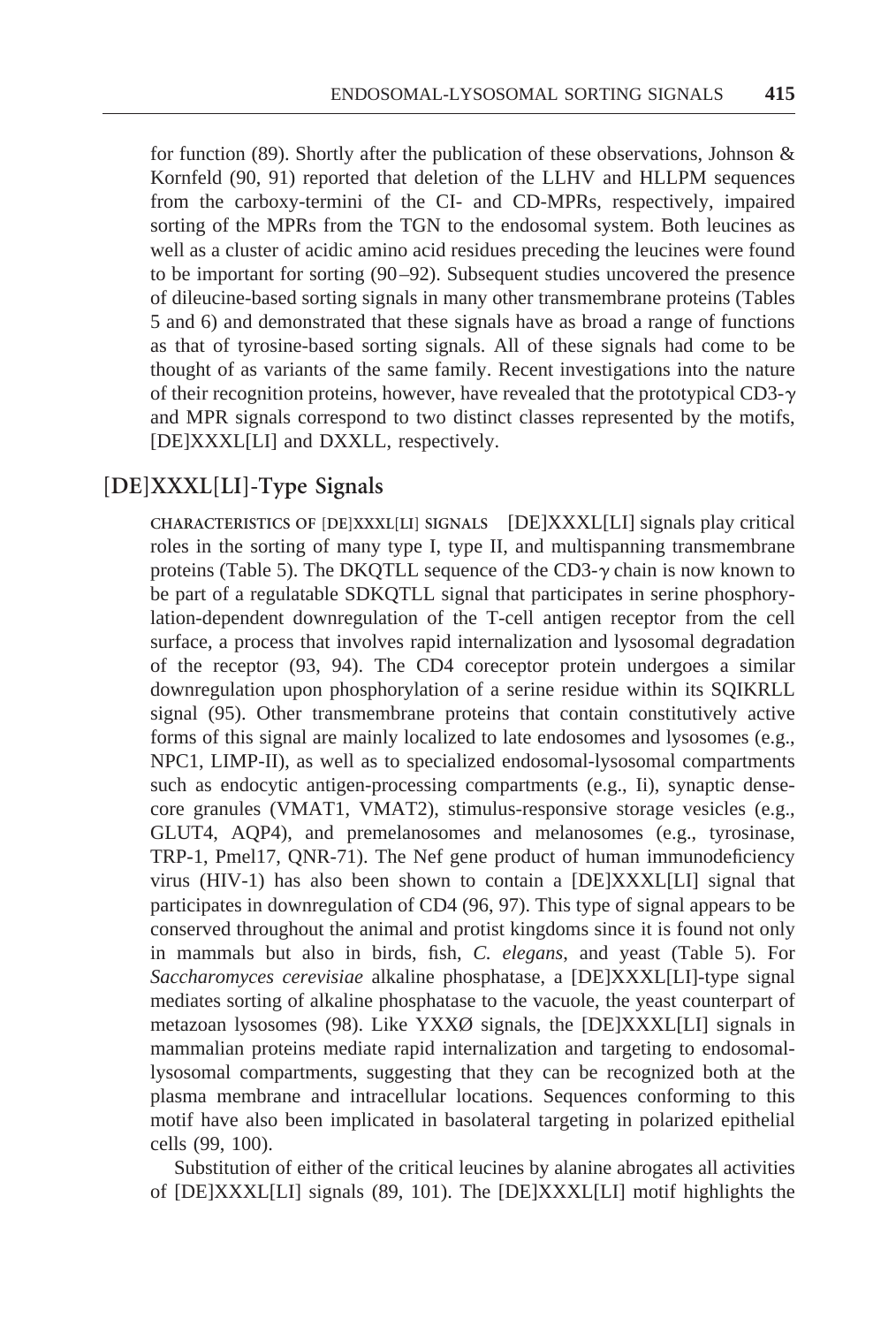| <b>Protein</b>    | <b>Species</b> | <b>Signal</b>                 |
|-------------------|----------------|-------------------------------|
| $CD3-\gamma$      | Human          | Tm-8-SDKQTLLPN-26             |
| LIMP-II           | Rat            | Tm-11-DERAPLIRT               |
| Nmb               | Human          | Tm-37-QEKDPLLKN-7             |
| QNR-71            | Quail          | $Tm-37-TERNPLLKS-5$           |
| Pmel17            | Human          | $Tm-33-GENSPLLSG-3$           |
| Tyrosinase        | Human          | Tm-8-EEKOPLLME-12             |
| Tyrosinase        | Medaka fish    | $Tm-16-GERQPLLOS-13$          |
| Tyrosinase        | Chicken        | Tm-8-PEIOPLLTE-13             |
| TRP-1             | Goldfish       | Tm-7-EGRQPLLGD-15             |
| TRP-1             | Human          | Tm-7-EANOPLLTD-20             |
| TRP-1             | Chicken        | Tm-7-ELHOPLLTD-20             |
| TRP-2             | Zebrafish      | Tm-5-REFEPLLNA-11             |
| VMAT <sub>2</sub> | Human          | Tm-6-EEKMAILMD-29             |
| VMAT <sub>1</sub> | Human          | $Tm-6-EEKLALSSQ-32$           |
| VAchT             | Mouse          | $Tm-10-SERDVLLDE-42$          |
| VAMP4             | Human          | 19-SERRNLLED-88-Tm            |
| Neonatal FcR      | Rat            | Tm-16-DDSGDLLPG-19            |
| CD4               | Human          | $Tm-12-SQIKRLLSE-17$          |
| CD4               | Cat            | Tm-12-SHIKRLLSE-17            |
| GLUT4             | Mouse          | $Tm-17-RRTPSLLEQ-17$          |
| GLUT <sub>4</sub> | Human          | $Tm-17-HRTPSLLEQ-17$          |
| <b>IRAP</b>       | Rat            | 46-EPRGSRLLVR-53-Tm           |
| Ii                | Human          | MDDORDLISNNEQLPMLGR-11-Tm     |
| Ιi                | Mouse          | MDDORDLISNHEOLPILGN-10-Tm     |
| Тi                | Chicken        | MAEEQRDLISSDGSSGVLPI-12-Tm    |
| $I_{1-1}$         | Zebrafish      | MEPDHQNESLIQRVPSAETILGR-12-Tm |
| $I_{1-2}$         | Zebrafish      | MSSEGNETPLISDOSSVNMGPOP-8-Tm  |
| Lamp              | Trypanosome    | Tm-RPRRRTEEDELLPEEAEGLIDPQN   |
| Menkes protein    | Human          | Tm-74-PDKHSLLVGDFREDDDTAL     |
| NPC1              | Human          | Tm-13-TERERLLNF               |
| AQP4              | Human          | $Tm-32-VETDDLIL-29$           |
| $RME-2$           | C. elegans     | $Tm-104-FENDSLL$              |
| Vam3p             | S. cerevisiae  | 153-NEOSPLLHN-121-Tm          |
| <b>ALP</b>        | S. cerevisiae  | 7-SEQTRLVP-18-Tm              |
| Gaplp             | S. cerevisiae  | $Tm-23-FVDLDLLK-24$           |

**TABLE 5** [DE]XXX[LI]-type signals

See legends to Tables 1–3 for explanation of signal format.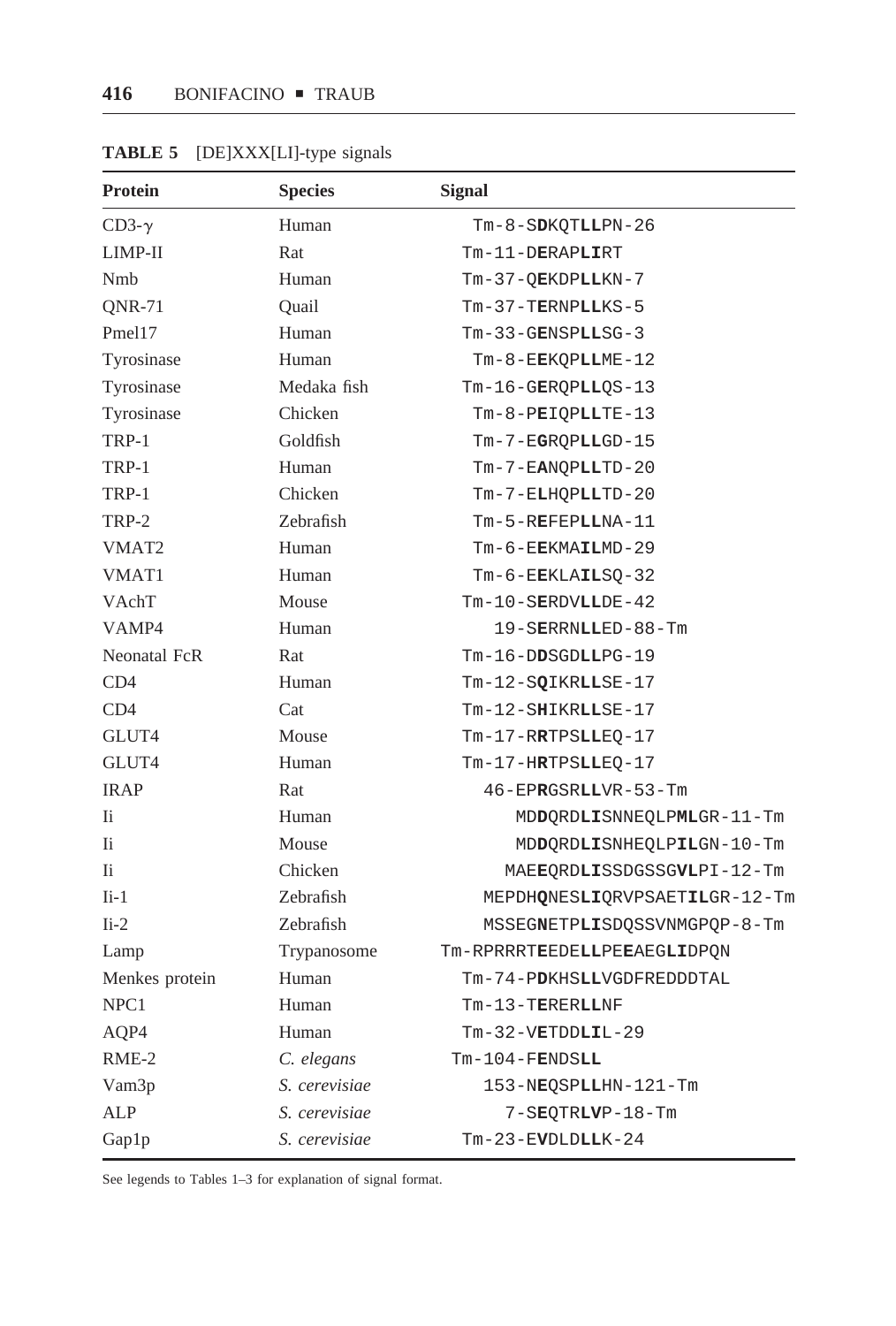residues found in the most active among these signals. An acidic residue at position  $-4$  from the first leucine appears to be important for targeting to late endosomes or lysosomes, though not for internalization (101, 102). The first of the two leucines is generally invariant, probably because substitution by other amino acids, including isoleucine, greatly decreases the potency of the signal (89). The second leucine, in contrast, can be replaced by isoleucine without loss of activity (89). In some cases, another acidic residue or a phosphoacceptor serine further amino-terminal to the [DE]XXXL[LI] motif adds to the strength of the signals. Some [DE]XXXL[LI] signals have arginine residues in place of the acidic residues, as is the case for signals from GLUT4 and IRAP, two proteins localized to insulin-regulated storage compartments (Table 5). This difference may bear physiological significance, since replacement of two glutamates for the two arginines in the RRTPSLL signal of GLUT4 impairs its internalization and sorting to storage compartments (102). Conversely, substitution of two arginines for the aspartate-glutamate pair in the DERAPLI signal of LIMP-II impairs internalization and lysosomal targeting (102). Hence, various [DE]XXXL[LI] signals may be recognized differently at different intracellular locales.

As is the case for YXXØ signals, the position of [DE]XXXL[LI] signals relative to the transmembrane domains and to the carboxy or amino termini also appears to influence the function of the signals. In proteins targeted to late endosomes or lysosomes (e.g., NPC1, LIMP-II), synaptic dense-core granules (e.g., VMAT1 and VMAT2), and premelanosomes or melanosomes (e.g., tyrosinase, TRP-1), the signals are very close to the transmembrane domain (i.e.,  $6-11$ ) residues away). Late endosomal or lysosomal proteins also tend to display their signals near their carboxy (e.g., NPC1, LIMP-II) or amino termini (e.g., Ii). These properties are similar to those of lysosomal YXXØ signals, suggesting that both are subject to the same positional requirements for lysosomal targeting. Also in this case, proximity to the transmembrane domain and to the carboxy or amino terminus may enable optimal binding to specific recognition proteins. Indeed, a minimum of 6–7 amino acids from the transmembrane domains has been experimentally demonstrated to be optimal for downregulation of  $CD3-\gamma$  chimeras (103). The presence of a few residues carboxy-terminal to the second leucine or isoleucine, though common in naturally occurring signals, does not appear to be essential for function, since a chimeric protein bearing the DKQTLL sequence from CD3- $\gamma$  at the carboxy terminus can undergo rapid internalization and lysosomal targeting (89).

**RECOGNITION OF [DE]XXXL[LI] SIGNALS BY AP COMPLEXES** Given the functional similarities of YXXØ- and [DE]XXXL[LI] signals, it is not surprising that [DE]XXXL[LI] signals have also been found to bind AP complexes in various in vitro assays (96, 104–109). This binding is dependent on the LL or LI pairs and, in some cases, on the acidic residues at positions  $-4$  and  $-5$  from the first leucine, thus paralleling the sequence requirements for function of the signals. Each [DE]XXXL[LI] signal exhibits distinct preferences for different AP com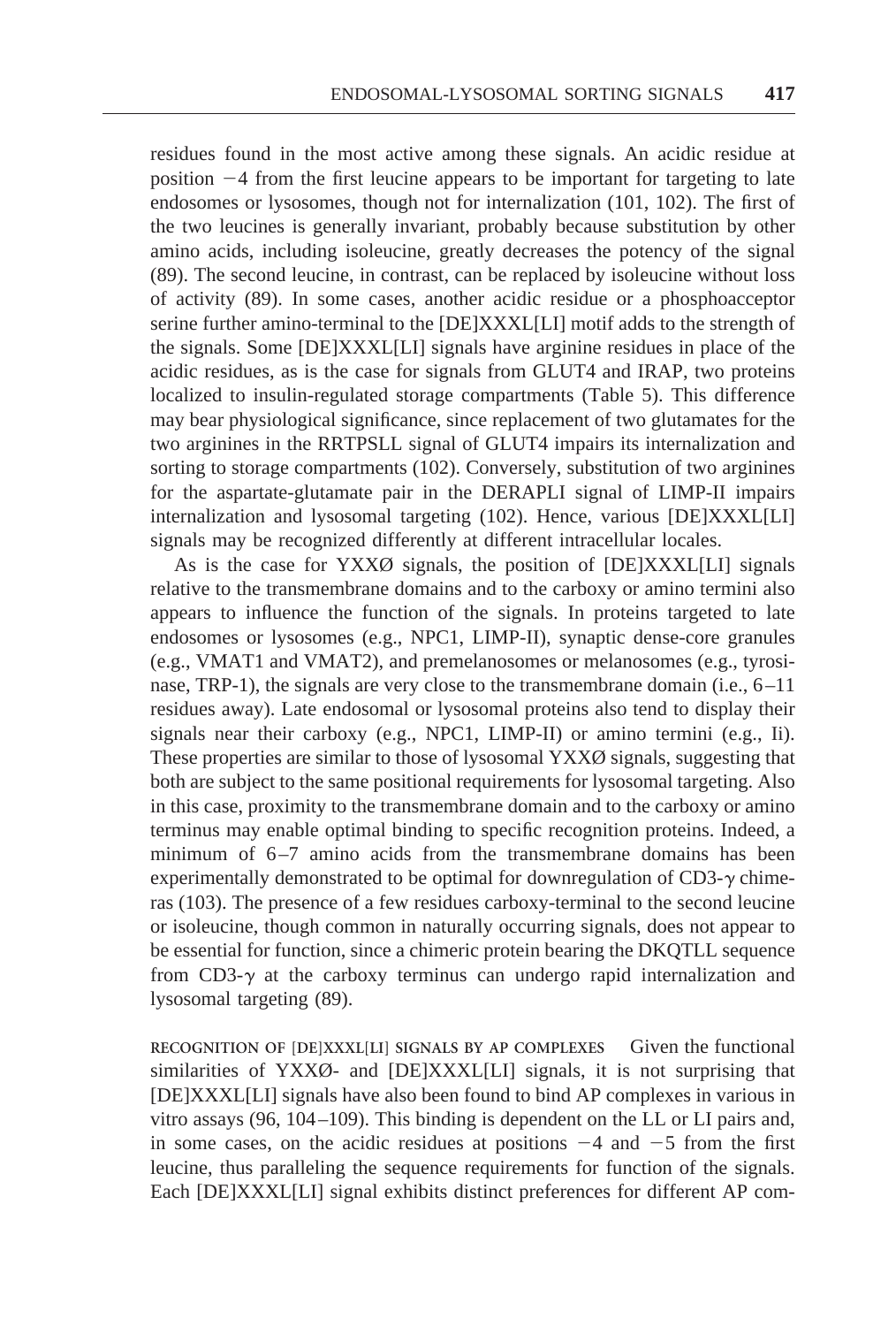plexes. For example, the DDQRDLI and NEQLPML signals of Ii bind to AP-1 and AP-2, but not detectably to AP-3 (108). In contrast, the DERAPLI signal of LIMP-II and the EEKQPLL signal of tyrosinase bind to AP-3, but not to AP-1 or AP-2 (106). This binding specificity agrees with the observation that LIMP-II (110) and tyrosinase (111), but not class II MHC-associated Ii (112), are missorted in AP-3-deficient cells. Similarly to YXXØ signals, the fine specificity of interactions of [DE]XXXL[LI] signals may be dictated by the X residues or other contextual factors (113).

In vivo overexpression of transmembrane proteins bearing YXXØ- or [DE]XXXL[LI] signals has been shown to saturate the corresponding sorting machineries, causing missorting of proteins that have the same type of signal  $(114)$ . However, YXXØ signals do not compete with [DE]XXXL[LI] signals and vice versa (114). This indicates that [DE]XXXL[LI] signals do not bind to the same site as YXXØ signals on  $\mu$ 2. Indeed, in vitro binding and yeast two-hybrid analyses have failed to demonstrate interactions of various [DE]XXXL[LI] signals with the carboxy-terminal domain of  $\mu$ 2 (56, 57, 59). Similar analyses, however, have documented interactions of [DE]XXXL[LI] signals from Ii and HIV-1 Nef with full-length  $\mu$ 1,  $\mu$ 2, and  $\mu$ 3A (115–117), and a phage display screen has identified the 119–123 segment of  $\mu$ 2 as a binding site for the Ii signals (118). Photoaffinity labeling analyses, in contrast, have demonstrated an interaction of various [DE]XXXL[LI] signals with the trunk domains of the  $\beta$ 1 and  $\beta$ 2 subunits of AP-1 and AP-2, respectively (119). Locating the [DE]XXX-L[LI]-binding site on the AP complexes will ultimately require structural and mutational analyses of the kind that have been performed for  $YXX\emptyset-\mu$ ? interactions. Curiously, the purified AP-2 core could not be cocrystallized with any of several [DE]XXXL[LI] peptides (69), suggesting that the binding site may inaccessible. In any event, given the apparent functional diversity of [DE]XXX-L[LI] signals, it cannot be ruled out that proteins other then AP complexes are involved in the recognition of certain subsets of signals. The recent discovery of a different kind of recognition protein for DXXLL signals suggests that this is a definite possibility.

#### **DXXLL-Type Signals**

**CHARACTERISTICS OF DXXLL SIGNALS** It has only recently become evident that DXXLL signals constitute a distinct type of dileucine-based sorting signals. These signals are present in several transmembrane receptors and other proteins that cycle between the TGN and endosomes, such as the CI- and CD-MPRs, sortilin, the LDL-receptor-related proteins LRP3 and LRP10, and  $\beta$ -secretase (Table 6). They also seem to be conserved in all metazoans. For the CI- and CD-MPRs, DXXLL signals appear to mediate incorporation into clathrin-coated vesicles that bud from the TGN for transport to the endosomal system (91,  $120-122$ ). The requirement for the D and LL residues in these signals is quite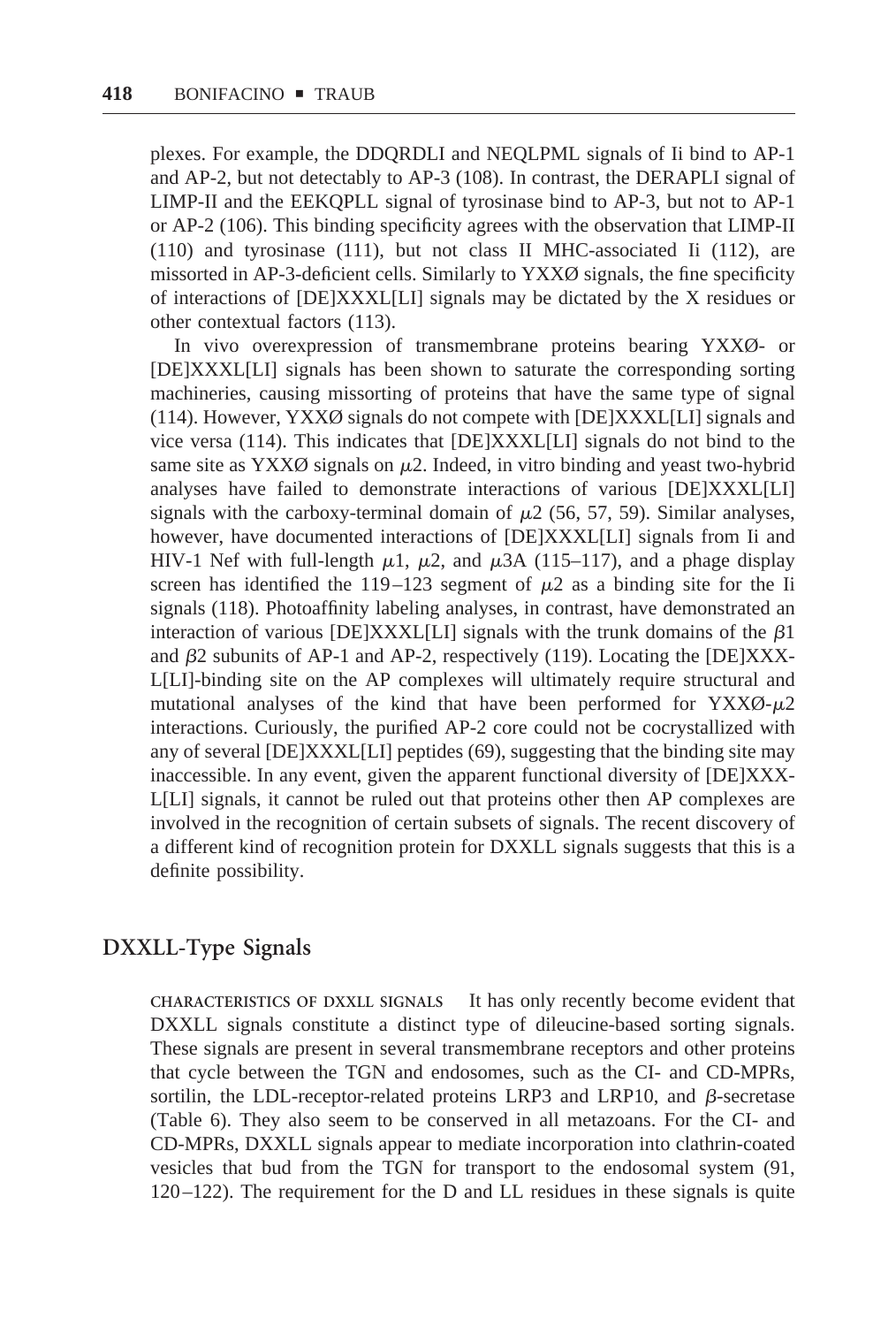| <b>Protein</b>     | <b>Species</b> | <b>Sequence</b>       |
|--------------------|----------------|-----------------------|
| <b>CI-MPR</b>      | Human          | Tm-151-SFHDDSDEDLLHI  |
| <b>CI-MPR</b>      | Bovine         | Tm-150-TFHDDSDEDLLHV  |
| <b>CI-MPR</b>      | Rabbit         | Tm-151-SFHDDSDEDLLNI  |
| <b>CI-MPR</b>      | Chicken        | Tm-148-SFHDDSDEDLLNV  |
| <b>CD-MPR</b>      | Human          | Tm-54-EESEERDDHLLPM   |
| <b>CD-MPR</b>      | Chicken        | Tm-54-DESEERDDHLLPM   |
| Sortilin           | Human          | Tm-41-GYHDDSDEDLLE    |
| SorLA              | Human          | Tm-41-ITGFSDDVPMVIA   |
| Head-activator BP  | Hydra          | Tm-41-INRFSDDEPLVVA   |
| LRP3               | Human          | Tm-237-MLEASDDEALLVC  |
| ST <sub>7</sub>    | Human          | Tm-330-KNETSDDEALLLC  |
| LRP10              | Mouse          | Tm-235-WVVEAEDEPLLA   |
| LRP10              | Human          | Tm-237-WVAEAEDEPLLT   |
| Beta-secretase     | Human          | Tm-9-HDDFADDISLLK     |
| Mucolipin-1        | Mouse          | Tm-43-GRDSPEDHSLLVN   |
| Nonclassical MHC-I | Deer mouse     | Tm-6-VRCHPEDDRLLG     |
| FLJ30532           | Human          | Tm-83-HRVSQDDLDLLTS   |
| GGA1               | Human          | 350-ASVSLLDDELMSL-275 |
| GGA1               | Human          | 415-ASSGLDDLDLLGK-211 |
| GGA <sub>2</sub>   | Human          | 408-VONPSADRNLLDL-192 |
| GGA3               | Human          | 384-NALSWLDEELLCL-326 |
| GGA                | Drosophila     | 447-TVDSIDDVPLLSD-116 |

**TABLE 6** DXXLL-type dileucine-based signals

See legends to Tables 1–3 for explanation of signal format. Serine and threonine residues are underlined.

strict since mutation of any of these residues to alanine inactivates the signals and results in increased expression of the transmembrane proteins at the cell surface (91, 92). The D position does not even tolerate isoelectric or isosteric substitutions without drastic loss of activity (92). In contrast, the X residues or other residues amino-terminal to the critical D are less important for function (92). Given these distinct requirements, it is noteworthy that the D residue is generally found in the context of a cluster of acidic residues (Table 6). Because of this, these signals are also referred to as acidic cluster-dileucine signals. Another feature of these signals is the presence of one or more serine residues upstream of the acidic cluster (Table 6). Also of note is the fact that most DXXLL signals are separated by one or two variable residues from the carboxy-termini of the proteins. The distance of the signals from the transmembrane domain, on the other hand, is longer and more variable. In the case of the CD-MPR, this distance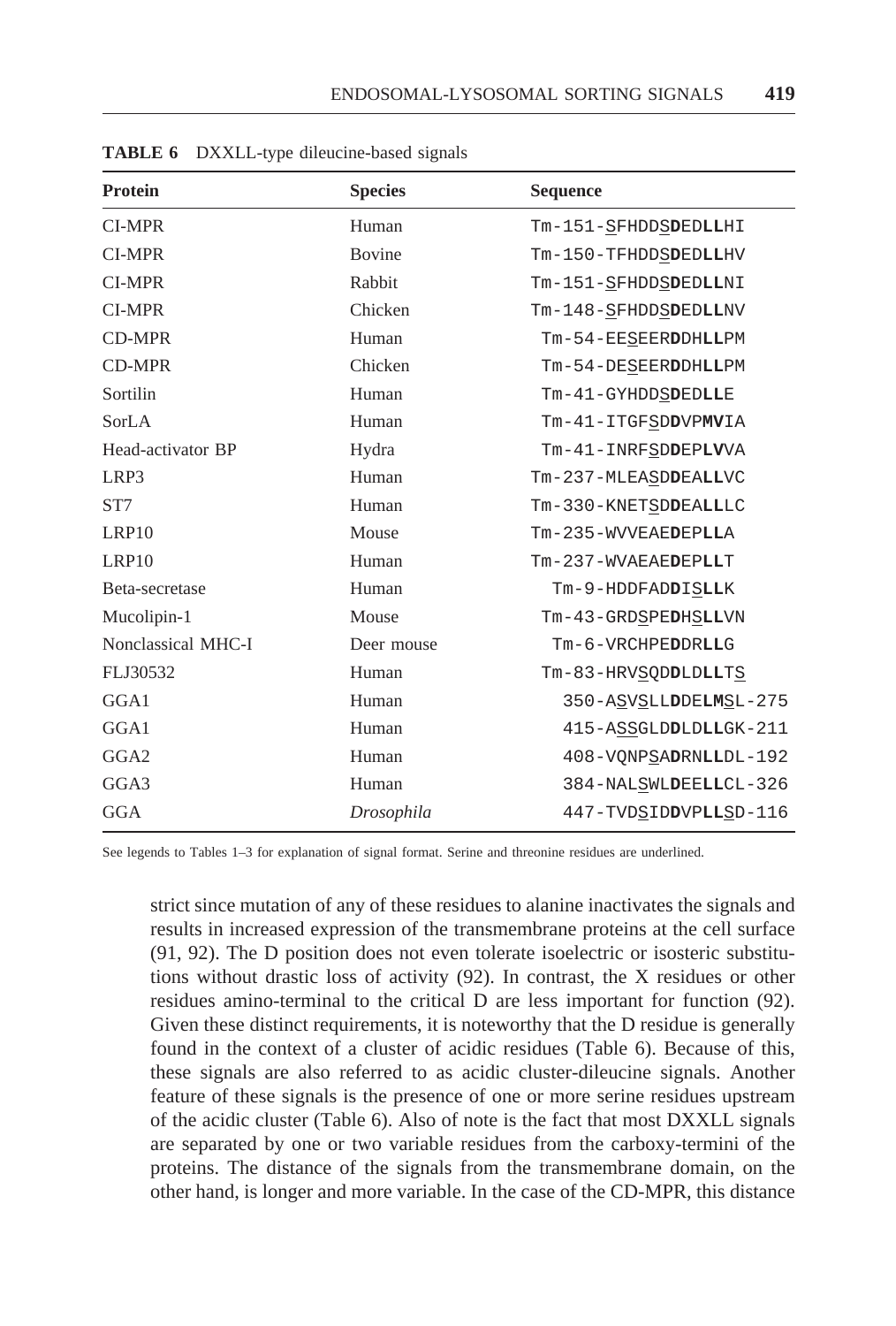may be shortened in the cell by palmitoylation of two cysteine residues in the cytosolic domain (123). The palmitoyl chains likely get inserted into the lipid bilayer, pulling the rest of the cytosolic domain closer to the membrane (123).

**RECOGNITION OF DXXLL SIGNALS BY THE VHS DOMAIN OF THE GGAs** Unlike [DE]XXXL[LI] signals, DXXLL signals do not detectably bind to AP complexes (120, 124, 125). Instead, DXXLL signals from sortilin, the CI- and CD-MPRs, LRP3, SorLa, and  $\beta$ -secretase bind to the mammalian GGAs (120, 125–130), a recently described family of ADP-ribosylation factor (ARF)-dependent clathrin adaptors localized to the TGN and endosomes (131–134) (Figure 2). Molecular dissection of the GGAs has revealed that the DXXLL-binding activity resides within their amino-terminal VHS domains (120, 125–127). The VHS domains of the three human GGAs (i.e., GGA1, GGA2 and GGA3) bind DXXLL signals from various proteins with affinities ranging from 5 to 100  $\mu$ M (135, 136). Despite differences in affinity, no sequence preferences for particular subsets of DXXLL signals are apparent among the three human GGAs. The VHS domains of other proteins, such as Hrs (Figure 2), STAM1, TOM1, and TOM1L1 do not bind DXXLL signals (120). Furthermore, the VHS domains of the GGAs do not bind [DE]XXXL[LI] or YXXØ signals (120). These observations emphasize the high degree of specificity of GGA-DXXLL signal interactions. In line with the sequence requirements for function in vivo, the D and LL residues, but not the X residues, of the signals are essential for interactions (120, 125, 127, 136). The physiological significance of these interactions is underscored by the findings that the CD-MPR and the GGAs exit the TGN on the same vesicular intermediates (120) and that a dominant-negative GGA construct causes retention of the CI- and CD-MPRs at the TGN (120). The mammalian GGAs are thus likely involved in the sorting of transmembrane proteins having DXXLL signals from the TGN to endosomes. In the case of the MPRs, this sorting is critical for the efficient delivery of acidic hydrolases to lysosomes. In line with this notion, the *S. cerevisiae* GGAs, Gga1p and Gga2p, have been functionally implicated in sorting hydrolases to the vacuole (132, 133, 137–139), although to date the signals that bind to the yeast GGAs have not been identified.

**STRUCTURAL BASES FOR DXXLL-VHS DOMAIN INTERACTIONS** Recent studies have solved the crystal structures of the VHS domains of GGA3 and GGA1 in complexes with DXXLL signal peptides from the CI- and CD-MPRs (135, 140) (Figure 5). The VHS domains of both proteins were found to be right-handed superhelices of eight helices (Figure 5*A*). Both the CI-MPR and CD-MPR peptides bind in an extended conformation to a groove formed by helices 6 and 8 (135, 140) (Figure 5*A*). The critical D and LL residues bind to an electropositive and two shallow hydrophobic pockets, respectively, whereas the X residues and flanking residues either point away from the VHS domain or are disordered (Figure 5*B*). The terminal carboxyl group appears to interact weakly with residues on the VHS domain (135, 140), which might explain why most DXXLL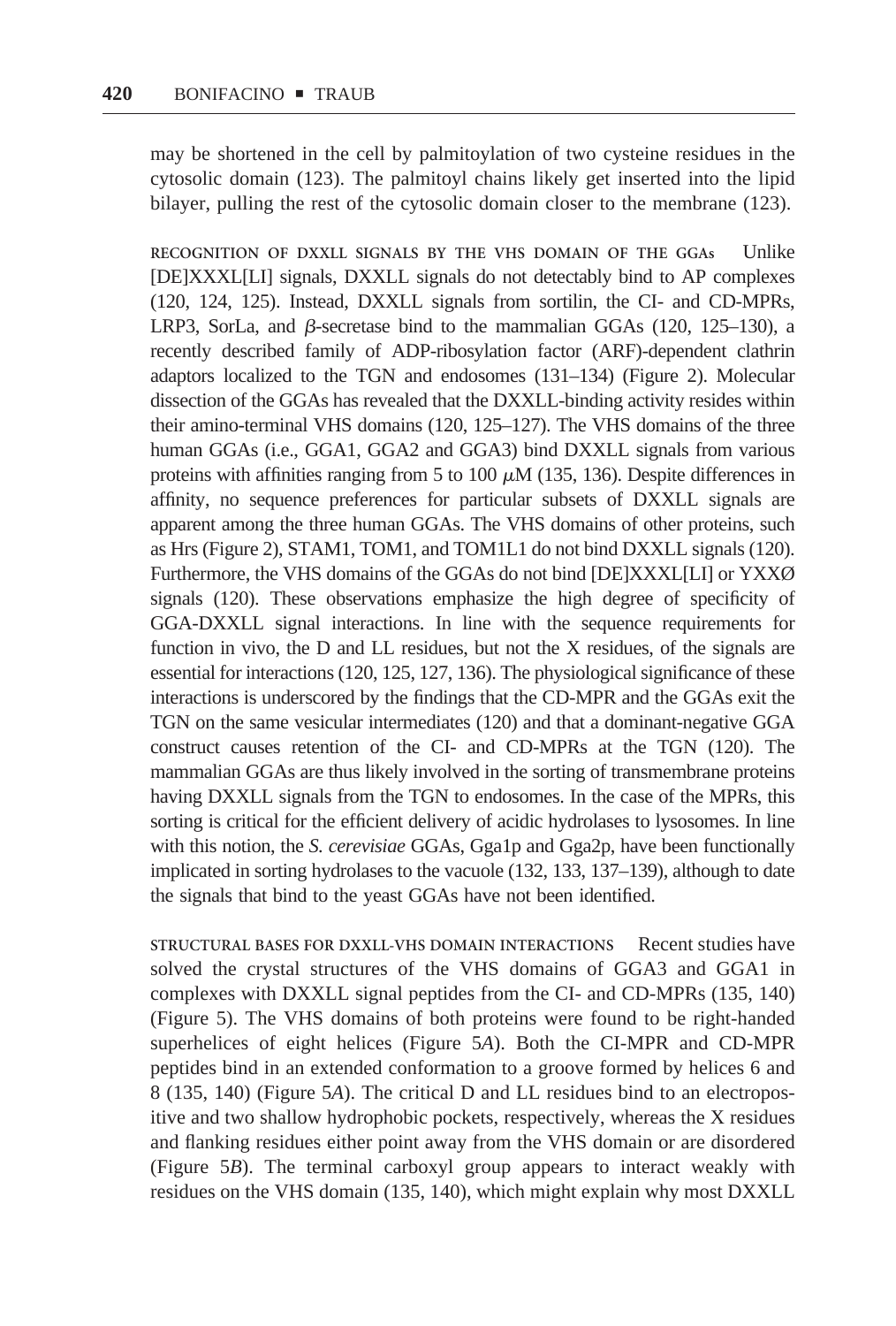

CI-MPR.  $(A)$  Ribbon diagram showing the peptide binding in an extended conformation to helices 6 and 8 of the VHS domain. Note the position of the key D and LL residues facing the VHS domain. (B) Surface representation showing the key D and LL residues binding to pockets on the VHS domain. The peptide backbone is indicated in green, the key side chains contacting the VHS domain in red, and other side chains in CI-MPR. (*A*) Ribbon diagram showing the peptide binding in an extended conformation to helices 6 and 8 of *B*) Surface representation showing the key D and LL residues binding to pockets on the VHS domain. The peptide backbone is indicated in green, the key side chains contacting the VHS domain in red, and other side chains in the VHS domain. Note the position of the key D and LL residues facing the VHS domain. ( purple. Graphics courtesy of Saurav Misra and James Hurley, NIDDK. purple. Graphics courtesy of Saurav Misra and James Hurley, NIDDK.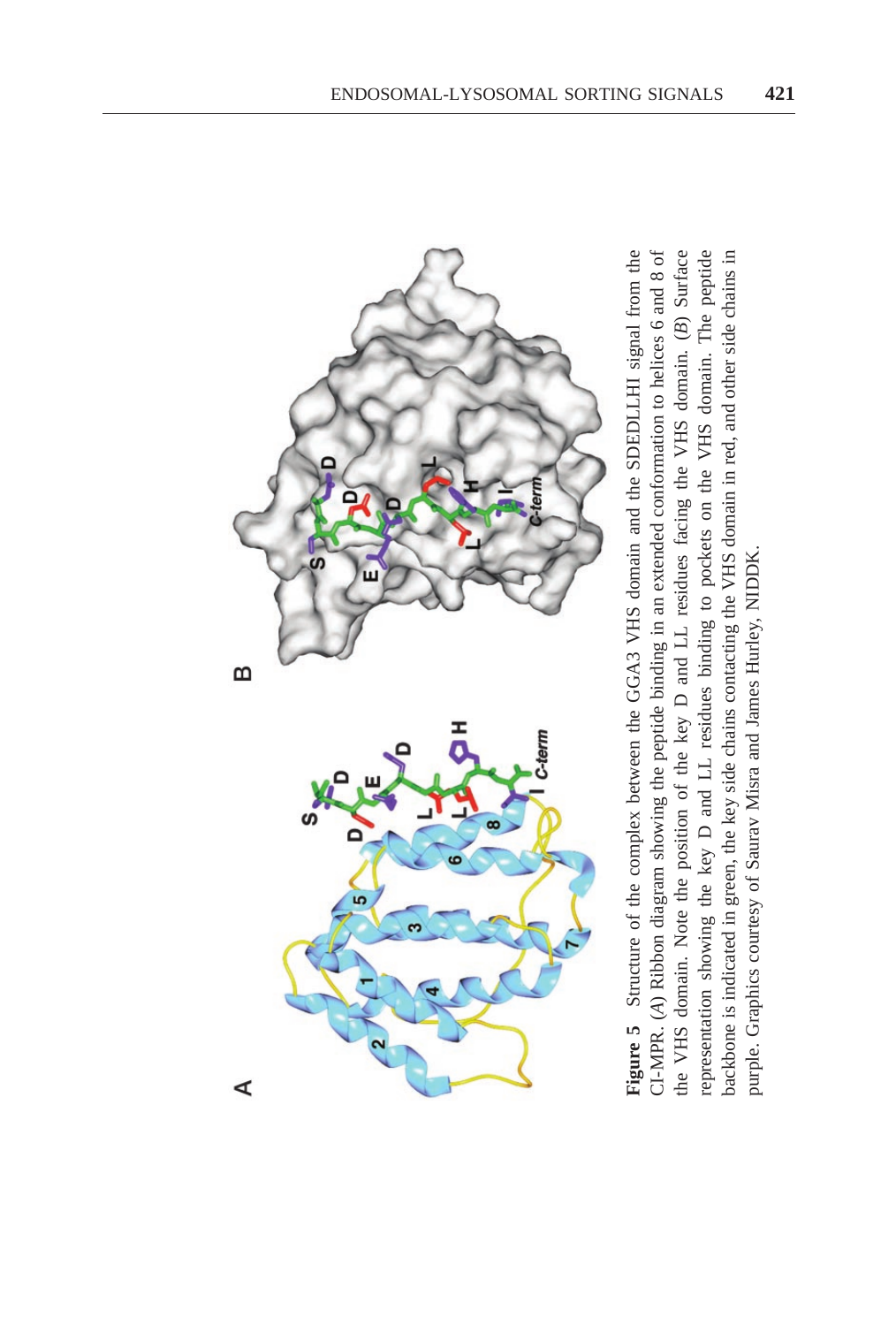signals are positioned one or two residues away from the carboxy-terminus (Table 6). The identity of the DXXLL residues that contact the VHS domain is entirely consistent with the sequence requirements for the function of these signals. The structure of these complexes reveals that the failure of [DE]XXX-L[LI] signals to bind to the VHS domains is due, at least in part, to the placement of their acidic residue at position  $-4$ , instead of  $-3$ , from the first leucine. In addition, the structures of the VHS domains show that the pocket for the aspartate residue is too small to accommodate a bulkier glutamate residue, in agreement with the functional requirements of the signals (92). Thus, these structural studies provide compelling evidence for the distinct nature of [DE]XXXL[LI] and DXXLL signals. The VHS residues involved in interactions with the D and LL residues are completely conserved in the three human GGAs and mostly conserved in the GGAs in *Drosophila* and *C. elegans*, suggesting that all of these proteins may be able to bind similar signals. This conservation does not extend to the two GGAs in *S. cerevisiae*, indicating that their participation in vacuolar protein sorting probably involves recognition of a different type of signal.

**REGULATION OF THE RECOGNITION OF DXXLL SIGNALS BY THE GGAs** As mentioned above, serine residues are often found one to three positions aminoterminal to DXXLL signals. These serines are in a sequence context that fits the [ST]XX[DE] consensus motif for phosphorylation by casein kinase II (CKII), in which the X residues are generally acidic. For the CI- and CD-MPR, these serines have been shown to be phosphorylated both in vivo and in vitro by CKII or a CKII-like kinase (141–144). Although the physiological relevance of these phosphorylation events is still unclear (91, 92, 145), mutation of the serine residue upstream of the CI-MPR signal to alanine decreases the sorting efficiency of the receptor (92) and the interaction of its DXXLL signal with VHS domains (127, 136). Moreover, the in vitro binding affinity of a DXXLL signal containing peptide from the CI-MPR to GGA VHS domain increases  $\sim$ threefold by phosphorylation of the serine residue (136). Crystallographic analyses have revealed that phosphorylation of this serine allows electrostatic interactions between one of the negatively charged phosphate oxygens and two positively charged residues on the VHS domain (136). The acidic cluster may therefore be conserved to provide a CKII recognition site for this type of regulation, rather than to interact with basic regions on the GGA VHS domain. An identically positioned serine residue next to a DXXLL signal is likely to afford the same type of regulation for sortilin (Table 6). The serine residues in other proteins are further amino-terminal from the DXXLL signals (Table 6); if and how they regulate signal recognition is not yet known.

Another form of regulation of DXXLL-GGA interactions has recently been uncovered. GGA1 and GGA3 have DXXLL motifs within their hinge domains (Table 6), which are able to bind to their own VHS domains (146). This binding is thought to be auto-inhibitory and to account for the poor binding activity of the full-length GGA1 and GGA3 relative to their isolated VHS domains (146).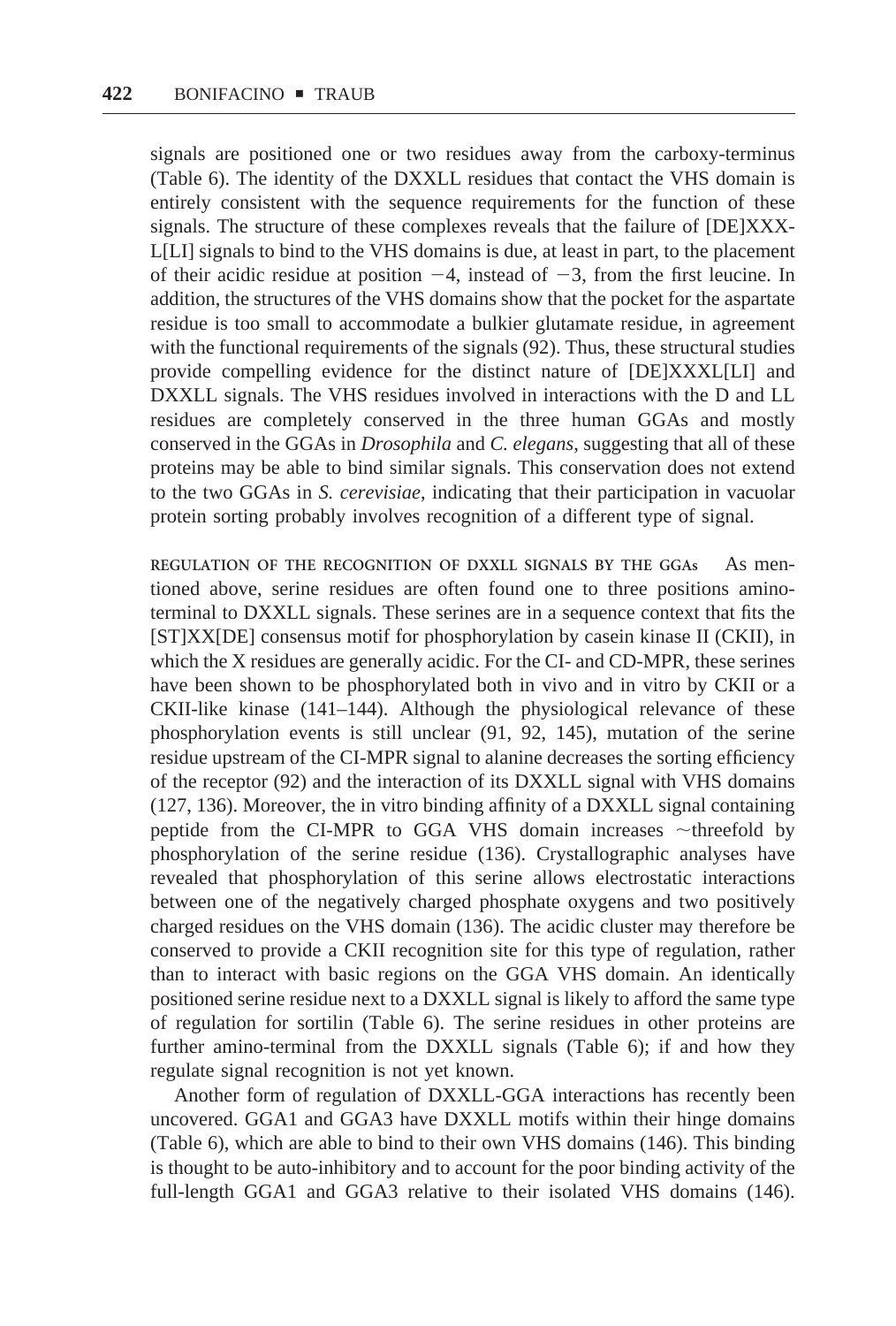Inhibition depends on CKII-mediated phosphorylation of a serine three residues upstream of the critical aspartate (146). These observations suggest that GGA1 and GGA3 may become activated by a dephosphorylation event that displaces its own DXXLL ligand and frees up the VHS domain for interaction with signals in the cytosolic domains of receptors. These interactions may in turn be enhanced by CKII-mediated phosphorylation of serine residues upstream of the receptors' signals. A recent study has presented evidence for cooperation between the GGAs and AP-1 in the sorting of MPRs (121). The GGAs were found to bind, via their hinge domains, to the ear domain of the  $\gamma$  subunit of AP-1. An AP-1-associated CKII then phosphorylates the GGAs, resulting in autoinhibition and possible transfer of the MPRs from the GGAs to AP-1 (121). This observation explains the presence of MPRs in TGN-derived, clathrin-coated vesicles that contain both GGAs and AP-1 (121).

#### **OTHER SIGNALS**

#### **Acidic Clusters**

Another family of sorting motifs consists of clusters of acidic residues containing sites for phosphorylation by CKII. This type of motif is often found in transmembrane proteins that are localized to the TGN at steady state, including the prohormone-processing enzymes furin, PC6B, PC7, CPD, and PAM, and the glycoprotein E of herpes virus 3 (Table 7). Several of these proteins cycle between the TGN and endosomes, and it is currently thought that the acidic clusters play a role in retrieval from endosomes to the TGN. This retrieval depends on phosphorylation of the CKII sites (147). Recent studies have identified a monomeric protein named PACS-1 (phosphofurin acidic cluster sorting protein 1), which binds to acidic clusters in a CKII phosphorylationdependent manner (148). Interestingly, PACS-1 appears to function as a connector that links the phosphorylated acidic clusters to the clathrin-dependent sorting machinery. This connection is likely mediated by interaction of PACS-1 with AP-1 and AP-3 (149). Antisense RNA and dominant-negative interference studies support the notion that PACS-1 is required for transport of furin from endosomes to the TGN (148, 149).

#### **Lysosomal Avoidance Signals**

Discharge into the endosomal lumen of lysosomal hydrolases transported by the CD-MPR requires, in part, protonation of  $^{133}$ Glu of the receptor (150). As the p $K_a$ of glutamic acid is 4.1, this necessitates that the unloading occur within an endosomal compartment with a  $pH < 6.0$  (151). Indeed, MPRs can be visualized within the intralumenal vesicles of prelysosomal structures (152). Yet the half-life of the CD-MPR is in excess of 40 h (153); thus each receptor performs multiple delivery cycles. For the CD-MPR, endosomal retrieval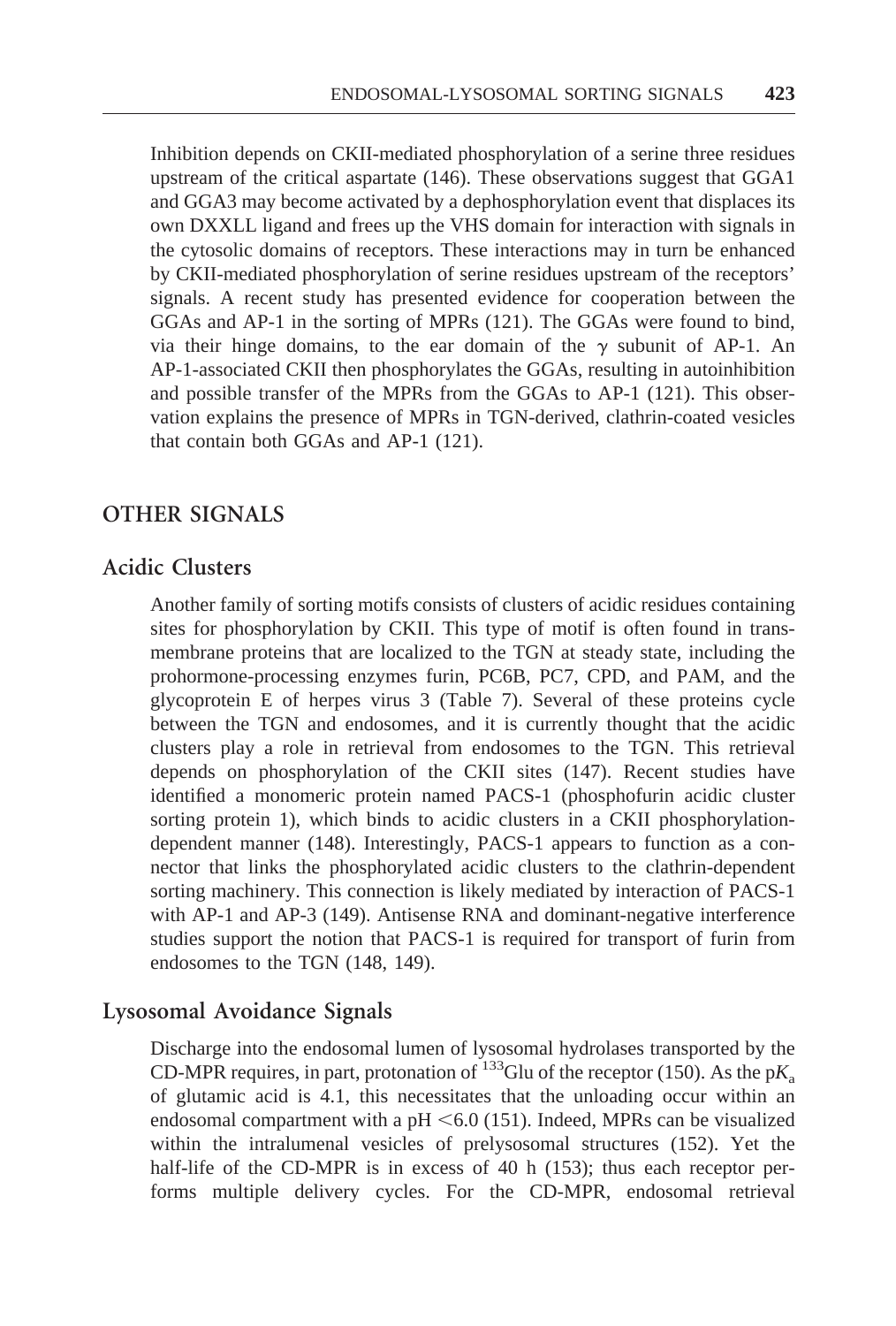| <b>Protein</b>    | <b>Species</b>   | <b>Sequence</b>                 |
|-------------------|------------------|---------------------------------|
| Furin             | Mouse            | $Tm-31-QEECPSDSEEDEG-14$        |
| PC6B $(1)^a$      | Mouse            | $Tm-39 - RDRDYDEDDEDDI-36$      |
| PC6B(2)           | Mouse            | Tm-69-LDETEDDELEYDDES-4         |
| PC7               | Human            | $Tm-38-KDPDEVETES-47$           |
| <b>CPD</b>        | Human            | Tm-36-HEFQDETDTEEET-6           |
| <b>PAM</b>        | Human            | Tm-59-QEKEDDGSESEEEY-12         |
| VMAT <sub>2</sub> | Human            | $Tm-35-GEDEESESD$               |
| VMAT <sub>1</sub> | Human            | Tm-35-GEDSDEEPDHEE              |
| VAMP4             | Human            | 25-LEDDSDEEEDF-81-Tm            |
| Glycoprotein B    | <b>HCMV</b>      | Tm-125-KDSDEEENV                |
| Glycoprotein E    | Herpes virus 3   | Tm-28-FEDSESTDTEEEF-21          |
| Nef               | HIV-1 (AAL65476) | $55 - L$ EAOEEEEV-139           |
| Kex1p(1)          | S. cerevisiae    | Tm-29-ADDLESGLGAEDDLEQDEQLEG-40 |
| Kex1p(2)          | S. cerevisiae    | Tm-79-TEIDESFEMTDF              |
| Kex2p             | S. cerevisiae    | Tm-36-TEPEEVEDFDFDLSDEDH-61     |
| Vps10p            | S. cerevisiae    | Tm-112-FEIEEDDVPTLEEEH-37       |

**TABLE 7** Acidic cluster signals

See legends to Tables 1–3 for explanation of signal format. Serine and threonine residues are underlined. <sup>a</sup>The number in parentheses is the motif number.

depends upon both cytosolic palmitoylation (123) and an  $^{18}$ FW di-aromatic sorting signal; an  $FW \rightarrow AA$  mutation causes a  $\sim$ tenfold increase in CD-MPR recovered within dense lysosomes (154). A functionally analogous  $^{18}$ YF diaromatic signal is present in the cytosolic domain of the mannose receptor (155). The CD-MPR sequence is recognized with micromolar affinity by the carboxyterminal segment of TIP47 (tail-interacting protein of 47 kDa) (156), a protein that also binds the cytosolic domain of CI-MPR despite the absence of an FW sequence (4, 157). The binding site on the CI-MPR is, in part, localized to the sequence <sup>49</sup>PPAPRP of the cytosolic domain, adjacent to the <sup>26</sup>YSKV-internalization signal, and appears to associate with TIP47 via a hydrophobic-based interaction (4). Still, the MPR interactions are selective as TIP47 does not bind appreciably in vitro to the cytosolic tails of furin, TGN38, or the LDL receptor, or to other trafficking signals within the CI-MPR (4, 156, 157). The intracellular distribution of TIP47 is compatible with a role in retrieval of MPRs from late endosomes, and decreasing TIP47 abundance with antisense oligonucleotides reduces substantially the half-life of the CI-MPR (156).

In the presence of the nonhydrolyzable GTP analogue,  $GTP\gamma S$ , a fourfold increase in TIP47 association with endosome membranes occurs (156). The GTP requirement appears to reflect the involvement of Rab9, as TIP47 cooperatively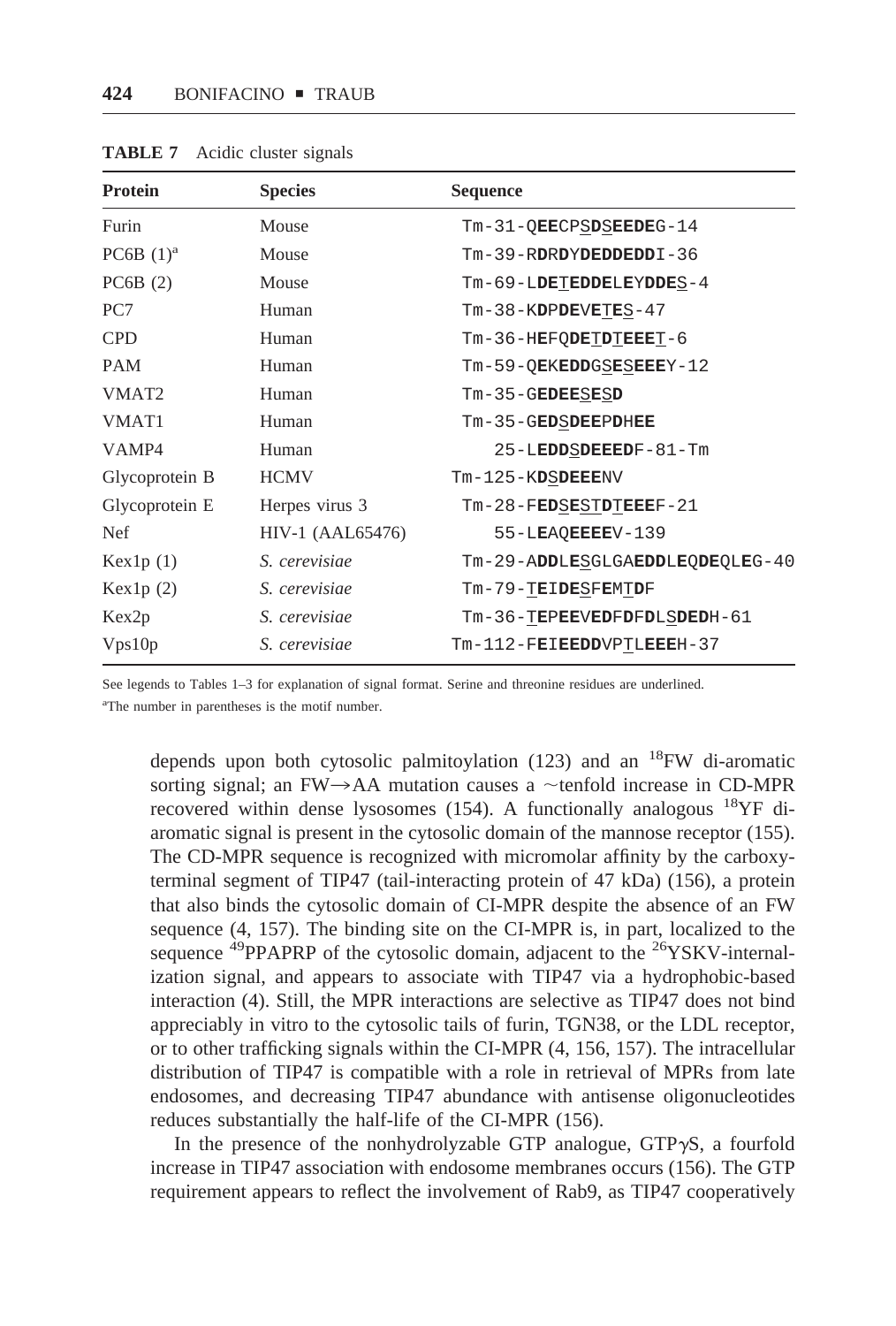binds Rab9•GTP and MPRs via separate sites (158). The improved affinity of the ternary complex for MPRs ( $K_d$  = 0.3  $\mu$ M) is proposed to direct TIP47 to the appropriate intracellular site (158). Curiously, TIP47 is a member of the perilipin family of proteins associated with the cytosolic surface of intracellular lipid droplets (159), but the significance of this homology to the sorting of MPRs is not currently known.

## **NPFX(1,2)D-Type Signals**

Another internalization sequence in *S. cerevisiae*, NPFSD, was uncovered within the cytosolic domain of the furin-like endoprotease, Kex2p, when this region was switched for the carboxy-terminal region of Ste2p (160). Kex2p does not usually traffic to the cell surface, but the NPFSD sequence, when appended to a noninternalizing reporter, independently directs efficient uptake (160–162). A related sequence, NPFSTD, near the carboxy-terminus of Ste3p is able to drive **a**-factor-dependent internalization of a truncated, nonubiquitinatable form of this receptor (160). Ste2p contains a lower-potency variant, GPFAD, which seems to function redundantly with ubiquitination (see below) in directing optimal receptor internalization (162). Although this type of internalization motif has an embedded NPF triplet, and the proline and phenylalanine are both essential side chains, the sequence does not engage EH domains (162). Instead, activity of the NPFX(1,2)D sequence is dependent upon Sla1p—specifically, the first *SLA1* homology domain (SHD1), to which it binds directly (162). Part of a known endocytic complex together with Pan1p and End3p (163), Sla1p couples cargo recognition and internalization with actin cytoskeletal dynamics, which plays a major role in endocytosis in yeast (164).

## **UBIQUITIN AS A SORTING SIGNAL**

#### **Discovery of Ubiquitin-Based Sorting**

Ubiquitin is a 76-amino acid polypeptide virtually invariant in sequence throughout eukaryotes. The carboxy-terminal residue,  $^{76}$ Gly, can be conjugated by an isopeptide linkage to lysine side chains on target proteins. Conjugation is the result of a sequential series of reactions involving the generation and transfer of a thioester-bound ubiquitin intermediate by the E1, E2, and E3 conjugation machinery proteins (165). Several endogenous lysines (e.g.,  $^{29}$ Lys,  $^{48}$ Lys,  $^{63}$ Lys) within the protein-linked ubiquitin molecule can, subsequently, be self-conjugated to additional ubiquitin molecules, generating polyubiquitin chains. Posttranslational ubiquitination is at the core of regulated intracellular protein turnover, and 48Lys-linked polyubiquitin chains of tetraubiquitin or greater serve as a signal for protein degradation via the 26S proteasome (166). Appreciation that ubiquitin also functions as an authentic trafficking signal came from the discovery that, in *S. cerevisiae*, internalization of the G protein-coupled  $\alpha$ -factor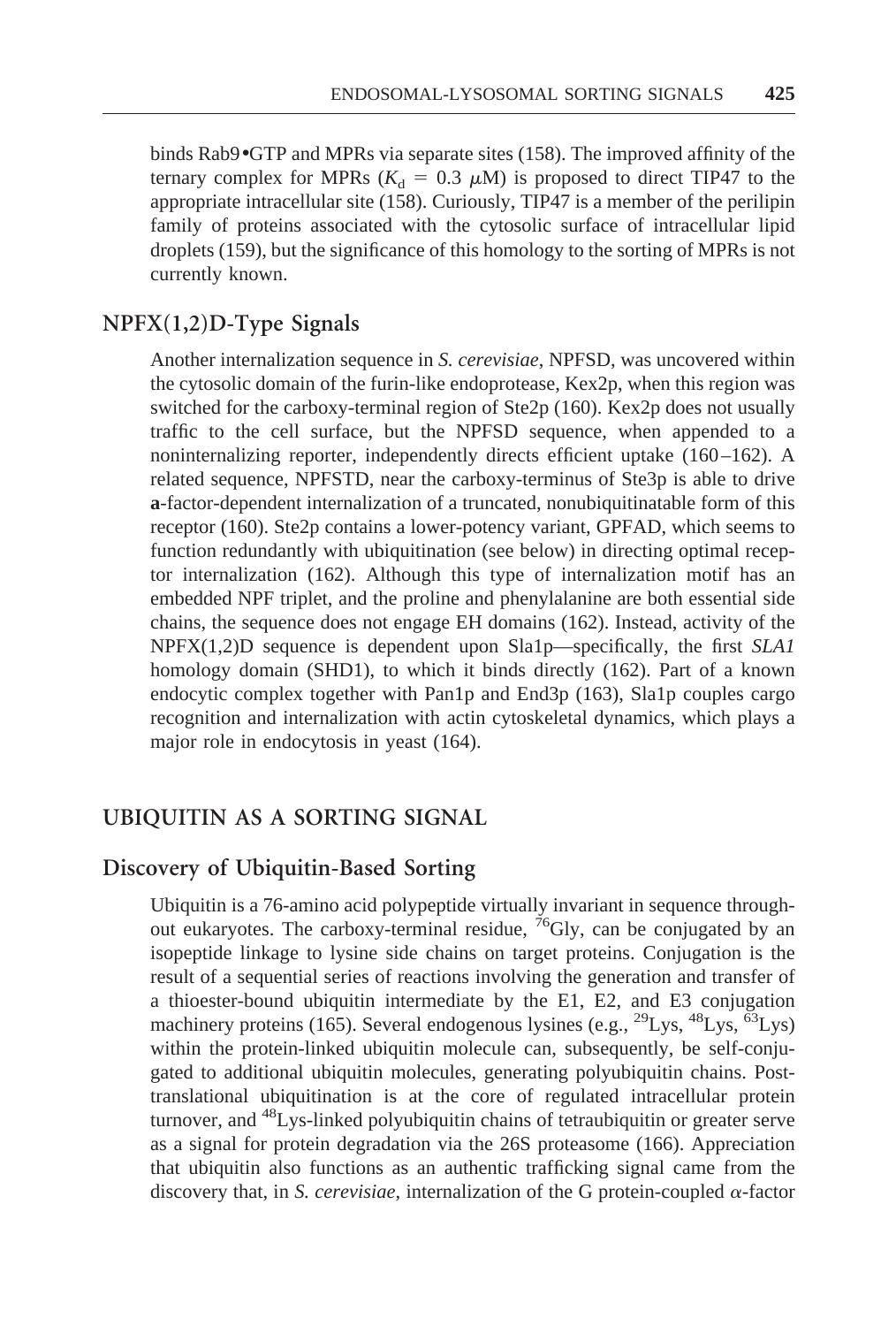(Ste2p) and **a**-factor (Ste3p) pheromone receptors is accompanied by ubiquitination of these proteins (167, 168). Genetic background mutations that prevent endocytosis cause ubiquitinated species to accumulate, whereas compromising the cellular ubiquitination machinery retards surface uptake and prolongs receptor half-life (167, 168). It was quickly established that a multitude of yeast plasma membrane receptors and permeases/transporters (e.g., Ste6p, Gal2p, Gap1p, Fur4p, Pdr5p, Zrt1p,) use ubiquitination as an endocytic signal (169– 171).

Apparently the major endocytic signal in budding yeast, in higher organisms ubiquitin addition also regulates the internalization of certain transmembrane proteins. One of the first indications came from studies on the growth hormone (GH) receptor in the CHO-ts20 cell line that exhibits a temperature-sensitive E1 ubiquitin-activating enzyme. At the nonpermissive temperature, no uptake or lysosomal degradation of transfected GH receptor occurs (172). Mutation of <sup>327</sup>Phe in the cytosolic domain of the receptor blocks endocytosis and also inhibits receptor ubiquitination (173). Specific inhibitors of the proteasome, which cause depletion of free ubiquitin within the cell, abrogate ligand-stimulated destruction of the GH receptor, but transferrin receptor endocytosis is unaffected (174, 175). Also, blocking endocytosis by cyclodextran-mediated cholesterol depletion, or with a dominant-negative dynamin mutant, causes ubiquitinated GH receptor to accumulate on the plasma membrane (176). These experiments firmly establish that internalization of the GH receptor requires the ubiquitin-conjugation machinery and that the receptor is ubiquitinated directly.

There is now good evidence for ubiquitination regulating the internalization of the EGF (177–179), MET (180), and CSF-1 (181, 182) receptors, the epithelial sodium channel (ENaC) (171), the aggregated IgG-bound Fc receptor  $FcR\gamma IIA$ (183), and the transmembrane Notch ligand Delta (184–186). The  $\alpha$ 1 subunit of the glycine receptor is modified with one to three ubiquitin molecules at the plasma membrane as a prelude to uptake (187), and ubiquitination of E-cadherin precedes internalization (188). There is also evidence that endocytosis of the pre-T cell receptor in thymocytes is dependent upon ubiquitination (189). In *C. elegans*, targeted neural overexpression of ubiquitin reduces the surface density of glutamate receptors (190) in a manner that is dependent on clathrin-mediated endocytosis, as mutant *unc-11* (AP180) counteracts the effect of the excess ubiquitin. Direct ubiquitination of the glutamate receptor can be demonstrated biochemically (190). Final corroboration of the role of ubiquitination in endocytic mobilization comes from the demonstration that the Karposi's sarcomaassociated herpes virus protein K3 can route surface MHC class I for lysosomal degradation by possessing inherent E3 ubiquitin ligase activity that ubiquitinates a single MHC class I lysine (191, 192).

## **Multiple Sorting Steps Involving Ubiquitin**

Ubiquitination has now been found to effect protein sorting at other intracellular stations as well. Ubiquitin conjugation is a cyclical process; because ubiquitin is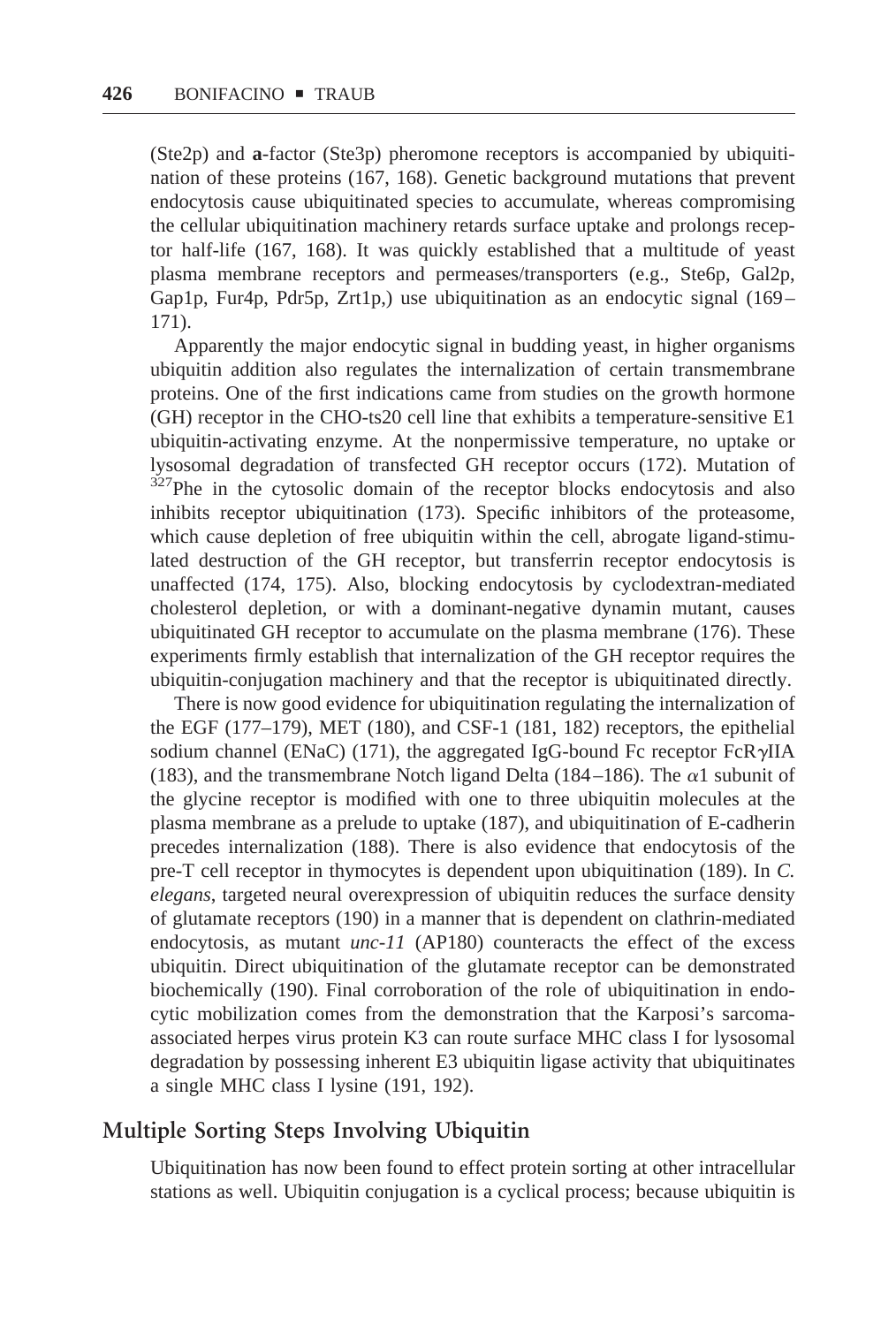a long-lived protein, the bulk of activated ubiquitin generated by the E1 enzyme comes from ubiquitin recovered by deubiquitinating enzymes (193). Inactivation of one deubiquitinating enzyme in yeast, Doa4p, results in pleiomorphic effects, including defects in surface uptake (194–197). Bypass suppressors of a *doa4* mutation turn out to be six class E *vps* (vacuolar protein sorting) mutants (194). Class E *vps* mutants are defective in multivesicular body formation, and as these suppressors essentially negate the role of Doa4p, the data indicate that the late endosome/prevacuolar compartment is a major sink for ubiquitin (198). However, even though overexpression of ubiquitin overcomes the *doa4* phenotype (195, 199), this does not indicate that Doa4p simply retrieves and recycles ubiquitin from tagged proteins only originating from the cell surface (198). Biosynthetic delivery of newly synthesized vacuolar proteins carboxypeptidase S (CPS) and the polyphosphatase Phm5p into the vacuolar lumen is also ubiquitin dependent (196, 200). These proteins are ubiquitinated directly; a single major lysine acceptor has been mapped in both Phm5p (196) and CPS (200), but other potential acceptors are also utilized in Phm5p (196). Biosynthetic ubiquitination of CPS occurs post Golgi but prior to delivery to late endosomes (200). If ubiquitination of CPS is blocked, the unprocessed form accumulates on the limiting membrane of the vacuole instead of inside (200). The same is true for Phm5p (196). In-frame addition of either a single unextendable ubiquitin (196, 201) or a ubiquitination-directing sequence (200) routes into the vacuole lumen a variety of proteins that normally traffic through the late endosome/prevacuolar compartment without entering intralumenal structures. This does not involve passage through the plasma membrane, showing that ubiquitin-directed sorting of proteins not originating from cell surface certainly occurs (Figure 6).

In mammalian cells, signaling receptors, like the EGF receptor, move into intralumenal membranes of multivesicular endosomes following ligand stimulation and internalization (202). TGF $\alpha$ , an alternate ligand for the EGF receptor, does not induce this translocation, nor substantial receptor degradation, because the ligand dissociates from the receptor within early endosomes (203, 204). TGF $\alpha$  also does not cause protracted ubiquitination of the EGF receptor (204). Proteasome inhibitors prevent both the sequestration of EGF-activated receptors into the interior of multivesicular bodies (204) and degradation of internalized receptors (204, 205). Also, lysosomal turnover of the HIV coreceptor CXCR4 requires a degradation motif (206). Mutation of the three lysine residues within this motif abolishes degradation of the G protein–coupled receptor while monoubiquitination of the receptor correlates with lysosomal delivery (206). Interestingly, proteasome inhibitors selectively disrupt delivery of membrane proteins into the lysosome; soluble protein traffic is normal (175, 204). Together, these studies reveal that transmembrane protein relocation into the interior elements of the multivesicular late endosome is a regulated step in lysosomal delivery that is under the control of ubiquitin.

Sorting decisions are, of course, made before reaching the late endosomal compartment. Minutes after endocytosis, EGF and GH receptors are actively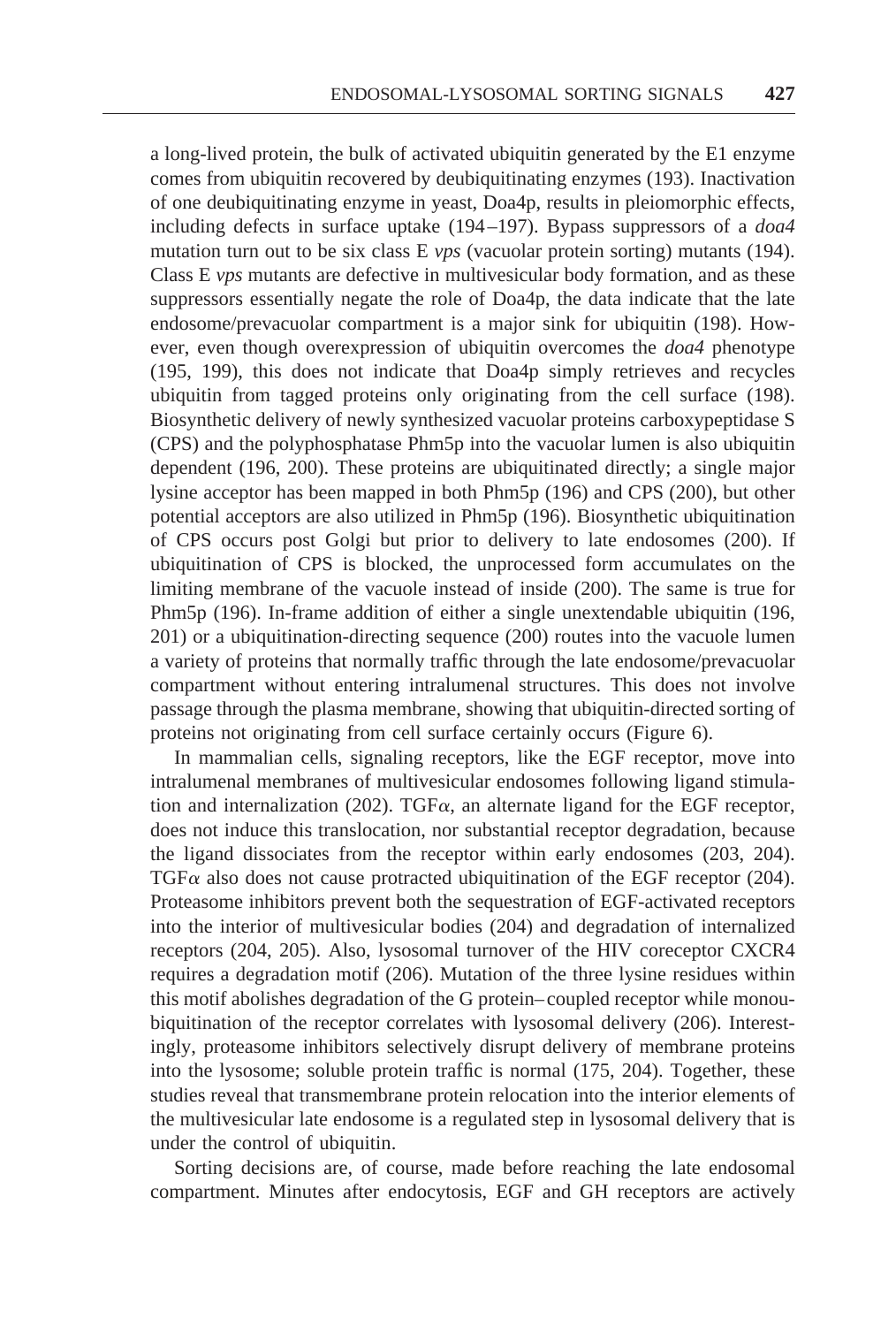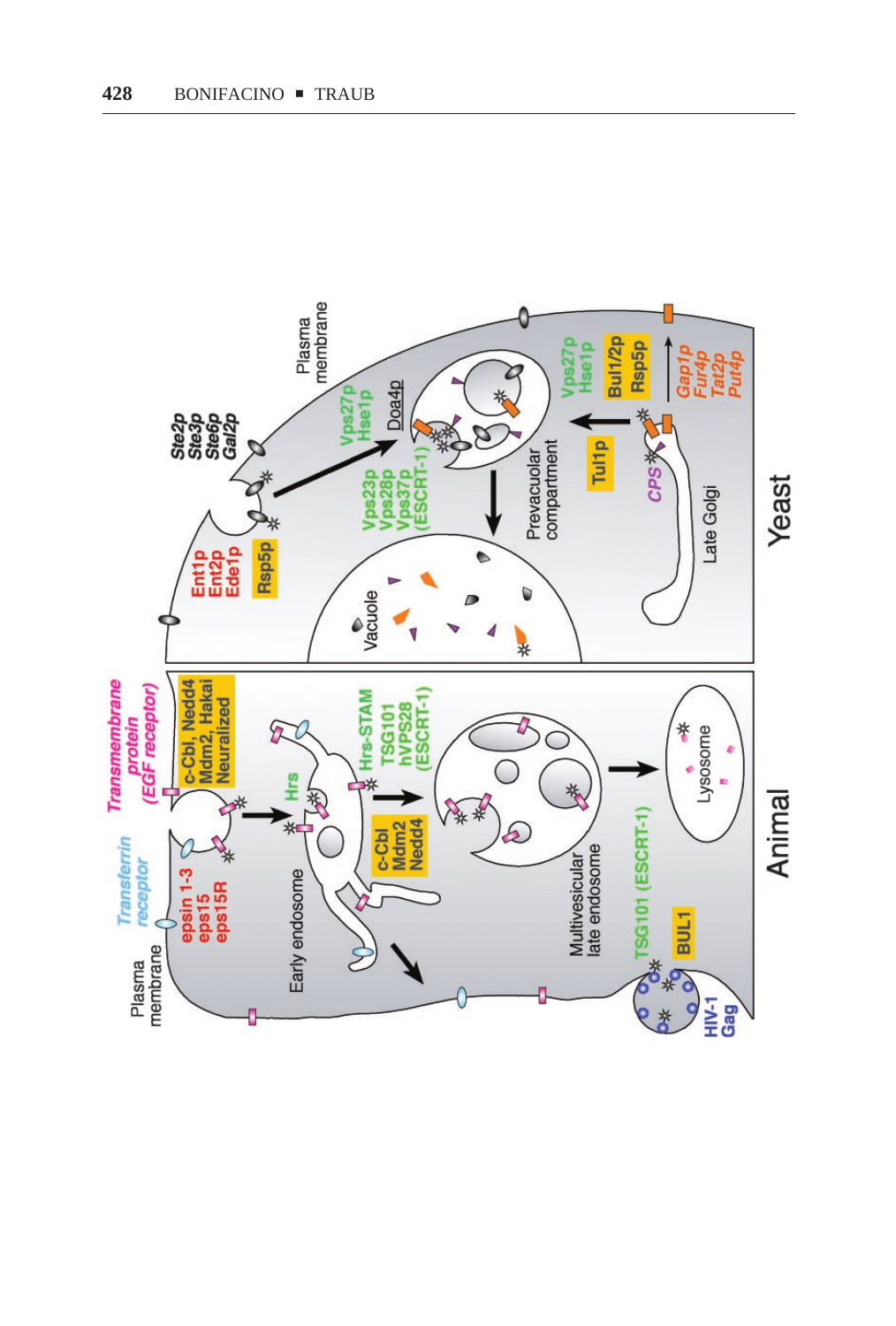segregated away from components that recycle back to the cell surface (11) (Figure 6). Transferrin receptors with an in-frame ubiquitin at the amino terminus are not recycled to the surface as efficiently as the wild-type receptor (12). Cells treated with the proteasome inhibitor lactacystin (177, 204) or expressing a ubiquitination-defective receptor (179) display elevated EGF receptor recycling at the expense of receptor degradation. As proteasome inhibitors deplete cellular ubiquitin, this again suggests that ubiquitin participates in partitioning molecules away from recycling cargo. Lysosomal destruction of IL-2 (207, 208) and glycine (187) receptors is also prevented by proteasome inhibitors. Because proteins return to the plasma membrane instead of being delivered to the limiting membrane of the lysosome, this work reveals that ubiquitin participates in additional sorting decisions at the early endosome as well (Figure 6). In fact, the discovery that ubiquitin is also involved in sorting within the endosomal compartment makes definitive interpretation of the many studies making use of proteasome inhibitors difficult as all steps are likely to be perturbed under these conditions.

Finally, the trafficking of certain amino acid permeases in yeast is governed by nutritional status. Under appropriate environmental conditions, newly synthesized general amino acid permease, Gap1p, proline permease, Put4p, uracil permease, Fur4p, and tryptophan permease, Tat2p, are diverted to the vacuole for destruction (198, 209–212). This change in permease routing is ubiquitin dependent, a decision that appears to occur around Golgi exit (211), before delivery to the prevacuolar compartment (212) (Figure 6). Thus, a ubiquitin sorting tag can clearly function at multiple branchpoints en route to the lysosome/ vacuole.

#### **Characteristics of the Ubiquitin Signal**

In yeast, addition of only one or two ubiquitin moieties to Ste3p is sufficient for constitutive endocytosis (213), whereas uptake of the galactose transporter, Gal2p, can occur within cells expressing an unextendable ubiquitin, devoid of any lysines (199). This demonstrates that the extent of ubiquitin derivation required to generate a functional ubiquitination signal is low. In fact, simply

 $4 <sub>1</sub>$ 

**Figure 6** Ubiquitin-directed endosomal trafficking. Schematic depiction of the likely site of action of ubiquitin-conjugating machinery (boxed in yellow), endocytic recognition/ sorting components (bold type), and deubiquitinating enzymes (underlined) displayed in relation to the relevant subcellular organelles in either in animal (*left*) or yeast (*right*) cells. With the exception of the transferrin receptor, the trafficking itinerary of the various cargo proteins (italic type) shown is regulated by enzymatic ubiquitin addition  $(\star)$ . In yeast, the activity of Rsp5p and Bul1/2p at the Golgi complex diverts the Gap1p permease from delivery to the cell surface by driving polyubiquitination and trafficking to multivesicular bodies. See text for complete details.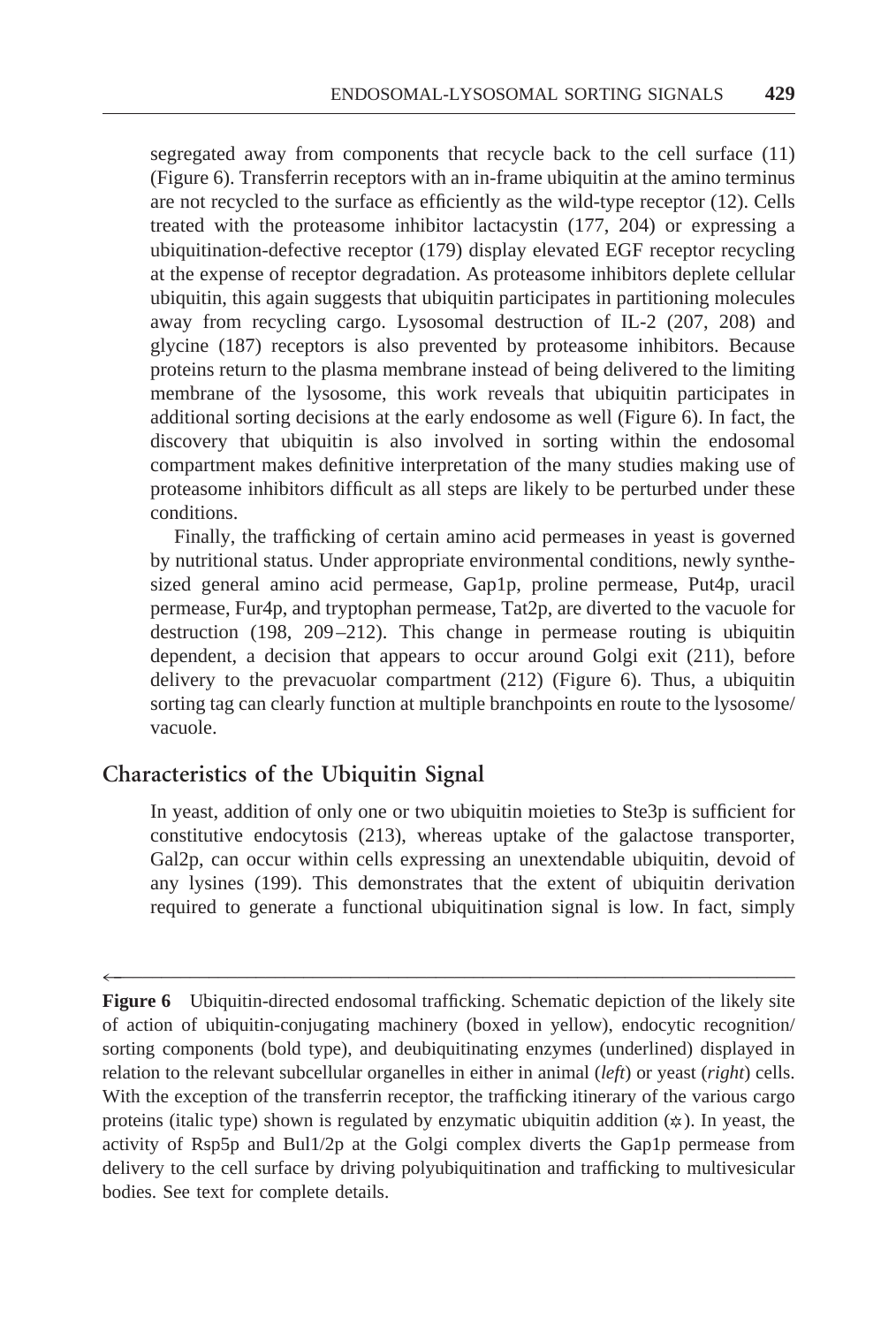appending a single ubiquitin molecule to the carboxyl end of Ste2p is sufficient to drive endocytosis of this receptor (197). Similarly, fusion of ubiquitin to Pma1p, the resident plasma membrane  $H^+$ -ATPase, promotes internalization (214). In mammalian cells, addition of a single ubiquitin molecule essentially in place of the amino terminus of invariant chain (Ii) also changes the steady-state distribution from the plasma membrane to internal endocytic elements (215). In these systems, uptake is apparently not dependent upon extension of the fused ubiquitin as no difference in trafficking behavior of K48R mutants is seen (197, 215). A conjugation-incompetent, fully arginine-substituted form of ubiquitin expressed in a *doa4* background, which has defective Ste2p uptake, rescues  $\alpha$ -factor internalization (197). Together, these studies indicate that a single molecule is the minimal ubiquitin tag required for endocytosis, and it is suggested that this distinguishes the endocytic ubiquitin signal from the proteasome degradation signal (216).

However, in vivo, the extent of ubiquitination and the type of linkage vary in both yeast and mammals. Even Ste2p is multiubiquitinated in vivo (197). Both Gap1p and Fur1p permeases are polyubiquitinated on two lysine residues within the cytosolic amino terminus, <sup>9</sup>Lys and <sup>16</sup>Lys in Gap1p (212), and <sup>38</sup>Lys and  $^{41}$ Lys in Fur4p (217). In these proteins, simultaneous mutation of both acceptor lysines traps the permease at the surface (212, 217). A single utilizable lysine is sufficient to drive endocytosis, but the rate is slowed (212), as it is when only monoubiquitination occurs (218), suggesting that multiubiquitin is a more effective signal. Further, using  $Lys \rightarrow Arg$  substituted ubiquitins, it has been established that chain extension in both permeases is via a ubiquitin 63Lys linkage (212, 218). Similarly, a single ubiquitin fused to the transferrin receptor retards recycling of only  $\sim$ 25% of internalized transferrin receptors; most still recycle efficiently (12), suggesting that multiubiquitin might be the optimal signal form.

In many instances, it has not been established whether the multiple ubiquitinpositive species detected biochemically represent limited assembly of multiubiquitin chains or monoubiquitination of several distinct lysine residues. In vertebrates, a range from limited to extensive ubiquitination can be seen. Deubiquitinating enzymes, the largest family of ubiquitin-modifying enzymes, rapidly disassemble/salvage conjugated ubiquitin (193), possibly causing underestimation of the extent of ubiquitination in vivo. The efficiency of anti-ubiquitin antibodies is also poor, and consequently, in many studies ubiquitination is detected using overexpressed, epitope-tagged ubiquitin. Thus, the precise molecular details of the ubiquitin signal remain to be determined. Because fusion of only residues 36–44 of ubiquitin to a cytosolically truncated form of the  $\alpha$  chain of the IL-2 receptor facilitates its internalization, it was suggested that  $^{43}$ Leu- $^{44}$ Ile are part of a [DE]XXXL[LI] signal within ubiquitin (215). However, in yeast, a fusion of this dileucine-bearing segment of ubiquitin to a truncated Ste2p does not promote internalization whereas whole ubiquitin does (214). Although this might be due to failure of this putative [DE]XXXL[LI] signal to interface with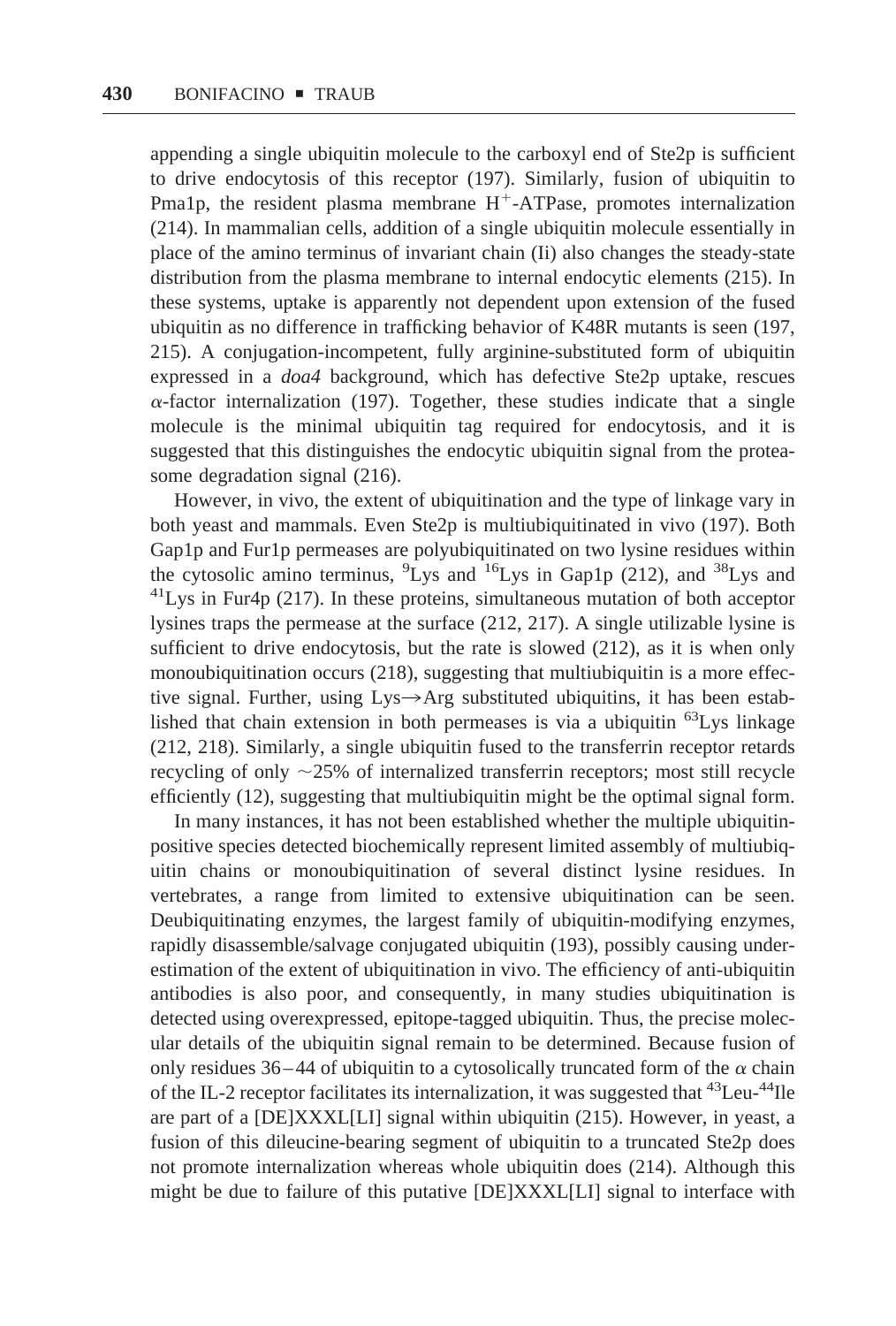yeast AP-2, accessibility of the dileucine within folded ubiquitin might be limited.

Substitution of aliphatic hydrophobic side chains buried within the internal core of ubiquitin disrupts folding and abrogates the sorting capacity of a Ste2p-ubiquitin chimera (214). This observation suggests that in *S. cerevisiae*, the ubiquitin tag is detected as a folded interaction surface rather than as a linear sequence in an extended conformation. Systematic mutation of a ubiquitin appended to Ste2p as the only internalization information uncovered two roughly contiguous surface patches containing important side chains. Most important are <sup>4</sup>Phe and <sup>44</sup>Ile, with  ${}^{8}$ Leu and <sup>70</sup>Val, in proximity to <sup>44</sup>Ile, also participating in the generation of the internalization signal (214). Interestingly, <sup>8</sup>Leu, <sup>44</sup>Ile, and <sup>70</sup>Val are also important elements of the polyubiquitin determinant necessary for proteasomal degradation (219), which suggests that cellular identification of these ubiquitin signals might employ related components (see below).

Finally, although ubiquitination of the GH receptor occurs at the plasma membrane, and ubiquitinated GH receptor is found in clathrin lattices (176), receptor-bound ubiquitin is not necessary for internalization (220). Simultaneous  $Lys \rightarrow Arg$  substitution of all 16 potential ubiquitin acceptors in the cytosolic domain of the GH receptor is still compatible with internalization (220). Intriguingly, this internalization is still dependent upon both a competent cellular ubiquitination machinery and a ubiquitin-dependent endocytosis (UbE) motif within the GH receptor cytosolic domain (220). This suggests that, in this system, either ubiquitination of another component serves as an internalization signal for the receptor, or that ubiquitination of an inhibitory molecule promotes exposure of a ubiquitin-independent sorting signal, or that the docked ubiquitination machinery tags the complex for uptake (220). An example of the last possibility is the recent discovery that CIN85 bridges a receptor-bound E3 ligase and endophilin, a known endocytic protein, to promote internalization (221, 222).

#### **Generation of the Ubiquitin Sorting Signal**

Selection of proteins for ubiquitination is mediated by E3 ubiquitin ligases, which contain substrate-recognition modules. Two general classes of E3s can be distinguished on the basis of sequence homology and mode of operation with respect to the ubiquitin-carrying E2 component (165, 223). HECT (homologous to *E*6-AP carboxy terminus) domain E3s are often large proteins with an ~350-residue HECT domain, commonly positioned at the carboxy terminus. The HECT domain transfers activated ubiquitin from a designated E2 onto an invariant HECT cysteine prior to conjugation onto the substrate; thus, HECT E3s conjugate ubiquitin directly. RING (Really Interesting New Gene) finger E3 ligases all contain an  $\sim$ 70-amino acid sequence with conserved cysteine and histidine residues positioned to coordinate two zinc atoms (165, 223). The folded finger provides an E2 interaction surface and this class of E3 provides target specificity while working in catalytic conjunction with an E2, as there is no thiol ester-linked ubiquitin directly associated with these E3s.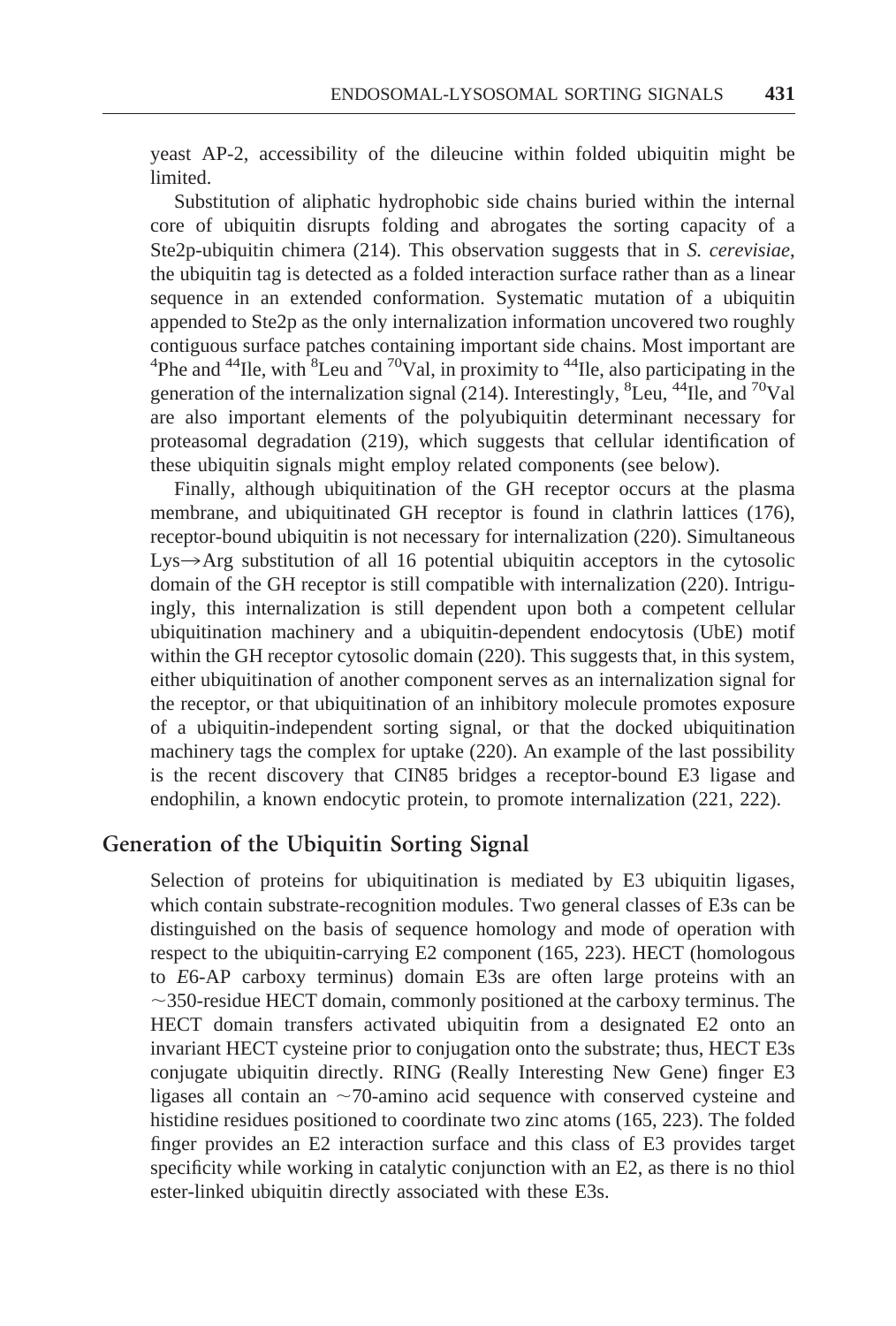In many instances, ubiquitination of proteins at the plasma membrane is preceded by phosphorylation that generates a docking site for a particular E3 ubiquitin ligase. In *S. cerevisiae*, the major and best-characterized E3 ligase operative in endocytic trafficking is Rsp5p (171) (Figure 6). In various *rsp5* mutants, plasma membrane proteins fail to be ubiquitinated and, consequently, internalized (171). Rsp5p is a HECT-type E3 that recognizes its targets via three amino-terminal, tandem WW domains. The  $\sim$ 40-amino acid WW fold, bearing two conserved tryptophan residues, is a protein–protein interaction domain that recognizes several proline-rich ligand motifs, including the PPXY and PPLP motifs, polyproline stretches with included glycine and methionine residues, as well as phosphoserine- and phosphothreonine-containing sequences (224). The three Rsp5p WW domains appear to function redundantly, although differential contributions to fluid-phase uptake and protein endocytosis can be mapped (225, 226). For Ste2p ubiquitination, Rsp5p recognizes a hyperphosphorylated  $331$ SINNDAKSS sequence and ubiquitinates the included  $337$ Lys as well as other lysines within the carboxy-terminal segment (197). A related sequence, DAKTI, which controls Ste6p endocytosis (227), is likely also an Rsp5p target. Unexpectedly, internalization of a Ste2 p-ubiquitin chimera is defective in an *rsp5* background (161), indicating that a monoubiquitin tag in the absence of functional endocytic conjugation machinery is insufficient to promote pheromone receptor internalization. These results are in general accord with the GH receptor data (220) and suggest that additional ubiquitination of core endocytic machinery might be a prerequisite for efficient endocytosis (see below).

G protein-coupled receptor internalization in vertebrates is also triggered by phosphorylation, but in contrast to the pheromone receptors, the intermediate adaptor  $\beta$ -arrestin provides critical internalization information and interfaces with the clathrin-coat machinery (228). Still,  $\beta$ -arrestin and the  $\beta$ 2-adrenergic receptor itself are ubiquitinated in a stimulus-dependent fashion (229). The E3 ligase in this instance is Mdm2, a RING E3 better known for promoting the proteasomal degradation of the cell-cycle regulator p53 (230). Mdm2-null cells show that Mdm2-catalyzed ubiquitination of arrestin is required for  $\beta$ 2-adrenergic receptor internalization, whereas Mdm2-driven polyubiquitination of the receptor is required for lysosomal degradation because a lysine-free receptor form is turned over very slowly (229).

Nedd4 is an Rsp5p orthologue in vertebrates that is linked to internalization of the  $\alpha_2\beta\gamma$ -ENaC heterotetramer, as overexpression of catalytically defective Nedd4 results in increased channel number and activity at the cell surface (171, 231). Human Nedd4 has four WW domains that bind, primarily via WW domain 2 and/or 3 (232, 233), to PPPXY (PY) motifs found in the cytosolic segment of each ENaC subunit (171). The physiologically relevant PY motifs are contained within the  $\beta$  and  $\gamma$  subunits (234, 235), and inherited mutations of the PY motifs in either the  $\beta$ - or  $\gamma$ -ENaC subunits cause Liddle's syndrome (236, 237), a form of severe hypertension. Disease appears to be due to elevated channel activity because ubiquitin-dependent endocytosis is disrupted and direct, lysine-depen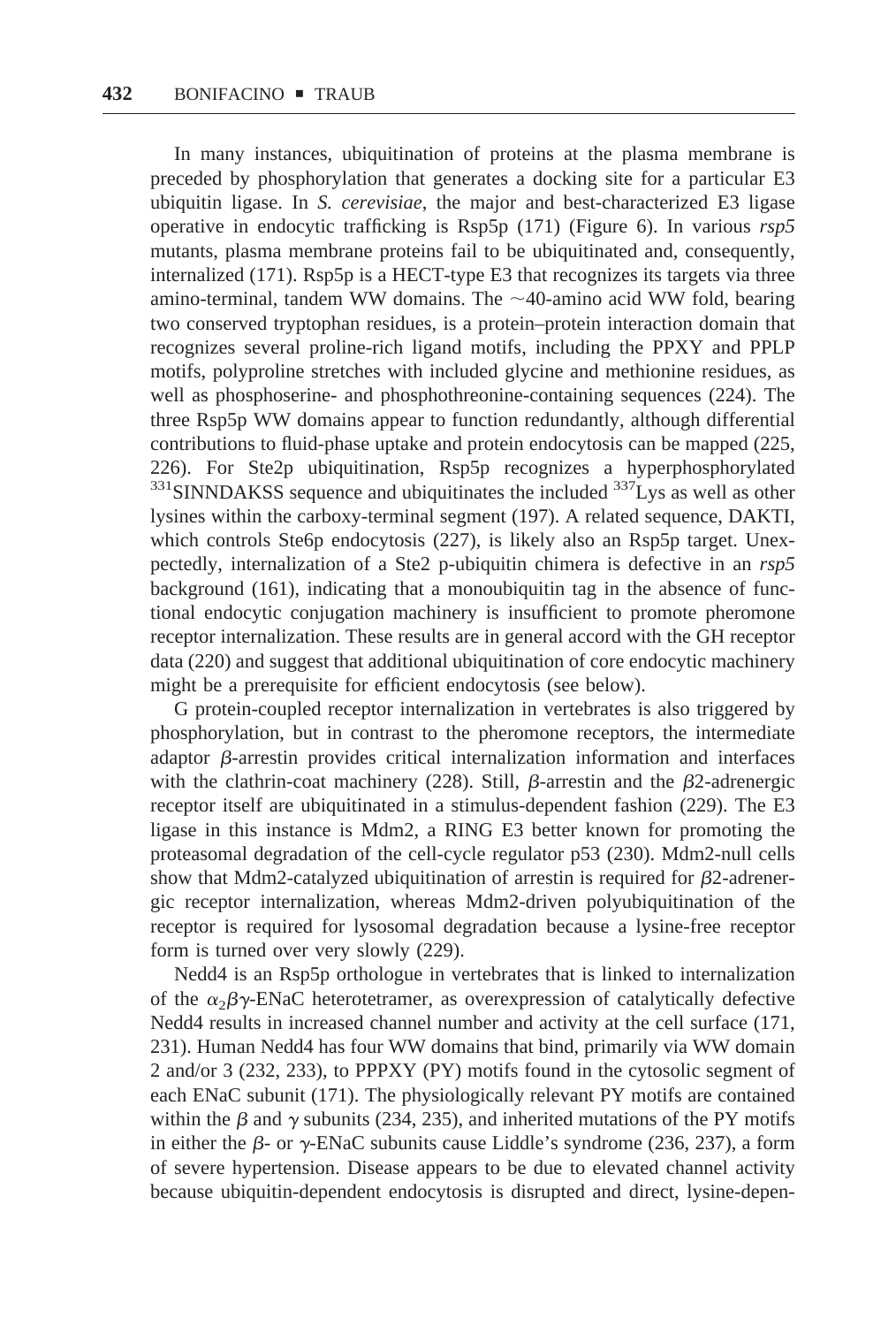dent ubiquitination of  $\alpha$ - and  $\gamma$ -ENaC subunits by Nedd4 has been demonstrated (231). Additional regulation of the E3-substrate interaction also occurs; phosphorylation of a threonine residue flanking the PY motif within the carboxyterminal segment of either  $\beta$ - or  $\gamma$ -ENaC subunits increases the affinity for Nedd4 WW domains by threefold (238). *Drosophila* Nedd4 is involved in internalization of Commissureless (Comm), a regulatory transmembrane protein operative in axonal migration (239). DNedd4 binds, via PY—WW-domain interactions, to Comm to induce ubiquitination and facilitate Comm-dependent downregulation of the Roundabout (Robo) receptor from the cell surface (239). A Nedd4-like E3 also appears likely to regulate internalization of the ClC-5 chloride channel by interacting with a PPYTPP internalization sequence (240), and Itch is yet another Nedd4-like HECT-domain E3 that recognizes Notch via WW-dependent recognition to prompt ubiquitin addition (241).

c-Cbl, a RING finger E3 ligase, is recruited onto the EGF receptor via an SH2-like domain adjacent to the E2-binding RING finger domain (177, 178) (Figure 6). Phosphorylation of 1045Tyr in the cytosolic domain of the receptor generates a major docking site for c-Cbl. A Y1045F substitution diminishes internalization of the receptor while potentiating recycling and mitogenic signaling (179). Dominant-negative Cbl diminishes EGF receptor ubiquitination and reduces lysosomal degradation (204), whereas  $H_2O_2$  inhibition of EGF receptor uptake correlates with inhibition of receptor ubiquitination (242). This system also illustrates nicely how ongoing ubiquitination can guide a receptor along its trajectory toward the interior of the lysosome. Ubiquitination begins at the cell surface; the Y1045A mutant (179), or wild-type EGF receptor in dominantnegative dynamin-expressing cells (243), arrests at the cell surface. Yet maximal ubiquitination of the receptor occurs as it penetrates the endosomal compartment (204). Internalized TGF $\alpha$ -activated EGF receptors recycle back to the cell surface because the ligand dissociates from the receptor within early endosomes and ubiquitination is terminated (203, 204). As kinase-deficient (202) or Y1045F-substituted (179) EGF receptors do not translocate into the multivesicular body interior but instead recycle to the cell surface, sustained activation of the receptor, to maintain the ubiquitinated state, is required for directed passage to the lysosome. In fact, c-Cbl and the EGF receptor traffic toward the lysosome bound together (204, 244, 245); after 60 min both the EGF receptor and c-Cbl are found within the intralumenal vesicles of multivesicular bodies (245) (Figure 6). Thus, progressive ubiquitination generates sorting signals to ensure downregulation of the receptor.

c-Cbl is also involved in negative regulation of other receptor tyrosine kinases including the platelet-derived growth factor (PDGF) receptor (246). CSF-1 receptor internalization is slow in c-Cbl mutant cells (181), and c-Cbl also translocates onto tyrosine-phosphorylated Notch1, mediating lysosomal degradation of the uncleaved transmembrane form of the receptor (247). The immunological phenotypes of  $c$ -Cbl<sup>-/-</sup> mice suggest that this E3 is also involved in negative regulation of antigen receptors (189). Neuralized, a RING E3 ligase in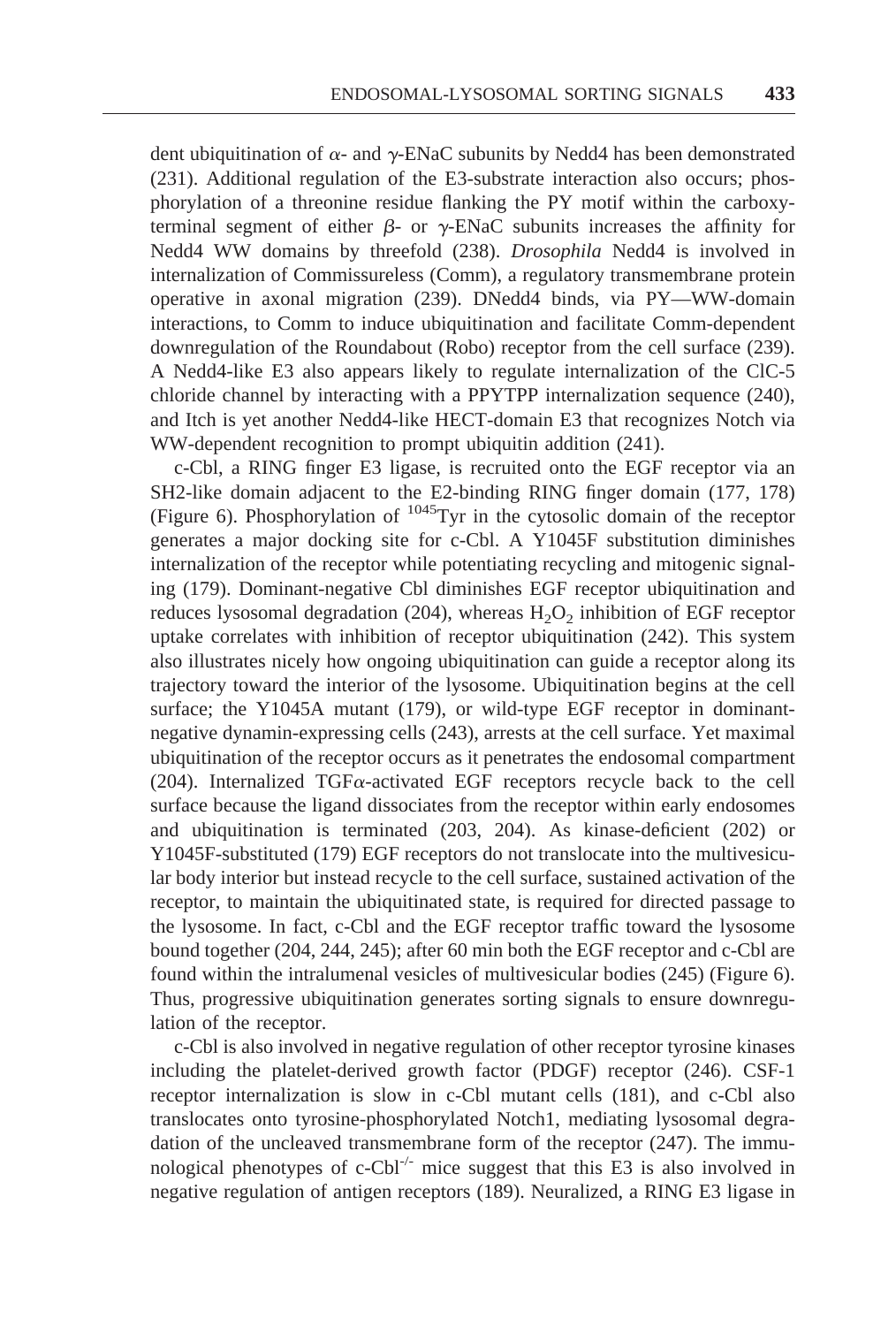flies ubiquitinates the Notch ligand Delta in vitro and using the RING domain, facilitates endocytosis and lysosome degradation of Delta (184–186). Another RING E3, Hakai, drives internalization of E-cadherin (188). Tyrosine phosphorylation facilitates Hakai recruitment, and overexpression of Hakai in epithelial cells perturbs cell-cell adhesion by inducing E-cadherin endocytosis (188).

An interesting variation on the generation of a ubiquitin sorting signal is seen in the vacuole-directed diversion of the Gap1p permease. Here, Rsp5p is the responsible E3 (211), in accord with localization of the protein to both cell surface and perinuclear structures (248). Bul1p/Bul2p are additionally required at the Golgi complex to deflect Gap1p from surface delivery, as a  $bul1\Delta bul2\Delta$ strain delivers excess permease to the surface (211) (Figure 6). Bullp is  $\sim$  50% identical to Bul2p, and they act redundantly by binding, via a PY motif, to the WW-domain region of Rsp5p and driving extensive polyubiquitination of Gap1p (211) as a signal for intracellular vacuolar delivery (211). A subsequent study (212) revealed that Rsp5p, Bul1/2p, Doa4p, and  ${}^{9}Lys$  and  ${}^{16}Lys$  of Gap1p are also all required for internalization. As  ${}^{63}Lys$ -ubiquitin linkages are generated (212), perhaps Bul1/2p are required to modulate Rsp5p activity specifically to generate the poly-63Lys-linked chains.

Tul1p is an atypical ligase that ubiquitinates biosynthetic cargo for intracellular delivery to the vacuole. Unusual in that the RING domain is located at the carboxyl end of a membrane protein with seven predicted transmembrane domains, Tul1p localizes to the Golgi complex at steady state (249) (Figure 6). Tul1p appears to be the E3 that directs both CPS and Phm5p into the interior of the vacuole as, in a  $tul/\Delta$  background, GFP-tagged forms of these two vacuolar proteins accumulate on the limiting vacuolar membrane instead of internally (249). Missorting correlates with a fivefold decrease in CPS ubiquitination, and Tul1p-ubiquitinated proteins proceed to the vacuole without passing through the cell surface, showing that sorting occurs at the Golgi (249). The mode of substrate recognition is also unusual; transmembrane domains harboring polar side chains mark proteins for Tul1p modification (249), explaining how a single  $L\rightarrow D$  substitution within the transmembrane domain of Pep12p causes ubiquitin-dependent translocation of this endosomal SNARE to the vacuole interior (250). This mode of substrate recognition has led to the suggestion that, in addition to routing normal vacuolar components, Tul1p acts as a quality control device to send abnormal proteins that reach the Golgi complex for destruction (249). The dichotomy between Tul1p and Rsp5p-Bul1/2p in directing different transmembrane cargo along a similar path to the vacuole probably reflects the nutritionally inducible switching required for Gap1p, Fur4p, and other permeases.

## **Recognition of Ubiquitinated Transmembrane Proteins**

Since added ubiquitin serves as a sorting determinant at the cell surface, at endosomes, and at the TGN (Figure 6), ubiquitinated transmembrane cargo must interface with several different sorting components. At present, it appears that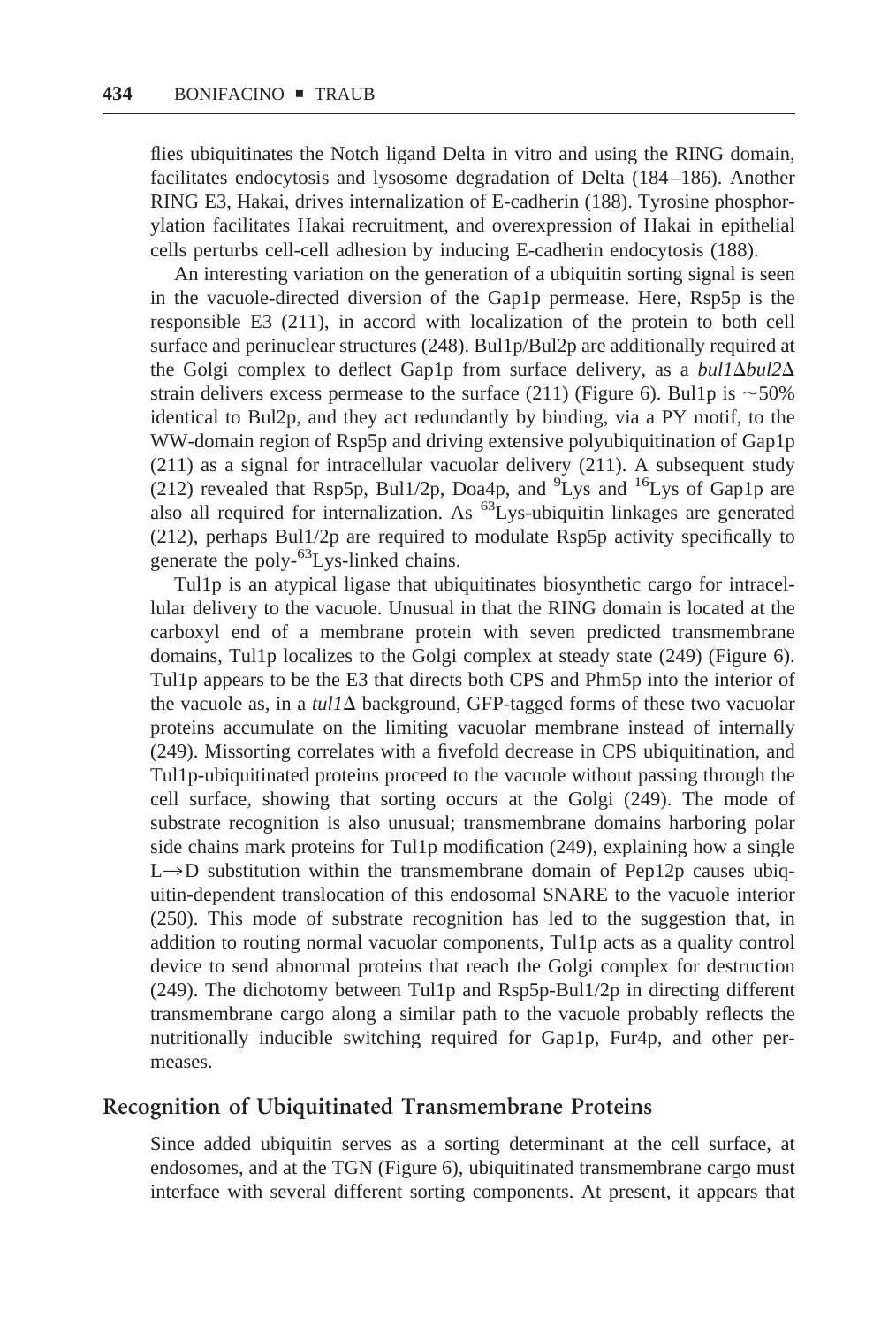decoding the ubiquitin sorting tag might be performed, primarily, by a limited group of ubiquitin-binding modules embedded within compartment-specific components. The 26S proteasome degrades polyubiquitinated targets, and S5a (Rpn10p in *S. cerevisiae*) is a ubiquitin-binding subunit of the 19S regulatory component of the proteasome. Using a bivalent ubiquitin-binding sequence from S5a (251) as a search model, the endocytic proteins Ent1p/Ent2p/epsin 1–3, eps15/eps15R, Vps27/Hrs, Hse1p/STAM1, and STAM2 (also termed Hrs binding protein, Hbp) were each revealed to contain one to three copies of a degenerate consensus sequence termed the ubiquitin-interacting motif (UIM) (252). The UIMs in the epsins, eps15/eps15R, Hrs/Vps27p, and Hse1p all bind directly to ubiquitin, to monoubiquitin relatively weakly, and to polyubiquitin chains with better apparent affinity (12, 205, 253–256). Point mutation of conserved side chains in the Vps27p and Hrs UIMs, or UIM deletion, blocks ubiquitin association (12, 205, 253, 256), and interaction of yeast epsin, Ent1p, with ubiquitin is sensitive to a ubiquitin mutation (I44A) that disrupts Ste2p internalization (256). UIM binding to ubiquitin chains with alternate linkages has not yet been addressed.

The overall domain architecture of these UIM-bearing endocytic proteins (Figure 2) suggests that they could act as cargo-dedicated intermediate adaptors for sorting ubiquitinated cargo at discrete intracellular sites. The epsins superficially resemble Dab2; a PtdIns $(4,5)P_2$ -binding ENTH domain is followed by a largely unstructured carboxy-terminal segment (257, 258) containing interaction motifs for engaging AP-2, clathrin, and eps15, respectively (Table 2). The UIMs are positioned directly following the ENTH domain and thus proximal to the membrane. eps15, on the other hand, has a central coiled-coil domain that can hetero-oligomerize with eps15R (or intersectin), flanked by amino-terminal tandem EH domains and multiple AP-2 binding triplets at the carboxy-terminal end. Two UIMs are located at the extreme carboxyl terminus of eps15/eps15R. As epsin and eps15 are binding partners, and epsin contributes to clathrin lattice assembly, they could cooperatively capture ubiquitinated cargo within clathrin buds at the cell surface. This idea is supported by UIM deletions in the yeast epsin, Ent1p (Figure 6). Although an *ent1*∆*ent2*∆ strain expressing a UIMdeleted Ent1p from a plasmid exhibits minimally impeded Ste2p endocytosis (256), this is apparently due to functional redundancy with Ede1p, the orthologue of mammalian eps15, in which the UIM is replaced with a ubiquitin-associated (UBA) domain. The UBA domain is a  $\sim$ 40-amino acid region found in some E2, E3, and several other proteins and binds multiubiquitin chains (259). In  $ent1\Delta ent2\Delta edel\Delta$  yeast, production of the UIM-deleted Ent1p does not support  $\alpha$ -factor internalization, whereas wild-type Ent1p does. As Ste2p is normally ubiquitinated in the UIM-deleted strain, the data reveal the importance of the UIM and functionally analogous UBA domains in endocytic sorting.

Analogously to Ent1p and Ede1p, Vps27p hetero-oligomerizes with Hse1p (253), forming a complex similar to the Hrs-STAM complex in mammals. Both CPS and Ste2p delivery to the vacuolar lumen is blocked in either  $vps27\Delta$  or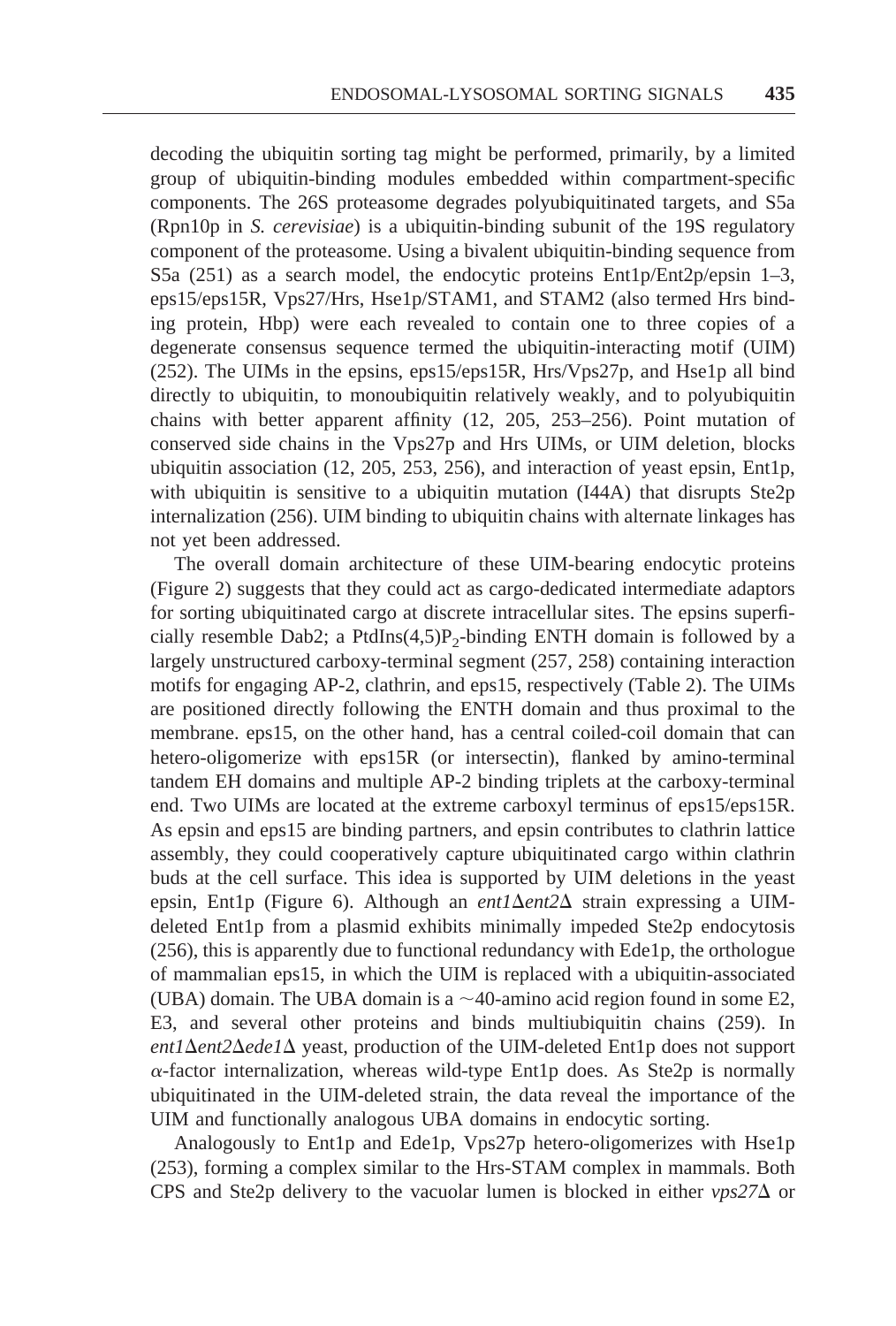*vps27* UIM-mutated strains (256), which confirms that this sorting complex gathers both biosynthetic and endocytic cargo for transport to the vacuole (Figure 6). That a complex of two UIM-harboring proteins works redundantly is shown by the correct delivery of ubiquitinated Ste3p to the vacuole interior in *vps27- UIM* or in *hse1-UIM* strains but not in a *vps27-UIMhse1-UIM* double mutant, where the pheromone receptor ends up missorted on the vacuolar outer membrane (253). Indeed, vacuoles isolated from the double mutant do not contain ubiquitinated polypeptides as do normal vacuoles (253). A vacuolar protein that does not require ubiquitin for delivery, Sna3p (196), is still appropriately delivered to the lumen, which also contains internal membranes, in a *vps27/hse1* UIM-deleted strain (253). This again highlights the sorting function of the UIM.

In animal cells, localization of an Hrs-STAM complex to clathrin-scaffold regions upon early endosomes places the UIMs in an appropriate position to retain ubiquitinated cargo at this site (Figure 6). The importance of the Hrs lipid-binding FYVE domain (Figure 2) is revealed by the disappearance of the endosomal clathrin coats in the presence of the PtdIns3-kinase inhibitor wortmannin (11, 12), a drug that prevents sequestration of EGF receptors within multivesicular bodies (260). Overexpression of Hrs causes redistribution of clathrin onto early endosomes (261). Coexpression of Hrs and a ubiquitin-tagged transferrin receptor markedly increases retention of this receptor within endosomal structures, a phenomenon overcome by inactivating the Hrs UIM by mutagenesis (12). Overexpressed Hrs alone causes relocation of endogenous ubiquitinated proteins to endosomes and slows degradation of EGF (205, 261, 262). Thus, increasing the density of the UIM-containing proteins on endosomal structures concentrates ubiquitinated cargo at the site. These recent studies all show a strong correlation between normal function of UIM-containing traffic proteins and appropriate sorting of ubiquitin.

A severely truncated form of Hrs expressed in mutant *Drosophila* causes strikingly enlarged endosomes and persistent activation of several receptor tyrosine kinases that are not appropriately downregulated (254). Targeted disruption of Hrs in mice is embryonically lethal, but primary embryonic cultures again show defects in early, but not late, endosome morphology (263). The cultured Hrs-/- cells contain numerous large transferrin receptor-positive vacuoles, mirroring wortmannin-treated cells (263). Although this is all in accord with the clathrin/Hrs sorting scaffold preferentially operating at the early endosomes, where Hrs has consistently been localized, Hrs-mutant flies have a pronounced defect in multivesicular body formation (254), and Vps27p, the homologue in *S. cerevisiae*, is a class E vps protein involved in multivesicular body formation (256). This suggests either that, in the absence of sorted ubiquitinated cargo, no multivesicular body formation occurs, or that Hrs is also involved in the involution process directly. Support for the latter idea comes unexpectedly from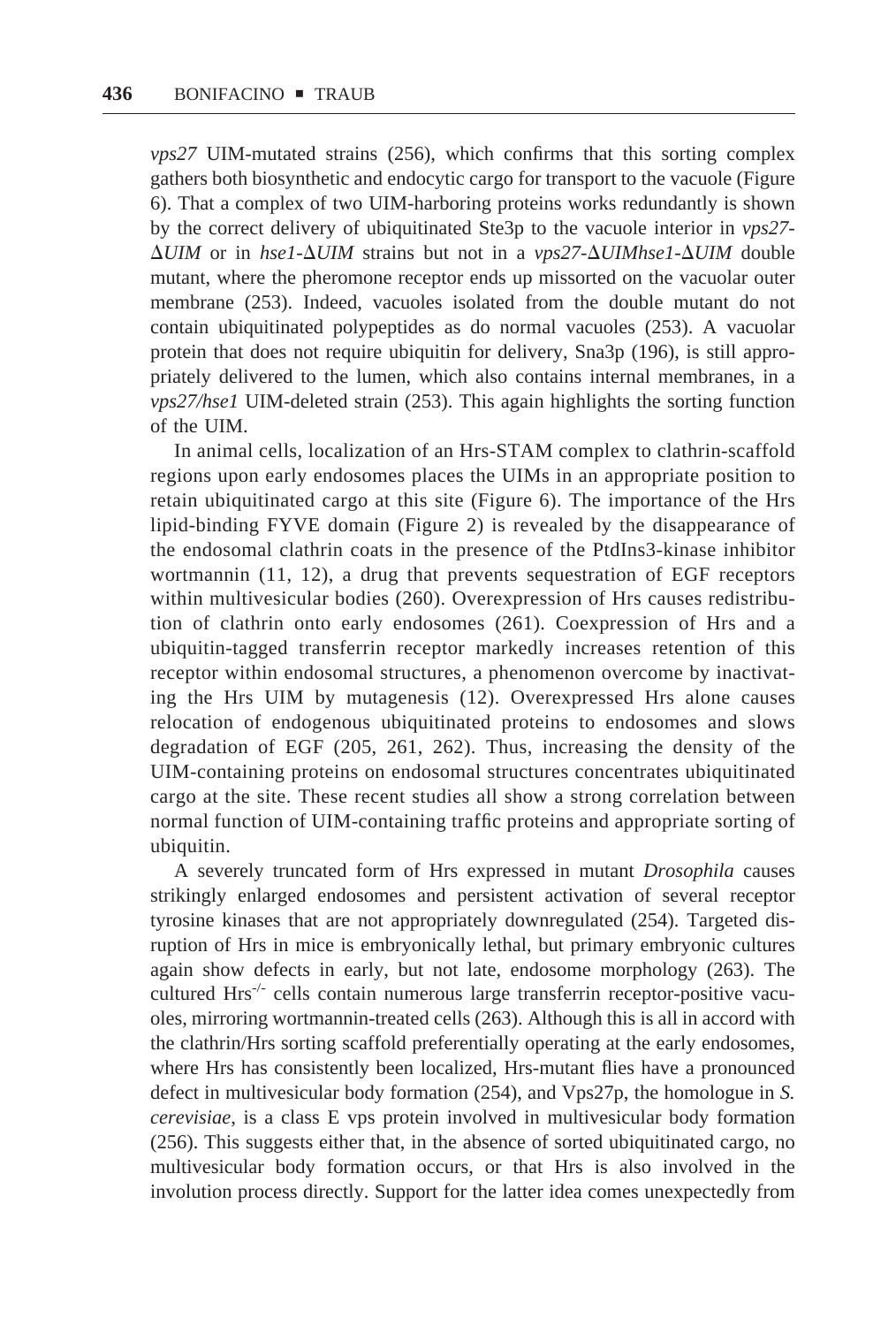recent work on HIV budding from the surface of infected cells where, with respect to the cytosol, virus budding is topologically analogous to endosome involution. The HIV-1 Gag viral polyprotein is alone sufficient to drive virion budding. The p6 late domain of Gag carries a PTAP peptide sequence that is required for budding, and this sequence binds directly to a cellular component, tumor-susceptibility gene 101 (TSG101) (264). Remarkably, TSG101 is the orthologue of Vps23p, which, in a 350-kDa functional complex with Vps28p and Vps37p termed ESCRT-I (endosomal sorting complex required for transport), is involved in sorting ubiquitinated cargo into multivesicular endosomes (200, 265). RNAi-mediated knockdown of TSG101 protein level arrests virus separation and the release of infectious particles (264). The same cellular machinery that retroviruses usurp to promote efficient viral particle release normally facilitates lysosomal delivery. After 60 min in A-431 cells, which express very high levels of the EGF receptor, internalized EGF colocalizes with early endosome autoantigen 1 (EEA1), ubiquitinated proteins, TSG101, and hVPS28 at large scattered intracellular structures (205). *tsg101* mutant cells recycle to the surface, instead of degrading, ligand-bound EGF receptors and also missort the CI-MPR and lysosomal hydrolases (265). Antibodies against hVPS28 or depletion of TSG101 with RNAi arrests EGF receptor traffic in a similar fashion to overexpression of Hrs (205). TSG101 RNAi also prevents viral E3-directed degradation of MHC class I (191).

Budding of several retroviruses, including HIV, is inhibited by proteasome inhibitors, and spherical viral particles, still tethered to the plasma membrane, accumulate (266, 267). The effect can be bypassed by overexpression of ubiquitin, and Gag itself is ubiquitinated (266). In fact, a number of viral Gag proteins display PY motifs, and a Nedd4-like HECT E3 with two WW domains, termed BUL1, appears to be involved in retrovirus budding (268). For virus release, the PTAP sequence does not function independently in the absence of ubiquitination (269) because the interaction of Gag with TSG101 is bipartite, utilizing both the PTAP sequence and conjugated ubiquitin (264). TSG101/Vps23p contains a ubiquitin recognition module termed the ubiquitin conjugating (UBC)-variant, or UEV domain. E2 conjugating enzymes, which receive activated ubiquitin from E1, exhibit a conserved ubiquitin-conjugation domain, termed UBC, containing an invariant catalytic cysteine for thioester linkage to ubiquitin. Both Vps23p and TSG101 bear sequence homology to the UBC domain but lack the active site cysteine. Like the UIM and UBA, the UBC domain imparts to both proteins the capacity to bind ubiquitin (200, 205, 270). The Gag PTAP sequence binds directly to the UEV domain to replace an  $\alpha$  helix normally found in the canonical UBC fold, but which is absent in TSG101 (270), and although TSG101 binds the Gag PTAP sequence directly, the affinity increases roughly tenfold if ubiquitin is conjugated to the Gag p6 (264). These studies indicate that the viral Gag polyprotein uses both PTAP and ubiquitin to redirect the endosomal ESCRT-I complex to the plasma membrane (Figure 6). If pirating a regular cellular function, what contributes the PTAP sequence to TSG101/ESCRT-I normally at the endosomal sorting site?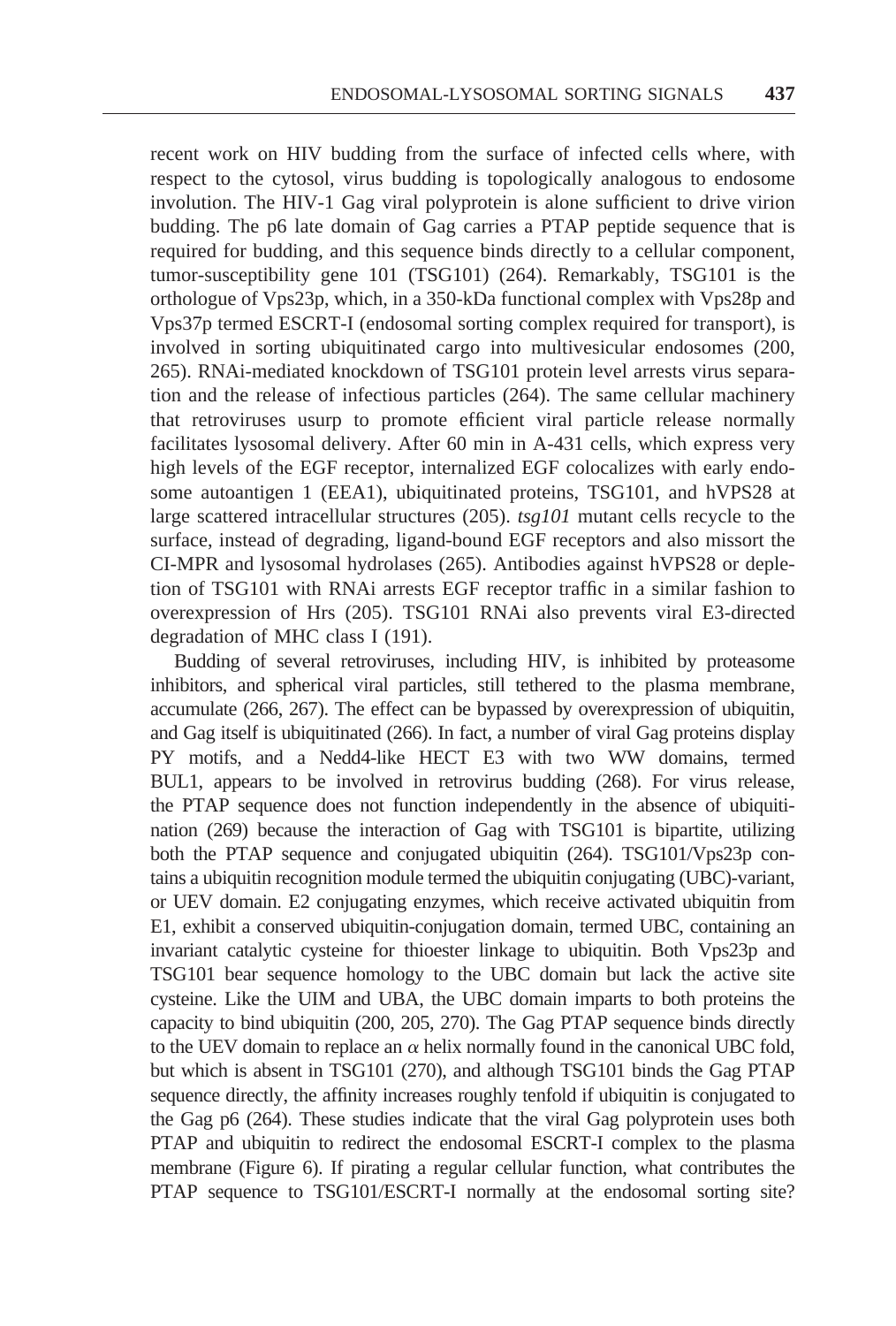Intriguingly, Hrs has a PSAP sequence, and in fact, direct interaction between Hrs and ESCRT-I has been reported (12). Thus, Hrs could be part of the machinery that recruits ESCRT-I to the surface of the nascent multivesicular body. Hrs would play a sequential, but coupled role, beginning at the early endosome by segregating ubiquitinated cargo away from the recycling population and then driving ESCRT-I translocation to initiate intralumenal budding (Figure 6). This is in full accord with the limited number of intralumenal membrane elements seen in early endosomes containing Hrs-clathrin bilayered coats (11). This model would account for the observed phenotype of  $Hrs^{-1}$  flies and mice, and it integrates ubiquitin-dependent lysosomal sorting with the morphological transition that accompanies early to late endosome maturation.

An unexpected observation is that the UIM-sequence also directs monoubiquitination of proteins containing this sequence, or of extraneous proteins fused to a UIM region, as the acceptor lysine is not contained within the UIM (255, 271–273). The E3 ligase involved appears to be Nedd4 (255, 273), but the significance of this modification has not been precisely defined. It has been suggested that the UIM could participate directly in E3 binding by associating with the ligase-bound ubiquitin, or bind to the newly conjugated ubiquitin, in either case possibly favoring only monoubiquitination (255). Although a substantial amount of eps15/eps15R is monoubiquitinated upon addition of EGF, the fraction of ubiquitinated epsin and Hrs is, however, low (255, 271). Further, the effect of monoubiquitination on the capacity of UIM-containing proteins to bind ubiquitin has not yet been reported. The observed monoubiquitin modification could be linked to the requirement for a functional ubiquitination machinery to facilitate endocytosis of GH receptor (220) or Ste2p-ubiquitin (161). Ubiquitination of the endocytic machinery could amplify, or create, via UIM-ubiquitin interactions, a specifically required protein-interaction web at the appropriate sorting site. One argument for this is that the amount of ubiquitinated protein amassed on endosomes in Hrs-overexpressing cells stimulated with EGF cannot be accounted for by ubiquitinated EGF receptor alone (205). In this model, mirroring HIV-1 Gag, monoubiquitinated Hrs and internal PSAP sequence, and not ubiquitinated cargo itself, might be the physiologic binding partner of the ESCRT-I complex. The Hrs UIM could synchronously bind a ubiquitin tag attached to cargo. That ESCRT-I might not necessarily bind ubiquitinated cargo directly is indicated by the ability of overexpressed ESCRT-II complex, which functions downstream of ESCRT-I in multivesicular body formation, to rescue sorting in an ESCRT-I-mutant (*vps23*) strain (274). As ESCRT-II is not known to interact with ubiquitin, perhaps the Vps27p and Hse1p UIMs mediate the critical cargo sorting (253).

Some of the ubiquitin signal on early endosomes could also be derived from eps15, as this protein binds to Hrs2 (275) which, in neurons, is enriched focally on multivesicular endosomes (275), highly reminiscent of the bilayered clathrin scaffold sorting sites (11). A physiological role for direct ubiquitination of the endocytic machinery is also supported by functional studies of the *Drosophila*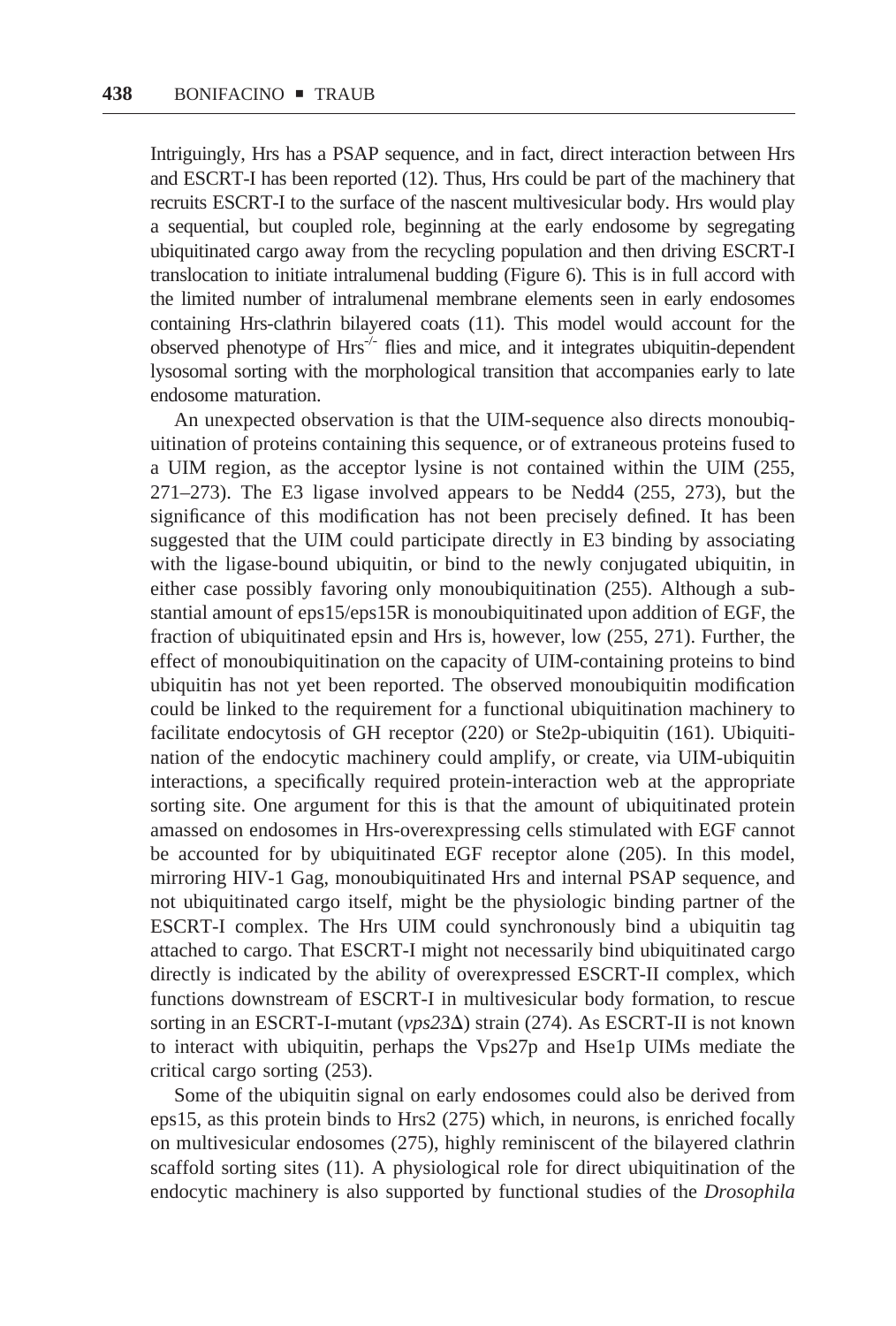epsin homologue, Liquid facets (Lqf) (276). Fat facets, a deubiquitinating enzyme, interacts genetically with Lqf and is specifically required for Lqf function, possibly by recycling the ubiquitinated epsin for further rounds of endocytic sorting (276, 277). In this regard, it has also been proposed that ubiquitination of UIM-bearing endocytic proteins causes functional inactivation by the conjugated ubiquitin engaging the UIM (273).

Finally, Doa4p appears to deubiquitinate cargo proteins just before final packaging into the involuting buds (200) (Figure 6), accounting for the strong sorting phenotype of *doa4* mutants; in fact, Doa4p accumulates in the expanded class E structure in class E mutants (194). However, deubiquitination is not essential for progression into intralumenal vesicles. Ubiquitinated forms of yeast and mammalian proteins are detectable in multivesicular bodies and vacuoles (204, 205, 253).

#### **CONCLUDING REMARKS**

The information reviewed in this article illustrates how far we have come in the understanding of the molecular mechanisms of signal-mediated protein trafficking to endosomes and lysosomes. Many issues remain unresolved, but with the powerful tools now available we can expect these to be elucidated in the not too distant future. Among the outstanding questions are the identification of the complete repertoire of sorting signals and their binding partners, the explanation of the structural bases for the recognition of all signals, the demonstration of the exact sorting events mediated by particular signals and recognition proteins, the detailed molecular description of complex pathways of signal addition and detection (as is the case for ubiquitin), the regulation of signal recognition, and the contribution of luminal/extracellular and transmembrane domains to sorting. The current knowledge of the mechanisms of signal-mediated protein sorting has already contributed to the elucidation of the pathogenesis of genetic diseases such as familial hypercholesterolemia, Hermansky-Pudlak syndrome type 2, and Liddle's syndrome. A more complete understanding of protein sorting is likely to illuminate the participation of the endosomal-lysosomal system in more common physiological and pathological processes as well as to provide novel avenues for therapeutic intervention.

#### **ACKNOWLEDGMENTS**

We thank Mickey Marks, Markus Boehm, and James Hurley for helpful discussions and critical reading of the manuscript, and Matthew Wood and Saurav Misra for help with the crystallography figures.

**The** *Annual Review of Biochemistry* **is online at http://biochem.annualreviews.org**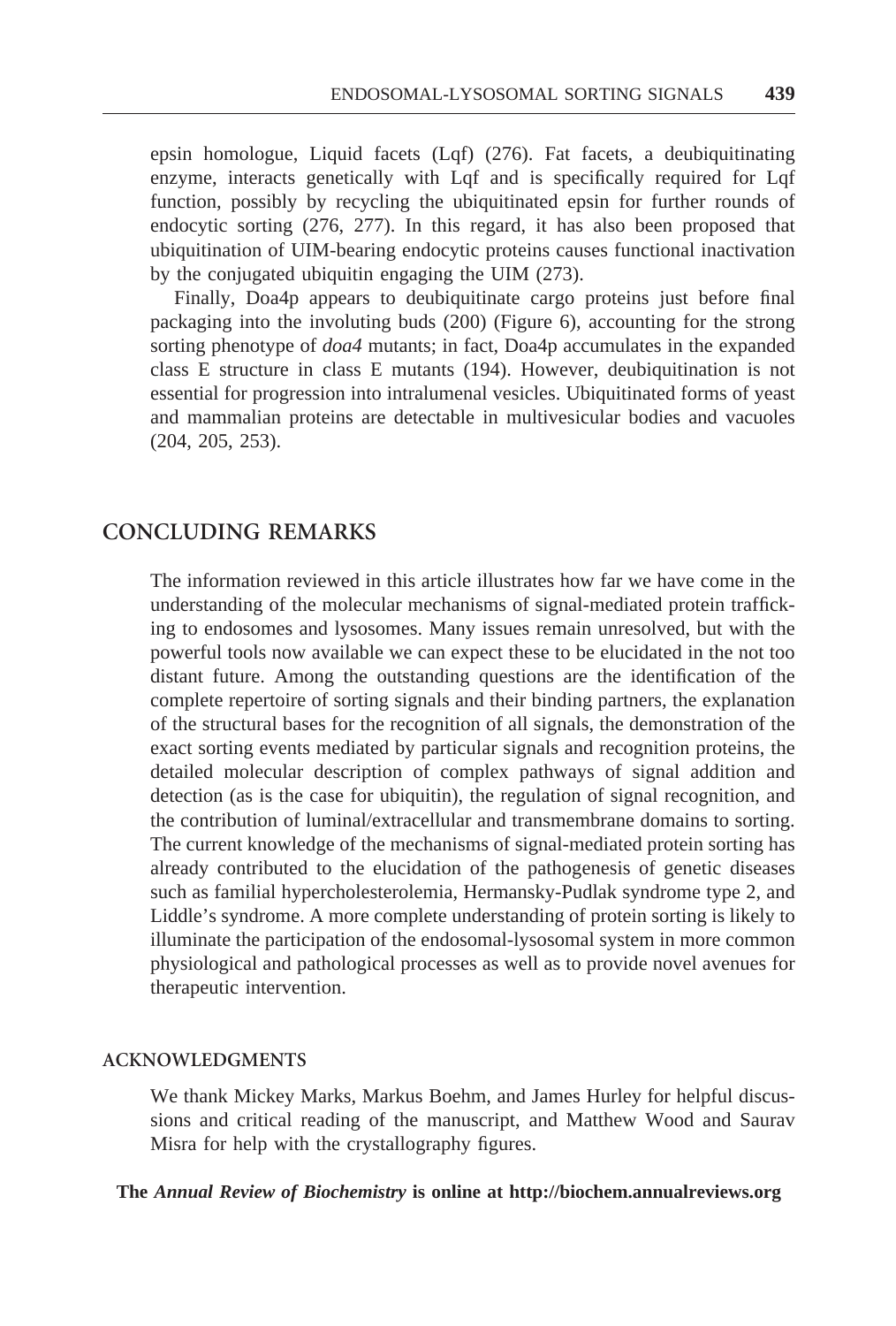#### **LITERATURE CITED**

- 1. Trowbridge IS, Collawn JF, Hopkins CR. 1993. *Annu. Rev. Cell Biol.* 9:29–61
- 2. Sandoval IV, Bakke O. 1994. *Trends Cell Biol.* 4:292–97
- 3. Bonifacino JS, Dell'Angelica EC. 1999. *J. Cell Biol.* 145:923–26
- 4. Orsel JG, Sincock PM, Krise JP, Pfeffer SR. 2000. *Proc. Natl. Acad. Sci. USA* 97:9047–51
- 5. Hicke L. 2001. *Cell* 106:527–30
- 6. Roth TF, Cutting JA, Atlas SB. 1976. *J. Supramol. Struct.* 4:527–48
- 7. Anderson RG, Brown MS, Goldstein JL. 1977. *Cell* 10:351–64
- 8. Schulze-Lohoff E, Hasilik A, von Figura K. 1985. *J. Cell Biol.* 101:824–29
- 9. Klumperman J, Hille A, Veenendaal T, Oorschot V, Stoorvogel W, et al. 1993. *J. Cell Biol.* 121:997–1010
- 10. Futter CE, Gibson A, Allchin EH, Maxwell S, Ruddock LJ, et al. 1998. *J. Cell Biol.* 141:611–23
- 11. Sachse M, Urbe S, Oorschot V, Strous GJ, Klumperman J. 2002. *Mol. Biol. Cell* 13:1313–28
- 12. Raiborg C, Bache KG, Gillooly DJ, Madshus IH, Stang E, Stenmark H. 2002. *Nat. Cell Biol.* 4:394–98
- 13. Pearse BM, Robinson MS. 1990. *Annu. Rev. Cell Biol.* 6:151–71
- 14. Kirchhausen T. 2000. *Annu. Rev. Biochem.* 69:699–727
- 15. Kirchhausen T. 1999. *Annu. Rev. Cell Dev. Biol.* 15:705–32
- 16. Slepnev VI, De Camilli P. 2000. *Nat. Rev. Neurosci.* 1:161–72
- 17. Davis CG, Lehrman MA, Russell DW, Anderson RG, Brown MS, Goldstein JL. 1986. *Cell* 45:15–24
- 18. Chen J-J, Goldstein JL, Brown MS. 1990. *J. Biol. Chem.* 265:3116–23
- 19. Lazarovits J, Roth M. 1988. *Cell* 53: 743–52
- 20. Lobel P, Fujimoto K, Ye RD, Griffiths G, Kornfeld S. 1989. *Cell* 57:787–96
- 21. McGraw TE, Maxfield FR. 1990. *Cell Regul.* 1:369–77
- 22. Collawn JF, Stangel M, Kuhn LA, Esekogwu V, Jing SQ, et al. 1990. *Cell* 63:1061–72
- 23. Alvarez E, Girones N, Davis RJ. 1990. *Biochem. J.* 267:31–35
- 24. Breitfeld PP, Casanova JE, McKinnan WC, Mostov KE. 1990. *J. Biol. Chem.* 265:13750–57
- 25. Canfield WM, Johnson KF, Ye RD, Gregory W, Kornfeld S. 1991. *J. Biol. Chem.* 266:5682–88
- 26. Jadot M, Canfield WM, Gregory W, Kornfeld S. 1992. *J. Biol. Chem.* 267: 11069–77
- 27. Williams MA, Fukuda M. 1990. *J. Cell Biol.* 111:955–66
- 28. Harter C, Mellman I. 1992. *J. Cell Biol.* 117:311–25
- 29. Hunziker W, Harter C, Matter K, Mellman I. 1991. *Cell* 66:907–20
- 30. Rajasekaran AK, Humphrey JS, Wagner M, Miesenböck G, Le Bivic A, et al. 1994. *Mol. Biol. Cell* 5:1093–103
- 31. Collawn JF, Kuhn LA, Liu L-FS, Tainer JA, Trowbridge IS. 1991. *EMBO J.* 10:3247–53
- 32. Perez RG, Soriano S, Hayes JD, Ostaszewski B, Xia W, et al. 1999. *J. Biol. Chem.* 274:18851–56
- 33. Kibbey RG, Rizo J, Gierasch LM, Anderson RG. 1998. *J. Cell Biol.* 142: 59–67
- 34. Boll W, Rapoport I, Brunner C, Modis Y, Prehn S, Kirchhausen T. 2002. *Traffic* 3:590–600
- 35. Musacchio A, Smith CJ, Roseman AM, Harrison SC, Kirchhausen T, Pearse BM. 1999. *Mol. Cell* 3:761–70
- 36. Pearse BM. 1988. *EMBO J.* 7:3331–36
- 37. Warren RA, Green FA, Stenberg PE, Enns CA. 1998. *J. Biol. Chem.* 273: 17056–63
- 38. Howell BW, Lanier LM, Frank R,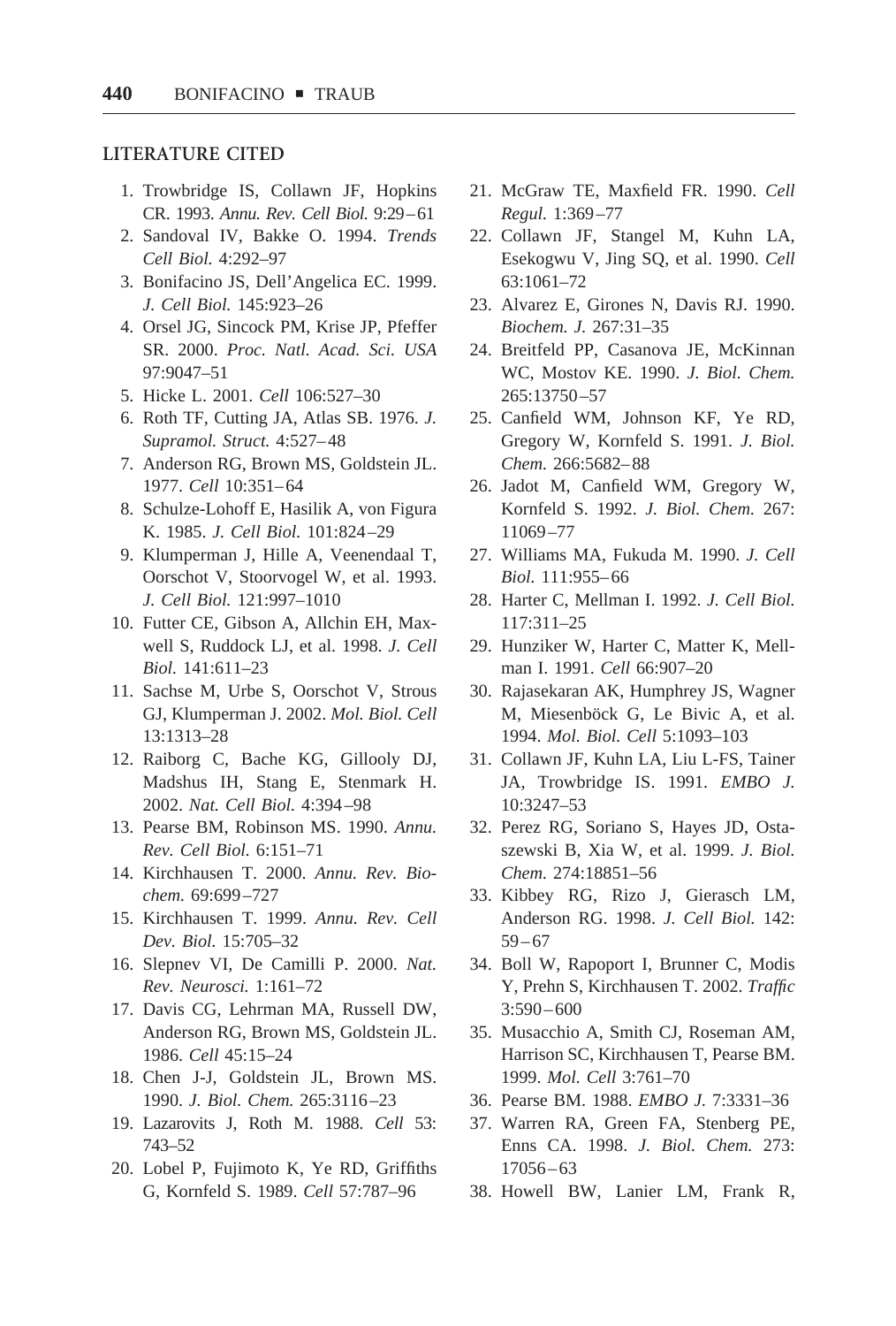Gertler FB, Cooper JA. 1999. *Mol. Cell. Biol.* 19:5179–88

- 39. Morris SM, Cooper JA. 2001. *Traffic* 2:111–23
- 40. Mishra SK, Keyel PA, Hawryluk MJ, Agostinelli NR, Watkins SC, Traub LM. 2002. *EMBO J.* 21:4915–26
- 41. Herz J, Bock HH. 2002. *Annu. Rev. Biochem.* 71:405–34
- 42. Oleinikov AV, Zhao J, Makker SP. 2000. *Biochem. J.* 347(Part 3):613–21
- 43. Gotthardt M, Trommsdorff M, Nevitt MF, Shelton J, Richardson JA, et al. 2000. *J. Biol. Chem.* 275:25616–24
- 44. Morris SM, Tallquist MD, Rock CO, Cooper JA. 2002. *EMBO J.* 21:1555–64
- 45. Nykjaer A, Dragun D, Walther D, Vorum H, Jacobsen C, et al. 1999. *Cell* 96:507–15
- 46. Verroust PJ, Kozyraki R. 2001. *Curr. Opin. Nephrol. Hypertens.* 10:33–38
- 47. Garcia CK, Wilund K, Arca M, Zuliani G, Fellin R, et al. 2001. *Science* 292: 1394–98
- 48. Al-Kateb H, Bahring S, Hoffmann K, Strauch K, Busjahn A, et al. 2002. *Circ. Res.* 90:951–58
- 49. Norman D, Sun XM, Bourbon M, Knight BL, Naoumova RP, Soutar AK. 1999. *J. Clin. Invest.* 104:619–28
- 50. Berdnik D, Torok T, Gonzalez-Gaitan M, Knoblich J. 2002. *Dev. Cell* 3:221–31
- 51. Santolini E, Puri C, Salcini AE, Gagliani MC, Pelicci PG, et al. 2000. *J. Cell Biol.* 151:1345–52
- 52. Marks MS, Roche PA, van Donselaar E, Woodruff L, Peters PJ, Bonifacino JS. 1995. *J. Cell Biol.* 131:351–69
- 53. Gough NR, Zweifel ME, Martinez-Augustin O, Aguilar RC, Bonifacino JS, Fambrough DM. 1999. *J. Cell Sci.* 112: 4257–69
- 54. Rous BA, Reaves BJ, Ihrke G, Briggs JA, Gray SR, et al. 2002. *Mol. Biol. Cell* 13:1071–82
- 55. Rohrer J, Schweizer A, Russell D, Kornfeld S. 1996. *J. Cell Biol.* 132:565–76
- 56. Ohno H, Stewart J, Fournier MC,

Bosshart H, Rhee I, et al. 1995. *Science* 269:1872–75

- 57. Boll W, Ohno H, Zhou SY, Rapoport I, Cantley LC, et al. 1996. *EMBO J.* 15:5789–95
- 58. Höning S, Griffith J, Geuze HJ, Hunziker W. 1996. *EMBO J.* 15:5230–39
- 59. Ohno H, Fournier MC, Poy G, Bonifacino JS. 1996. *J. Biol. Chem.* 271: 29009–15
- 60. Hirst J, Bright NA, Rous B, Robinson MS. 1999. *Mol. Biol. Cell* 10:2787–802
- 61. Stephens DJ, Crump CM, Clarke AR, Banting G. 1997. *J. Biol. Chem.* 272: 14104–9
- 62. Rapoport I, Miyazaki M, Boll W, Duckworth B, Cantley LC, et al. 1997. *EMBO J.* 16:2240–50
- 63. Ohno H, Aguilar RC, Yeh D, Taura D, Saito T, Bonifacino JS. 1998. *J. Biol. Chem.* 273:25915–21
- 64. Aguilar RC, Boehm M, Gorshkova I, Crouch RJ, Tomita K, et al. 2001. *J. Biol. Chem.* 276:13145–52
- 65. Ohno H, Tomemori T, Nakatsu F, Okazaki Y, Aguilar RC, et al. 1999. *FEBS Lett.* 449:215–20
- 66. Boehm M, Bonifacino JS. 2002. *Gene* 286:175–86
- 67. Aguilar RC, Ohno H, Roche KC, Bonifacino JS. 1997. *J. Biol. Chem.* 272: 2760–66
- 68. Owen DJ, Evans PR. 1998. *Science* 282: 1327–32
- 69. Collins BM, McCoy AJ, Kent HM, Evans PR, Owen DJ. 2002. *Cell* 109: 523–35
- 70. Andrews J, Smith M, Merakovsky J, Coulson M, Hannan F, Kelly LE. 1996. *Genetics* 143:1699–711
- 71. Martina JA, Bonangelino CJ, Aguilar RC, Bonifacino JS. 2001. *J. Cell Biol.* 28:1111–20
- 72. Walther K, Krauss M, Diril MK, Lemke S, Ricotta D, et al. 2001. *EMBO Rep.* 2:634–40
- 73. Owen DJ, Setiadi H, Evans PR, McEver RP, Green SA. 2001. *Traffic* 2:105–10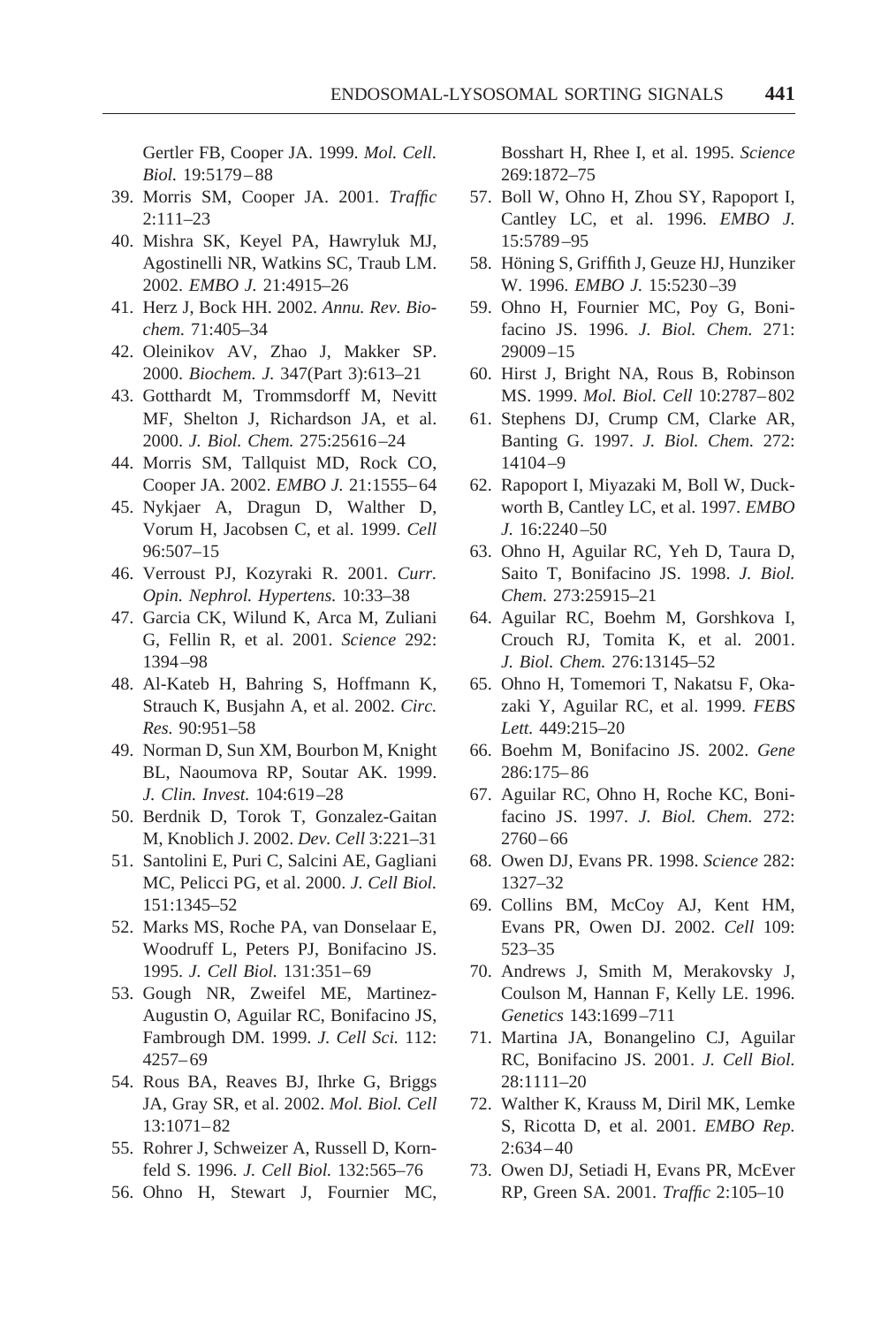- 74. Nesterov A, Carter RE, Sorkina T, Gill GN, Sorkin A. 1999. *EMBO J.* 18:2489–99
- 75. Rohde G, Wenzel D, Haucke V. 2002. *J. Cell Biol.* 158:209–14
- 76. Pauloin A, Thurieau C. 1993. *Biochem. J.* 296:409–15
- 77. Olusanya O, Andrews PD, Swedlow JR, Smythe E. 2001. *Curr. Biol.* 11:896–900
- 78. Conner SD, Schmid SL. 2002. *J. Cell Biol.* 156:921–29
- 79. Ricotta D, Conner SD, Schmid SL, von Figura K, Höning S. 2002. *J. Cell Biol.* 156:791–95
- 80. Gaidarov I, Smith ME, Domin J, Keen JH. 2001. *Mol. Cell.* 7:443–49
- 81. Haffner C, Di Paolo G, Rosenthal JA, de Camilli P. 2000. *Curr. Biol.* 10:471–74
- 82. Gaidarov I, Chen Q, Falck JR, Reddy KK, Keen JH. 1996. *J. Biol. Chem.* 271: 20922–29
- 83. Haucke V, De Camilli P. 1999. *Science* 285:1268–71
- 84. Shiratori T, Miyatake S, Ohno H, Nakaseko C, Isono K, et al. 1997. *Immunity* 6:583–89
- 85. Zhang Y, Allison JP. 1997. *Proc. Natl. Acad. Sci. USA* 94:9273–78
- 86. Chuang E, Alegre ML, Duckett CS, Noel PJ, Vander Heiden MG, Thompson CB. 1997. *J. Immunol.* 159:144–51
- 87. Schaefer AW, Kamei Y, Kamiguchi H, Wong EV, Rapoport I, et al. 2002. *J. Cell Biol.* 157:1223–32
- 88. Madrid R, Le Maout S, Barrault MB, Janvier K, Benichou S, Merot J. 2001. *EMBO J.* 20:7008–21
- 89. Letourneur F, Klausner RD. 1992. *Cell* 69:1143–57
- 90. Johnson KF, Kornfeld S. 1992. *J. Biol. Chem.* 267:17110–15
- 91. Johnson KF, Kornfeld S. 1992. *J. Cell Biol.* 119:249–57
- 92. Chen HJ, Yuan J, Lobel P. 1997. *J. Biol. Chem.* 272:7003–12
- 93. Dietrich J, Hou X, Wegener AM, Geisler C. 1994. *EMBO J.* 13:2156–66
- 94. von Essen M, Menne C, Nielsen BL,

Lauritsen JP, Dietrich J, et al. 2002. *J. Immunol.* 168:4519–23

- 95. Pitcher C, Höning S, Fingerhut A, Bowers K, Marsh M. 1999. *Mol. Biol. Cell* 10:677–91
- 96. Bresnahan PA, Yonemoto W, Ferrell S, Williams-Herman D, Geleziunas R, Greene WC. 1998. *Curr. Biol.* 8:1235–38
- 97. Greenberg M, DeTulleo L, Rapoport I, Skowronski J, Kirchhausen T. 1998. *Curr. Biol.* 8:1239–42
- 98. Vowels JJ, Payne GS. 1998. *EMBO J.* 17:2482–93
- 99. Matter K, Yamamoto EM, Mellman I. 1994. *J. Cell Biol.* 126:991–1004
- 100. Miranda KC, Khromykh T, Christy P, Le TL, Gottardi CJ, et al. 2001. *J. Biol. Chem.* 276:22565–72
- 101. Pond L, Kuhn LA, Teyton L, Schutze MP, Tainer JA, et al. 1995. *J. Biol. Chem.* 270:19989–97
- 102. Sandoval IV, Martinez-Arca S, Valdueza J, Palacios S, Holman GD. 2000. *J. Biol. Chem.* 275:39874–85
- 103. Geisler C, Dietrich J, Nielsen BL, Kastrup J, Lauritsen JP, et al. 1998. *J. Biol. Chem.* 273:21316–23
- 104. Heilker R, Manning-Krieg U, Zuber JF, Spiess M. 1996. *EMBO J.* 15:2893–99
- 105. Dietrich J, Kastrup J, Nielsen BL, Odum N, Geisler C. 1997. *J. Cell Biol.* 138: 271–81
- 106. Höning S, Sandoval IV, von Figura K. 1998. *EMBO J.* 17:1304–14
- 107. Fujita H, Saeki M, Yasunaga K, Ueda T, Imoto T, Himeno M. 1999. *Biochem. Biophys. Res. Commun.* 255:54–58
- 108. Hofmann MW, Höning S, Rodionov D, Dobberstein B, von Figura K, Bakke O. 1999. *J. Biol. Chem.* 274:36153–58
- 109. Peden AA, Park GY, Scheller RH. 2001. *J. Biol. Chem.* 276:49183–87
- 110. Le Borgne R, Alconada A, Bauer U, Hoflack B. 1998. *J. Biol. Chem.* 273: 29451–61
- 111. Huizing M, Sarangarajan R, Strovel E,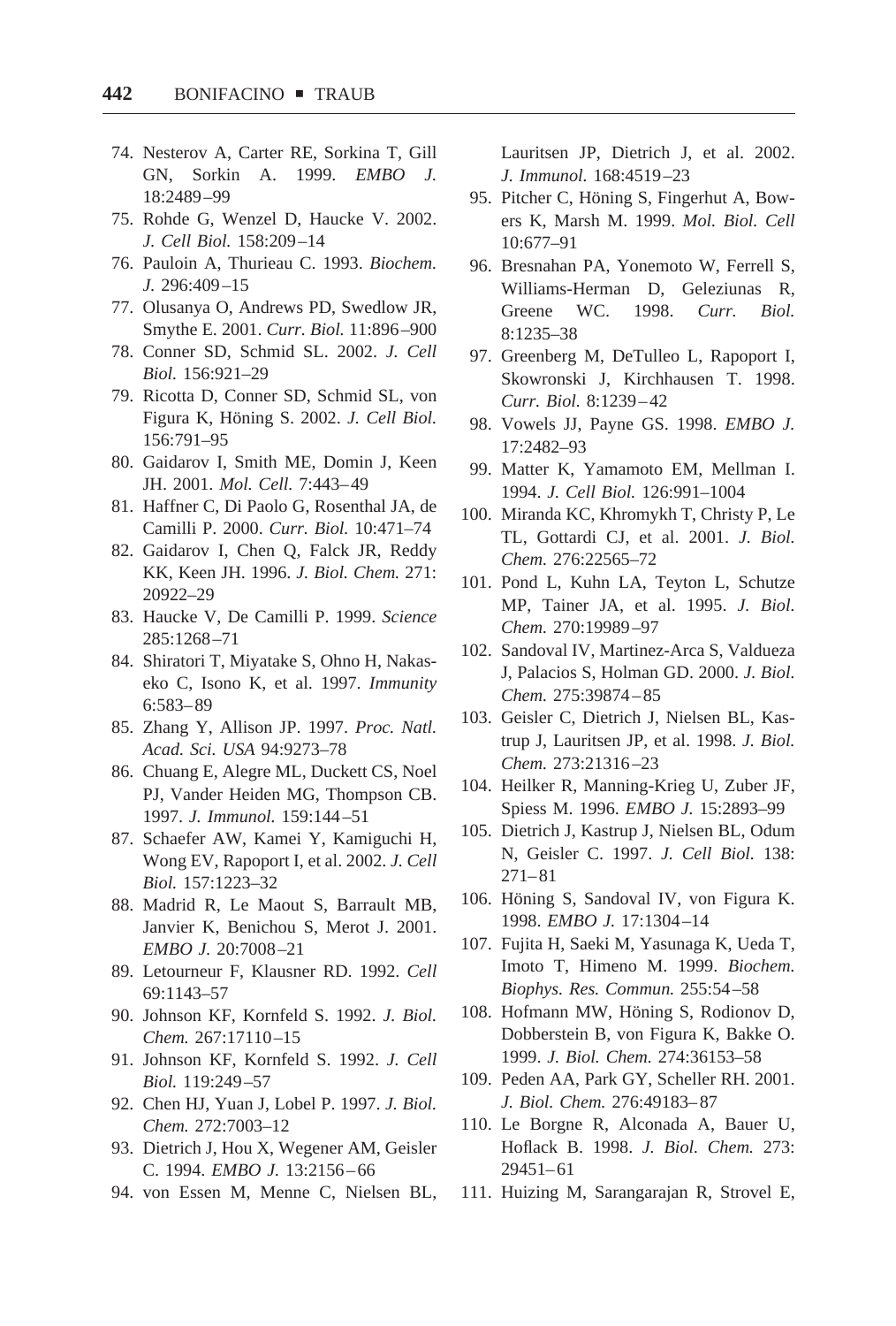Zhao Y, Gahl WA, Boissy RE. 2001. *Mol. Biol. Cell* 12:2075–85

- 112. Caplan S, Dell'Angelica EC, Gahl WA, Bonifacino JS. 2000. *Immunol. Lett.* 72:113–17
- 113. Kongsvik TL, Höning S, Bakke O, Rodionov DG. 2002. *J. Biol. Chem.* 277: 16484–88
- 114. Marks MS, Woodruff L, Ohno H, Bonifacino JS. 1996. *J. Cell Biol.* 135:341–54
- 115. Rodionov DG, Bakke O. 1998. *J. Biol. Chem.* 273:6005–8
- 116. Deleted in proof
- 117. Craig HM, Reddy TR, Riggs NL, Dao PP, Guatelli JC. 2000. *Virology* 271:9–17
- 118. Bremnes T, Lauvrak V, Lindqvist B, Bakke O. 1998. *J. Biol. Chem.* 273: 8638–45
- 119. Rapoport I, Chen YC, Cupers P, Shoelson SE, Kirchhausen T. 1998. *EMBO J.* 17:2148–55
- 120. Puertollano R, Aguilar RC, Gorshkova I, Crouch RJ, Bonifacino JS. 2001. *Science* 292:1712–16
- 121. Doray B, Ghosh P, Griffith J, Geuze HJ, Kornfeld S. 2002. *Science.* 6:1700–3
- 122. Puertollano R, van der Wel NN, Green LE, Eisenberg E, Peters PJ, Bonifacino JS. 2003. *Mol. Biol. Cell* 14:1545–57
- 123. Schweizer A, Kornfeld S, Rohrer J. 1996. *J. Cell Biol*.132:577–84
- 124. Höning S, Sosa M, Hille-Rehfeld A, von Figura K. 1997. *J. Biol. Chem.* 272: 19884–90
- 125. Zhu Y, Doray B, Poussu A, Lehto VP, Kornfeld S. 2001. *Science* 292:1716–18
- 126. Nielsen MS, Madsen P, Christensen EI, Nykjaer A, Gliemann J, et al. 2001. *EMBO J.* 20:2180–90
- 127. Takatsu H, Katoh Y, Shiba Y, Nakayama K. 2001. *J. Biol. Chem.* 276:28541–45
- 128. Doray B, Bruns K, Ghosh P, Kornfeld S. 2002. *J. Biol. Chem.* 277:18477–82
- 129. Jacobsen L, Madsen P, Nielsen MS, Geraerts WP, Gliemann J, et al. 2002. *FEBS Lett.* 511:155–58
- 130. He X, Chang WP, Koelsch G, Tang J. 2002. *FEBS Lett.* 524:183–87
- 131. Boman AL, Zhang CJ, Zhu X, Kahn RA. 2000. *Mol. Biol. Cell.* 11:1241–55
- 132. Dell'Angelica EC, Puertollano R, Mullins C, Aguilar RC, Vargas JD, et al. 2000. *J. Cell Biol.* 149:81–94
- 133. Hirst J, Lui WW, Bright NA, Totty N, Seaman MN, Robinson MS. 2000. *J. Cell Biol.* 149:67–80
- 134. Poussu A, Lohi O, Lehto VP. 2000. *J. Biol. Chem.* 275:7176–83
- 135. Misra S, Puertollano R, Kato Y, Bonifacino JS, Hurley JH. 2002. *Nature.* 415: 933–37
- 136. Kato Y, Misra S, Puertollano R, Hurley JH, Bonifacino JS. 2002. *Nat. Struct. Biol.* 9:532–36
- 137. Zhdankina O, Strand NL, Redmond JM, Boman AL. 2001. *Yeast* 18:1–18
- 138. Costaguta G, Stefan CJ, Bensen ES, Emr SD, Payne GS. 2001. *Mol. Biol. Cell* 12:1885–96
- 139. Mullins C, Bonifacino JS. 2001. *Mol. Cell. Biol.* 21:7981–94
- 140. Shiba T, Takatsu H, Nogi T, Matsugaki N, Kawasaki M, et al. 2002. *Nature* 415: 937–41
- 141. Meresse S, Ludwig T, Frank R, Hoflack B. 1990. *J. Biol. Chem.* 265:18833–42
- 142. Meresse S, Hoflack B. 1993. *J. Cell Biol.* 120:67–75
- 143. Rosorius O, Mieskes G, Issinger OG, Korner C, Schmidt B, et al. 1993. *Biochem. J.* 292:833–38
- 144. Korner C, Herzog A, Weber B, Rosorius O, Hemer F, et al. 1994. *J. Biol. Chem.* 269:16529–32
- 145. Le Borgne R, Schmidt A, Mauxion F, Griffiths G, Hoflack B. 1993. *J. Biol. Chem.* 268:22552–56
- 146. Doray B, Bruns K, Ghosh P, Kornfeld SA. 2002. *Proc. Natl. Acad. Sci. USA* 99:8072–77
- 147. Jones BG, Thomas L, Molloy SS, Thulin CD, Fry MD, et al. 1995. *EMBO J.* 14:5869–83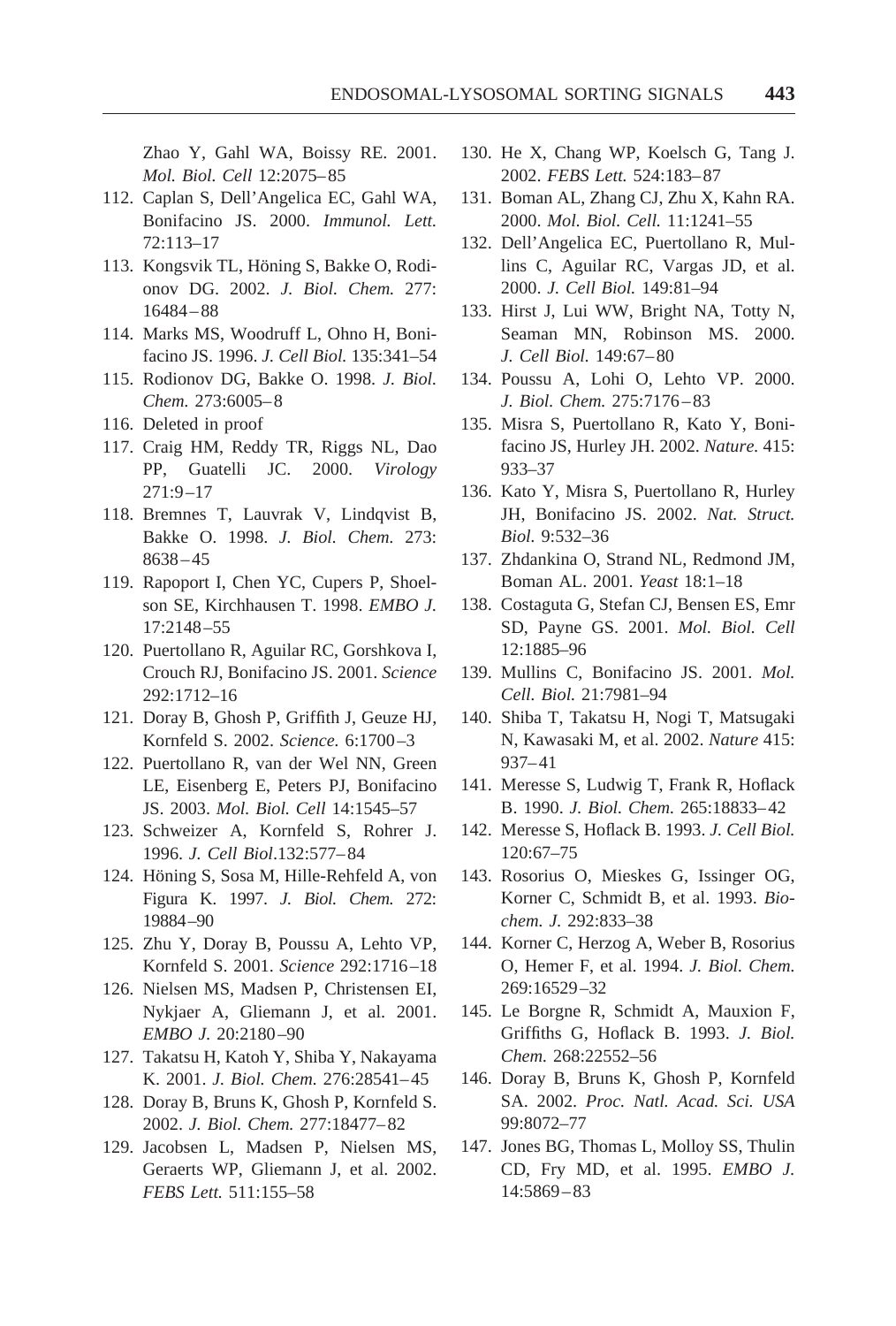- 148. Wan L, Molloy SS, Thomas L, Liu GP, Xiang Y, et al. 1998. *Cell* 94:205–16
- 149. Crump CM, Xiang Y, Thomas L, Gu F, Austin C, et al. 2001. *EMBO J.* 20:2191– 201
- 150. Olson LJ, Zhang J, Dahms NM, Kim JJ. 2002. *J. Biol. Chem.* 277:10156–61
- 151. Borden LA, Einstein R, Gabel CA, Maxfield FR. 1990. *J. Biol. Chem.* 265:8497– 504
- 152. Griffiths G, Hoflack B, Simons K, Mellman I, Kornfeld S. 1988. *Cell* 52: 329–41
- 153. Rohrer J, Schweizer A, Johnson KF, Kornfeld S. 1995. *J. Cell Biol.* 130: 1297–306
- 154. Schweizer A, Kornfeld S, Rohrer J. 1997. *Proc. Natl. Acad. Sci. USA* 94:14471–76
- 155. Schweizer A, Stahl PD, Rohrer J. 2000. *J. Biol. Chem.* 275:29694–700
- 156. Diaz E, Pfeffer SR. 1998. *Cell* 93:433–43
- 157. Krise JP, Sincock PM, Orsel JG, Pfeffer SR. 2000. *J. Biol. Chem.* 275:25188–93
- 158. Carroll KS, Hanna J, Simon I, Krise J, Barbero P, Pfeffer SR. 2001. *Science* 292:1373–76
- 159. Miura S, Gan JW, Brzostowski J, Parisi MJ, Schultz CJ, et al. 2002. *J. Biol. Chem.* 277:32253–57
- 160. Tan PK, Howard JP, Payne GS. 1996. *J. Cell Biol.* 135:1789–800
- 161. Dunn R, Hicke L. 2001. *J. Biol. Chem.* 276:25974–81
- 162. Howard JP, Hutton JL, Olson JM, Payne GS. 2002. *J. Cell Biol.* 157:315–26
- 163. Tang HY, Xu J, Cai M. 2000. *Mol. Cell. Biol.* 20:12–25
- 164. Munn AL. 2001. *Biochim. Biophys. Acta* 1535:236–57
- 165. Pickart CM. 2001. *Annu. Rev. Biochem.* 70:503–33
- 166. Thrower JS, Hoffman L, Rechsteiner M, Pickart CM. 2000. *EMBO J.* 19:94–102
- 167. Hicke L, Riezman H. 1996. *Cell* 84:277–87
- 168. Roth AF, Davis NG. 1996. *J. Cell Biol.* 134:661–74
- 169. Bonifacino JS, Weissman AM. 1998. *Annu. Rev. Cell Dev. Biol.* 14:19–57
- 170. Hicke L. 1999. *Trends Cell Biol.* 9:107–12
- 171. Rotin D, Staub O, Haguenauer-Tsapis R. 2000. *J. Membr. Biol.* 176:1–17
- 172. Strous GJ, van Kerkhof P, Govers R, Ciechanover A, Schwartz AL. 1996. *EMBO J.* 15:3806–12
- 173. Strous GJ, van Kerkhof P, Govers R, Rotwein P, Schwartz AL. 1997. *J. Biol. Chem.* 272:40–43
- 174. van Kerkhof P, Govers R, dos Santos CMA, Strous GJ. 2000. *J. Biol. Chem.* 275:1575–80
- 175. van Kerkhof P, dos Santos CMA, Sachse M, Klumperman J, Bu GJ, Strous GJ. 2001. *Mol. Biol. Cell* 12:2556–66
- 176. van Kerkhof P, Sachse M, Klumperman J, Strous GJ. 2001. *J. Biol. Chem.* 276: 3778–84
- 177. Levkowitz G, Waterman H, Ettenberg SA, Katz M, Tsygankov AY, et al. 1999. *Mol. Cell* 4:1029–40
- 178. Joazeiro CA, Wing SS, Huang H, Leverson JD, Hunter T, Liu YC. 1999. *Science* 286:309–12
- 179. Waterman H, Katz M, Rubin C, Shtiegman K, Lavi S, et al. 2002. *EMBO J.* 21:303–13
- 180. Hammond DE, Urbe S, Vande Woude GF, Clague MJ. 2001. *Oncogene* 20:2761–70
- 181. Lee PS, Wang Y, Dominguez MG, Yeung YG, Murphy MA, et al. 1999. *EMBO J.* 18:3616–28
- 182. Wang Y, Yeung YG, Stanley ER. 1999. *J. Cell. Biochem.* 72:119–34
- 183. Booth JW, Kim MK, Jankowski A, Schreiber AD, Grinstein S. 2002. *EMBO J.* 21:251–58
- 184. Deblandre GA, Lai EC, Kintner C. 2001. *Dev. Cell* 1:795–806
- 185. Lai EC, Deblandre GA, Kintner C, Rubin GM. 2001. *Dev. Cell* 1:783–94
- 186. Yeh E, Dermer M, Commisso C, Zhou L, McGlade CJ, Boulianne GL. 2001. *Curr. Biol.* 11:1675–79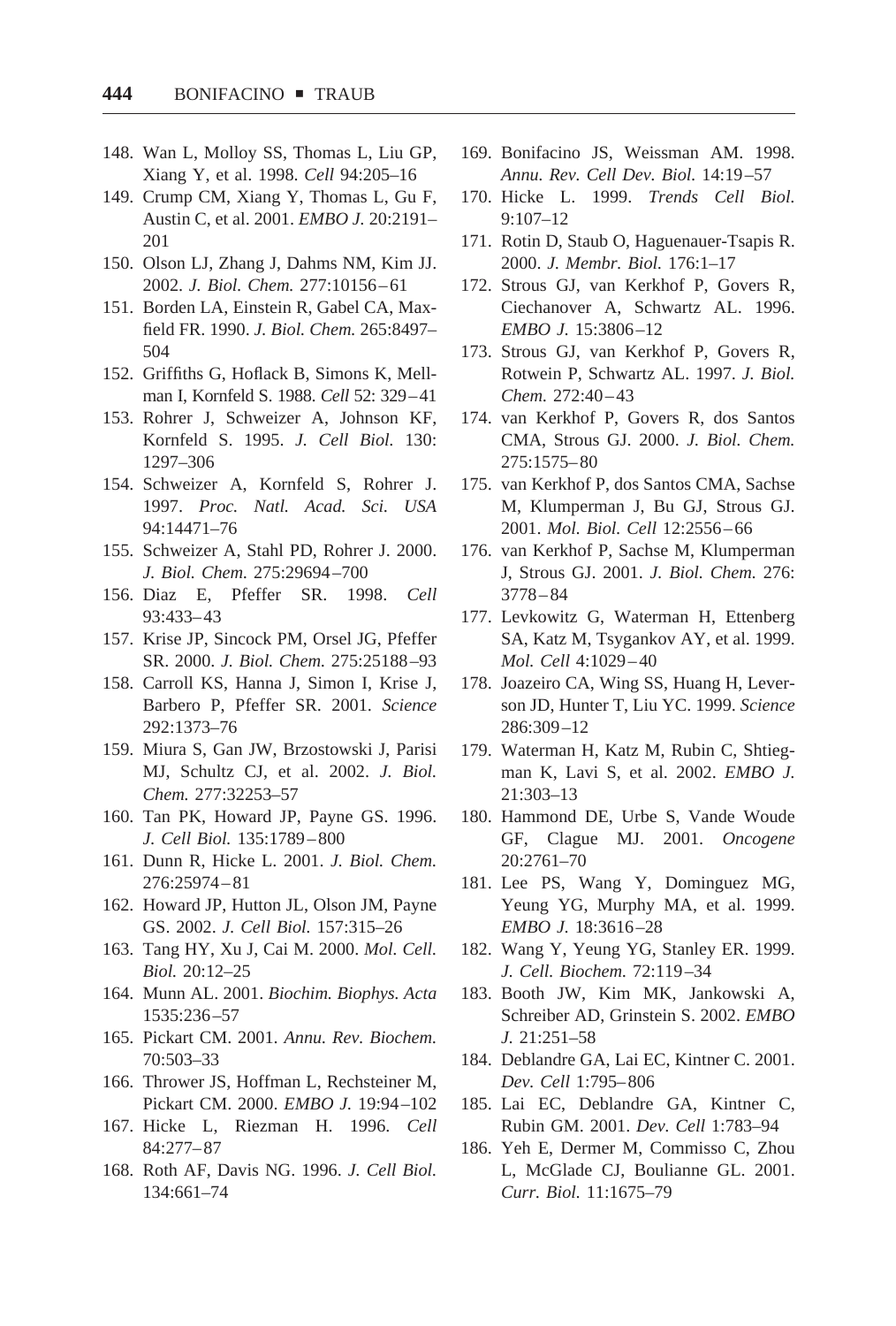- 187. Buttner C, Sadtler S, Leyendecker A, Laube B, Griffon N, et al. 2001. *J. Biol. Chem.* 276:42978–85
- 188. Fujita Y, Krause G, Scheffner M, Zechner D, Leddy HE, et al. 2002. *Nat. Cell Biol.* 4:222–31
- 189. Panigada M, Porcellini S, Barbier E, Hoeflinger S, Cazenave PA, et al. 2002. *J. Exp. Med.* 195:1585–97
- 190. Burbea M, Dreier L, Dittman JS, Grunwald ME, Kaplan JM. 2002. *Neuron* 35:107–20
- 191. Hewitt EW, Duncan L, Mufti D, Baker J, Stevenson PG, Lehner PJ. 2002. *EMBO J.* 21:2418–29
- 192. Lorenzo ME, Jung JU, Ploegh HL. 2002. *J. Virol.* 76:5522–31
- 193. Wilkinson KD. 2000. *Semin. Cell Dev. Biol.* 11:141–48
- 194. Amerik AY, Nowak J, Swaminathan S, Hochstrasser M. 2000. *Mol. Biol. Cell* 11:3365–80
- 195. Losko S, Kopp F, Kranz A, Kolling R. 2001. *Mol. Biol. Cell* 12:1047–59
- 196. Reggiori F, Pelham HR. 2001. *EMBO J.* 20:5176–86
- 197. Terrell J, Shih S, Dunn R, Hicke L. 1998. *Mol. Cell.* 1:193–202
- 198. Dupre S, Haguenauer-Tsapis R. 2001. *Mol. Cell. Biol.* 21:4482–94
- 199. Horak J, Wolf DH. 2001. *J. Bacteriol.* 183:3083–88
- 200. Katzmann DJ, Babst M, Emr SD. 2001. *Cell* 106:145–55
- 201. Urbanowski JL, Piper RC. 2001. *Traffic* 2:622–30
- 202. Felder S, Miller K, Moehren G, Ullrich A, Schlessinger J, Hopkins CR. 1990. *Cell* 61:623–34
- 203. Maeda K, Kato Y, Sugiyama Y. 2002. *J. Control Release* 82:71–82
- 204. Longva KE, Blystad FD, Stang E, Larsen AM, Johannessen LE, Madshus IH. 2002. *J. Cell Biol.* 156:843–54
- 205. Bishop N, Horman A, Woodman P. 2002. *J. Cell Biol.* 157:91–101
- 206. Marchese A, Benovic JL. 2001. *J. Biol. Chem.* 276:45509–12
- 207. Rocca A, Lamaze C, Subtil A, Dautry-Varsat A. 2001. *Mol. Biol. Cell* 12:1293– 301
- 208. Yu A, Malek TR. 2001. *J. Biol. Chem.* 276:381–85
- 209. Roberg KJ, Rowley N, Kaiser CA. 1997. *J. Cell Biol.* 137:1469–82
- 210. Beck T, Schmidt A, Hall MN. 1999. *J. Cell Biol.* 146:1227–38
- 211. Helliwell SB, Losko S, Kaiser CA. 2001. *J. Cell Biol.* 153:649–62
- 212. Soetens O, De Craene JO, Andre B. 2001. *J. Biol. Chem.* 276:43949–57
- 213. Roth AF, Davis NG. 2000. *J. Biol. Chem.* 275:8143–53
- 214. Shih SC, Sloper-Mould KE, Hicke L. 2000. *EMBO J.* 19:187–98
- 215. Nakatsu F, Sakuma M, Matsuo Y, Arase H, Yamasaki S, et al. 2000. *J. Biol. Chem.* 275:26213–19
- 216. Hicke L. 2001. *Nat. Rev. Mol. Cell. Biol.* 2:195–201
- 217. Marchal C, Haguenauer-Tsapis R, Urban-Grimal D. 2000. *J. Biol. Chem.* 275:23608–14
- 218. Galan JM, Haguenauer-Tsapis R. 1997. *EMBO J.* 16:5847–54
- 219. Beal R, Deveraux Q, Xia G, Rechsteiner M, Pickart C. 1996. *Proc. Natl. Acad. Sci. USA* 93:861–66
- 220. Govers R, ten Broeke T, van Kerkhof P, Schwartz AL, Strous GJ. 1999. *EMBO J.* 18:28–36
- 221. Petrelli A, Gilestro GF, Lanzardo S, Comoglio PM, Migone N, Giordano S. 2002. *Nature* 416:187–90
- 222. Soubeyran P, Kowanetz K, Szymkiewicz I, Langdon WY, Dikic I. 2002. *Nature* 416:183–87
- 223. Jackson PK, Eldridge AG, Freed E, Furstenthal L, Hsu JY, et al. 2000. *Trends Cell Biol.* 10:429–39
- 224. Kay BK, Williamson MP, Sudol M. 2000. *FASEB J.* 14:231–41
- 225. Dunn R, Hicke L. 2001. *Mol. Biol. Cell* 12:421–35
- 226. Gajewska B, Kaminska J, Jesionowska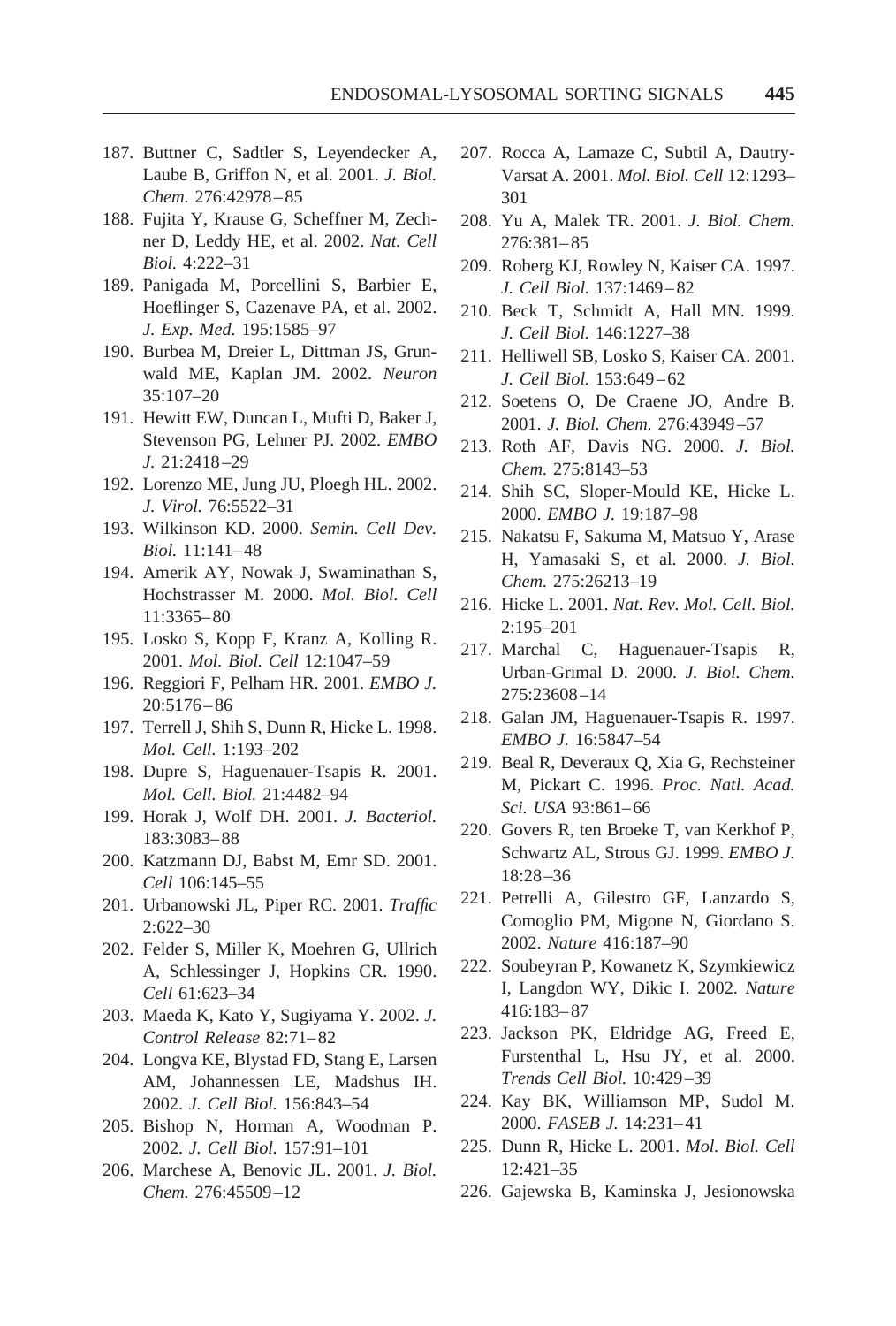A, Martin NC, Hopper AK, Zoladek T. 2001. *Genetics* 157:91–101

- 227. Kölling R, Losko S. 1997. *EMBO J.* 16:2251–61
- 228. Miller WE, Lefkowitz RJ. 2001. *Curr. Opin. Cell Biol.* 13:139–45
- 229. Shenoy SK, McDonald PH, Kohout TA, Lefkowitz RJ. 2001. *Science* 294:1307–13
- 230. Alarcon-Vargas D, Ronai Z. 2002. *Carcinogenesis* 23:541–47
- 231. Staub O, Abriel H, Plant P, Ishikawa T, Kanelis V, et al. 2000. *Kidney Int.* 57:809–15
- 232. Asher C, Chigaev A, Garty H. 2001. *Biochem. Biophys. Res. Commun.* 286: 1228–31
- 233. Lott JS, Coddington-Lawson SJ, Teesdale-Spittle PH, McDonald FJ. 2002. *Biochem. J.* 361:481–88
- 234. Dinudom A, Harvey KF, Komwatana P, Jolliffe CN, Young JA, et al. 2001. *J. Biol. Chem.* 276:13744–49
- 235. Cook DI, Dinudom A, Komwatana P, Kumar S, Young JA. 2002. *Cell Biochem. Biophys.* 36:105–13
- 236. Shimkets RA, Warnock DG, Bositis CM, Nelson-Williams C, Hansson JH, et al. 1994. *Cell* 79:407–14
- 237. Hansson JH, Nelson-Williams C, Suzuki H, Schild L, Shimkets R, et al. 1995. *Nat. Genet.* 11:76–82
- 238. Shi HK, Asher C, Chigaev A, Yung Y, Reuveny E, et al. 2002. *J. Biol. Chem.* 277:13539–47
- 239. Myat A, Henry P, McCabe V, Flintoft L, Rotin D, Tear G. 2002. *Neuron* 35: 447–59
- 240. Schwake M, Friedrich T, Jentsch TJ. 2001. *J. Biol. Chem.* 276:12049–54
- 241. Qiu L, Joazeiro C, Fang N, Wang HY, Elly C, et al. 2000. *J. Biol. Chem.* 275: 35734–37
- 242. De Wit R, Makkinje M, Boonstra J, Verkleij AJ, Post JA. 2001. *FASEB J.* 15:306–8
- 243. Stang E, Johannessen LE, Knardal SL, Madshus IH. 2000. *J. Biol. Chem.* 275: 13940–47
- 244. Burke P, Schooler K, Wiley HS. 2001. *Mol. Biol. Cell* 12:1897–910
- 245. de Melker AA, van der Horst G, Calafat J, Jansen H, Borst J. 2001. *J. Cell Sci.* 114:2167–78
- 246. Miyake S, Mullane-Robinson KP, Lill NL, Douillard P, Band H. 1999. *J. Biol. Chem.* 274:16619–28
- 247. Jehn BM, Dittert I, Beyer S, von der Mark K, Bielke W. 2002. *J. Biol. Chem.* 277:8033–40
- 248. Wang G, McCaffery JM, Wendland B, Dupre S, Haguenauer-Tsapis R, Huibregtse JM. 2001. *Mol. Cell. Biol.* 21:3564–75
- 249. Reggiori F, Pelham HR. 2002. *Nat. Cell Biol.* 4:117–23
- 250. Reggiori F, Black MW, Pelham HR. 2000. *Mol. Biol. Cell* 11:3737–49
- 251. Young P, Deveraux Q, Beal RE, Pickart CM, Rechsteiner M. 1998. *J. Biol. Chem.* 273:5461–67
- 252. Hofmann K, Falquet L. 2001. *Trends Biochem. Sci.* 26:347–50
- 253. Bilodeau PS, Urbanowski JL, Winistorfer SC, Piper RC. 2002. *Nat. Cell Biol.* 4:534–39
- 254. Lloyd TE, Atkinson R, Wu MN, Zhou Y, Pennetta G, Bellen HJ. 2002. *Cell* 108: 261–69
- 255. Polo S, Sigismund S, Faretta M, Guidi M, Capua MR, et al. 2002. *Nature* 416: 451–55
- 256. Shih SC, Katzmann DJ, Schnell JD, Sutanto M, Emr SD, Hicke L. 2002. *Nat. Cell Biol.* 4:389–93
- 257. Brett TJ, Traub LM, Fremont DH. 2002. *Structure* 10:797–809
- 258. Kalthoff C, Alves J, Urbanke C, Knorr R, Ungewickell EJ. 2001. *J. Biol. Chem.* 277:8209–16
- 259. Wilkinson CR, Seeger M, Hartmann-Petersen R, Stone M, Wallace M, et al. 2001. *Nat. Cell Biol.* 3:939–43
- 260. Futter CE, Collinson LM, Backer JM, Hopkins CR. 2001. *J. Cell Biol.* 155: 1251–64